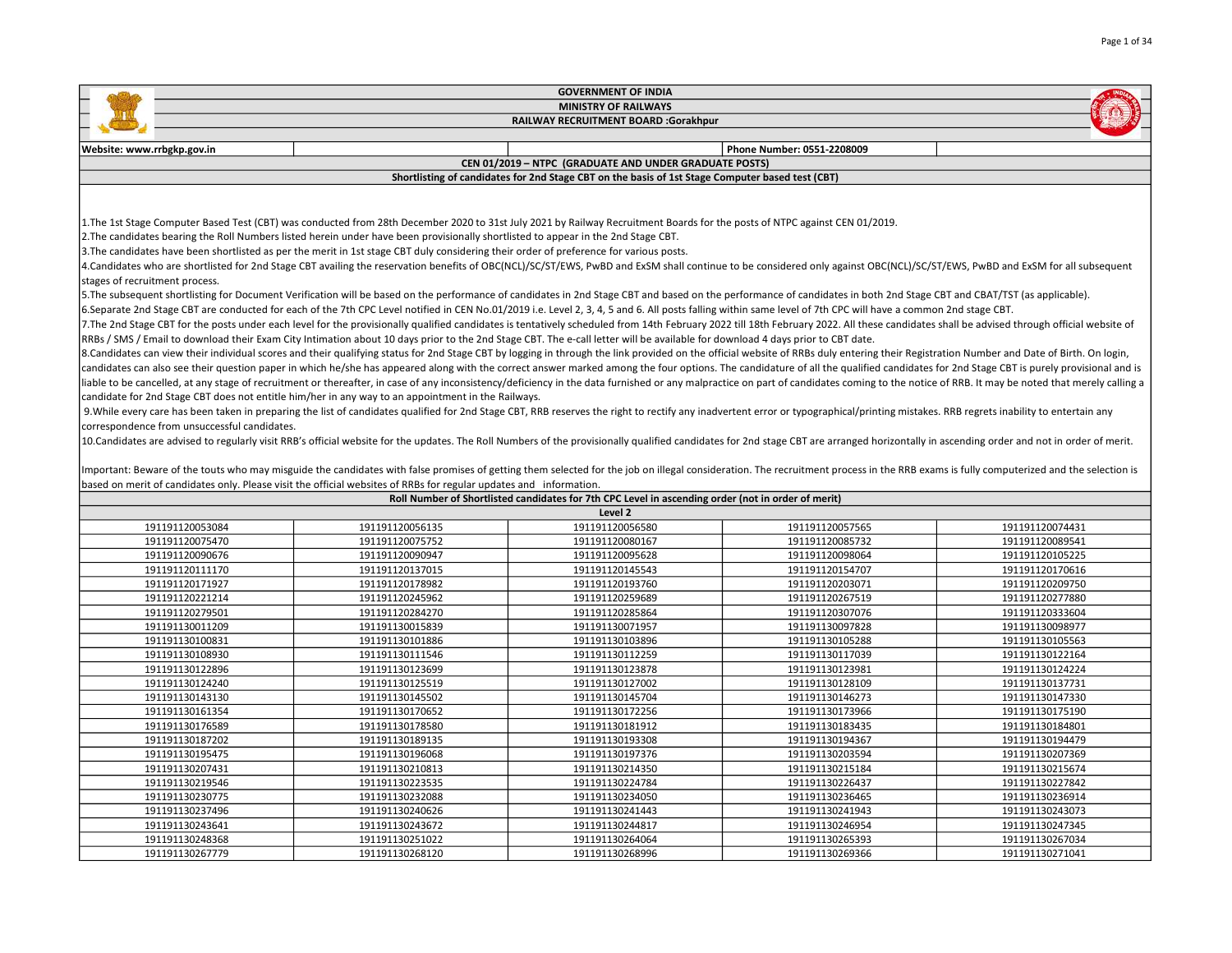|                            |                 | <b>GOVERNMENT OF INDIA</b>                             |                            |                 |
|----------------------------|-----------------|--------------------------------------------------------|----------------------------|-----------------|
|                            |                 | <b>MINISTRY OF RAILWAYS</b>                            |                            |                 |
|                            |                 | RAILWAY RECRUITMENT BOARD :Gorakhpur                   |                            |                 |
|                            |                 |                                                        |                            |                 |
| Website: www.rrbgkp.gov.in |                 |                                                        | Phone Number: 0551-2208009 |                 |
|                            |                 | CEN 01/2019 - NTPC (GRADUATE AND UNDER GRADUATE POSTS) |                            |                 |
| 191191130275104            | 191191130276394 | 191191130278794                                        | 191191130279170            | 191191130281586 |
| 191191130282361            | 191191130282817 | 191191130284726                                        | 191191130285377            | 191191130288029 |
| 191191130291572            | 191191130292254 | 191191130293998                                        | 191191130295511            | 191191130296948 |
| 191191130299465            | 191191130300269 | 191191130300865                                        | 191191130300930            | 191191130302300 |
| 191191130302802            | 191191130302804 | 191191130303245                                        | 191191130303299            | 191191130312813 |
| 191191130314579            | 191191130317538 | 191191130325742                                        | 191191130329265            | 191191130330076 |
| 191191130331228            | 191191130335173 | 191191130337750                                        | 191191130338298            | 191191130339161 |
| 191191130339566            | 191191130344432 | 191191130347056                                        | 191191130348488            | 191191130351375 |
| 191191130351383            | 191191130351434 | 191191130352191                                        | 191191130352394            | 191191130353830 |
| 191191130355117            | 191191130358435 | 191191130359563                                        | 191191130359751            | 191191130368533 |
| 191191130372744            | 191191130373592 | 191191130374541                                        | 191191150137812            | 191191150163787 |
| 191191150174681            | 191191150184681 | 191191150185819                                        | 191191150232458            | 191191150267241 |
| 191191150267466            | 191191150285292 | 191191150310062                                        | 191191150334804            | 191191150336109 |
| 191191160083517            | 191191170001129 | 191191170001141                                        | 191191170001416            | 191191170054228 |
| 191191170056099            | 191191170057363 | 191191170059589                                        | 191191170064142            | 191191170065700 |
| 191191170065904            | 191191170065917 | 191191170067409                                        | 191191170067471            | 191191170068692 |
| 191191170070283            | 191191170070548 | 191191170073100                                        | 191191170073755            | 191191170075420 |
| 191191170076347            | 191191170076434 | 191191170076676                                        | 191191170076922            | 191191170078251 |
| 191191170079537            | 191191170079924 | 191191170080365                                        | 191191170082379            | 191191170083133 |
| 191191170085485            | 191191170085892 | 191191170086536                                        | 191191170087381            | 191191170087902 |
| 191191170088078            | 191191170088585 | 191191170089012                                        | 191191170089672            | 191191170091596 |
| 191191170092644            | 191191170096118 | 191191170096208                                        | 191191170097133            | 191191170097633 |
| 191191170098126            | 191191170098477 | 191191170104641                                        | 191191170106345            | 191191170111922 |
| 191191170112121            | 191191170113048 | 191191170113712                                        | 191191170114071            | 191191170116683 |
| 191191170119935            | 191191170121859 | 191191170124897                                        | 191191170125551            | 191191170126582 |
| 191191170128690            | 191191170132387 | 191191170134366                                        | 191191170138027            | 191191170138858 |
| 191191170144138            | 191191170147187 | 191191170148803                                        | 191191170150876            | 191191170155400 |
| 191191170155621            | 191191170156773 | 191191170157241                                        | 191191170161285            | 191191170161505 |
| 191191170162186            | 191191170162636 | 191191170164623                                        | 191191170166485            | 191191170167050 |
| 191191170167068            | 191191170170448 | 191191170172437                                        | 191191170173184            | 191191170173212 |
| 191191170174013            | 191191170175742 | 191191170177550                                        | 191191170181320            | 191191170181367 |
| 191191170182099            | 191191170187273 | 191191170196625                                        | 191191170197469            | 191191170201474 |
| 191191170206778            | 191191170210425 | 191191170212471                                        | 191191170217193            | 191191170221837 |
| 191191170227869            | 191191170232448 | 191191170232715                                        | 191191170234224            | 191191170234318 |
| 191191170237948            | 191191170237991 | 191191170241224                                        | 191191170241258            | 191191170242159 |
| 191191170246052            | 191191170251980 | 191191170266660                                        | 191191170268239            | 191191170270475 |
| 191191170282114            | 191191170283877 | 191191170286168                                        | 191191170286925            | 191191170294311 |
| 191191170294341            | 191191170295206 | 191191170305053                                        | 191191170308181            | 191191170310179 |
| 191191170310271            | 191191170310714 | 191191170315896                                        | 191191170315943            | 191191170321865 |
| 191191170322990            | 191191170325690 | 191191170327398                                        | 191191170330719            | 191191170330720 |
| 191191170333735            | 191191170333921 | 191191170334215                                        | 191191170336692            | 191191170337794 |
| 191191170340969            | 191191170341370 | 191191170342048                                        | 191191170343103            | 191191170345882 |
| 191191170346374            | 191191170346919 | 191191170351188                                        | 191191170354504            | 191191170356374 |
| 191191170357040            | 191191170357779 | 191191170358050                                        | 191191190003816            | 191191190003907 |
| 191191190003994            | 191191190004014 | 191191190004063                                        | 191191190004472            | 191191190004474 |
| 191191190004584            | 191191190004903 | 191191190005021                                        | 191191190005252            | 191191190005403 |
| 191191190005515            | 191191190005549 | 191191190006070                                        | 191191190006260            | 191191190006475 |
| 191191190006755            | 191191190006884 | 191191190007434                                        | 191191190007460            | 191191190007737 |
| 191191190008583            | 191191190009351 | 191191190009416                                        | 191191190009434            | 191191190009525 |

GOVERNMENT OF INDIA

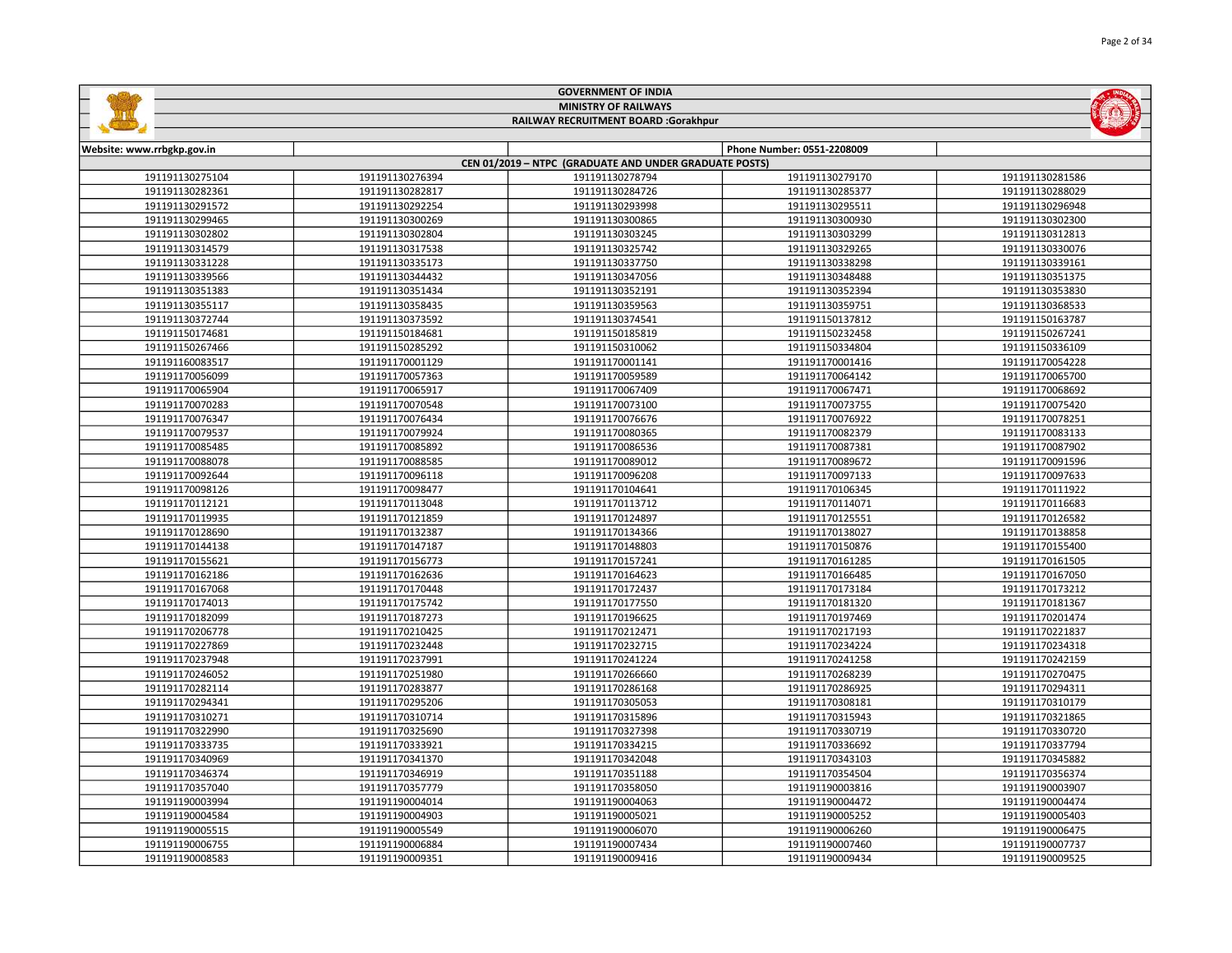|                            |                 | <b>MINISTRY OF RAILWAYS</b>                                               |                            | $\left(\sqrt{2}\right)$ |
|----------------------------|-----------------|---------------------------------------------------------------------------|----------------------------|-------------------------|
|                            |                 | <b>RAILWAY RECRUITMENT BOARD :Gorakhpur</b>                               |                            |                         |
|                            |                 |                                                                           |                            |                         |
| Website: www.rrbgkp.gov.in |                 |                                                                           | Phone Number: 0551-2208009 |                         |
| 191191190009542            | 191191190009863 | CEN 01/2019 - NTPC (GRADUATE AND UNDER GRADUATE POSTS)<br>191191190010373 | 191191190010489            | 191191190010876         |
| 191191190011570            | 191191190011869 | 191191190012934                                                           | 191191190013249            | 191191190013887         |
| 191191190013896            | 191191190014214 | 191191190015053                                                           | 191191190015054            | 191191190015093         |
| 191191190015130            | 191191190015801 | 191191190016586                                                           | 191191190016597            | 191191190016784         |
| 191191190017438            | 191191190018877 | 191191190019143                                                           | 191191190019644            | 191191190019659         |
| 191191190019919            | 191191190020475 | 191191190020511                                                           | 191191190020763            | 191191190021110         |
| 191191190021170            | 191191190021344 | 191191190021622                                                           | 191191190021690            | 191191190021880         |
| 191191190022435            | 191191190022797 | 191191190023973                                                           | 191191190025080            | 191191190025291         |
| 191191190025581            | 191191190025683 | 191191190025927                                                           | 191191190026985            | 191191190027094         |
| 191191190027386            | 191191190028374 | 191191190028734                                                           | 191191190029294            | 191191190029737         |
| 191191190029974            | 191191190029989 | 191191190030392                                                           | 191191190030397            | 191191190030683         |
| 191191190031318            | 191191190031604 | 191191190031703                                                           | 191191190031900            | 191191190032215         |
| 191191190032515            | 191191190032599 | 191191190032626                                                           | 191191190033076            | 191191190033169         |
| 191191190033179            | 191191190033263 | 191191190033457                                                           | 191191190033599            | 191191190033897         |
| 191191190033964            | 191191190034058 | 191191190034488                                                           | 191191190035232            | 191191190035549         |
| 191191190036194            | 191191190036490 | 191191190036659                                                           | 191191190037891            | 191191190038345         |
| 191191190038556            | 191191190040170 | 191191190043522                                                           | 191191190052616            | 191191190053619         |
| 191191190053701            | 191191190053942 | 191191190054335                                                           | 191191190054372            | 191191190054790         |
| 191191190055591            | 191191190056171 | 191191190056172                                                           | 191191190057219            | 191191190057274         |
| 191191190057594            | 191191190057954 | 191191190058798                                                           | 191191190058806            | 191191190058962         |
| 191191190059223            | 191191190060210 | 191191190060465                                                           | 191191190060497            | 191191190060640         |
| 191191190060706            | 191191190060845 | 191191190061607                                                           | 191191190061694            | 191191190062094         |
| 191191190063115            | 191191190063390 | 191191190063905                                                           | 191191190064512            | 191191190064838         |
| 191191190065004            | 191191190065041 | 191191190065347                                                           | 191191190065660            | 191191190066017         |
| 191191190066957            | 191191190067165 | 191191190067683                                                           | 191191190067686            | 191191190067707         |
| 191191190068251            | 191191190070517 | 191191190070565                                                           | 191191190070692            | 191191190070801         |
| 191191190071071            | 191191190071767 | 191191190072041                                                           | 191191190072402            | 191191190073903         |
| 191191190074060            | 191191190075294 | 191191190075434                                                           | 191191190076059            | 191191190076133         |
| 191191190077150            | 191191190077561 | 191191190078151                                                           | 191191190078284            | 191191190078312         |
| 191191190079100            | 191191190079538 | 191191190079639                                                           | 191191190079853            | 191191190080038         |
| 191191190081053            | 191191190081580 | 191191190082087                                                           | 191191190082399            | 191191190083663         |
| 191191190084177            | 191191190084257 | 191191190084644                                                           | 191191190085746            | 191191190086375         |
| 191191190086397            | 191191190086688 | 191191190086826                                                           | 191191190087704            | 191191190088315         |
| 191191190088417            | 191191190088713 | 191191190089072                                                           | 191191190089153            | 191191190089694         |
| 191191190089767            | 191191190090827 | 191191190091312                                                           | 191191190091439            | 191191190091441         |
| 191191190091698            | 191191190091871 | 191191190092005                                                           | 191191190092056            | 191191190092065         |
| 191191190092926            | 191191190093253 | 191191190093734                                                           | 191191190093768            | 191191190094237         |
| 191191190094357            | 191191190094618 | 191191190094631                                                           | 191191190095175            | 191191190095195         |
| 191191190095253            | 191191190095291 | 191191190096172                                                           | 191191190096518            | 191191190096845         |
| 191191190096847            | 191191190096855 | 191191190096933                                                           | 191191190097262            | 191191190097292         |
| 191191190097929            | 191191190098201 | 191191190098536                                                           | 191191190099815            | 191191190100916         |
| 191191190100932            | 191191190102572 | 191191190102574                                                           | 191191190103155            | 191191190103527         |
| 191191190103728            | 191191190104027 | 191191190105141                                                           | 191191190105164            | 191191190105282         |
| 191191190106640            | 191191190106709 | 191191190107646                                                           | 191191190111130            | 191191190111582         |
| 191191190111663            | 191191190111800 | 191191190111912                                                           | 191191190111965            | 191191190112471         |
| 191191190112472            | 191191190112629 | 191191190114017                                                           | 191191190114084            | 191191190114454         |
| 191191190114699            | 191191190114941 | 191191190115167                                                           | 191191190115176            | 191191190115311         |
| 191191190116105            | 191191190116822 | 191191190117153                                                           | 191191190117352            | 191191190117453         |

191191190117815 191191190118246 191191190118489 191191190119112

GOVERNMENT OF INDIA

**Saffling** 

**MOLLA**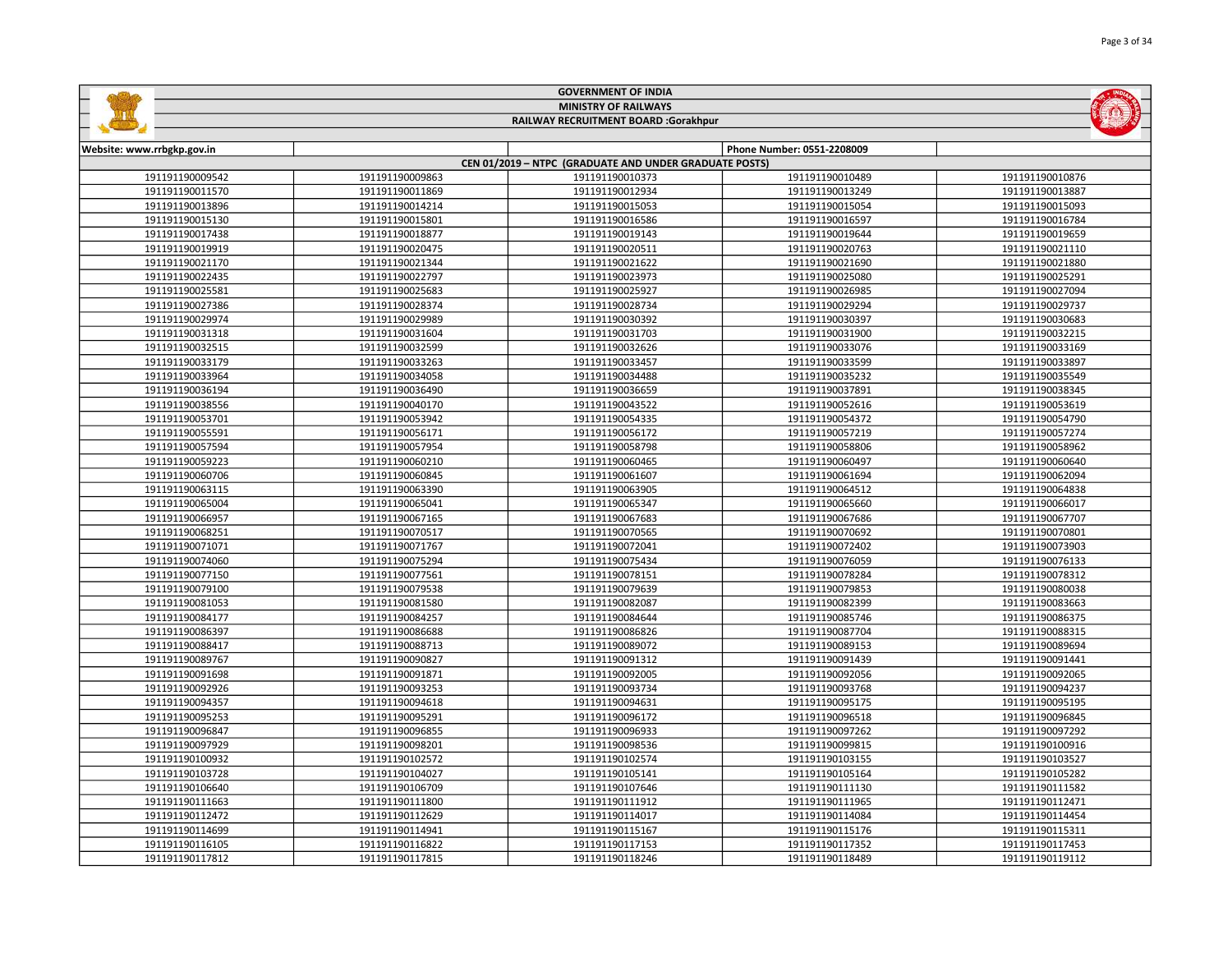|                            |                 | <b>MINISTRY OF RAILWAYS</b>                            |                            |                 |
|----------------------------|-----------------|--------------------------------------------------------|----------------------------|-----------------|
|                            |                 | <b>RAILWAY RECRUITMENT BOARD :Gorakhpur</b>            |                            |                 |
|                            |                 |                                                        |                            |                 |
| Website: www.rrbgkp.gov.in |                 | CEN 01/2019 - NTPC (GRADUATE AND UNDER GRADUATE POSTS) | Phone Number: 0551-2208009 |                 |
| 191191190119276            | 191191190119464 | 191191190119767                                        | 191191190119942            | 191191190120036 |
| 191191190121273            | 191191190122144 | 191191190122154                                        | 191191190123466            | 191191190124341 |
| 191191190124810            | 191191190125571 | 191191190125608                                        | 191191190125954            | 191191190126036 |
| 191191190126193            | 191191190126387 | 191191190128194                                        | 191191190129489            | 191191190129559 |
| 191191190130121            | 191191190130841 | 191191190132407                                        | 191191190133490            | 191191190134288 |
| 191191190134851            | 191191190134861 | 191191190135405                                        | 191191190135481            | 191191190135806 |
| 191191190136079            | 191191190136635 | 191191190137530                                        | 191191190138152            | 191191190139141 |
| 191191190139272            | 191191190139778 | 191191190139903                                        | 191191190140069            | 191191190140411 |
|                            | 191191190141414 |                                                        | 191191190144133            |                 |
| 191191190140829            |                 | 191191190142463                                        |                            | 191191190144215 |
| 191191190145774            | 191191190146347 | 191191190146389                                        | 191191190146749            | 191191190147128 |
| 191191190148280            | 191191190148862 | 191191190149376                                        | 191191190150015            | 191191190150719 |
| 191191190150953            | 191191190152679 | 191191190153085                                        | 191191190154744            | 191191190155403 |
| 191191190155813            | 191191190155875 | 191191190155907                                        | 191191190156204            | 191191190156223 |
| 191191190156580            | 191191190157960 | 191191190159027                                        | 191191190161199            | 191191190161467 |
| 191191190161475            | 191191190161642 | 191191190161912                                        | 191191190162907            | 191191190163166 |
| 191191190163492            | 191191190163768 | 191191190164363                                        | 191191190164862            | 191191190166065 |
| 191191190167046            | 191191190167126 | 191191190167352                                        | 191191190167356            | 191191190167608 |
| 191191190167636            | 191191190169385 | 191191190169403                                        | 191191190169741            | 191191190169791 |
| 191191190169907            | 191191190169917 | 191191190170062                                        | 191191190170106            | 191191190170811 |
| 191191190170866            | 191191190170882 | 191191190170924                                        | 191191190171637            | 191191190172046 |
| 191191190172223            | 191191190172371 | 191191190172994                                        | 191191190173860            | 191191190174248 |
| 191191190174699            | 191191190174826 | 191191190175208                                        | 191191190175374            | 191191190176606 |
| 191191190176966            | 191191190177137 | 191191190177623                                        | 191191190178029            | 191191190178239 |
| 191191190178349            | 191191190178723 | 191191190178740                                        | 191191190178814            | 191191190178937 |
| 191191190179260            | 191191190179303 | 191191190179905                                        | 191191190180431            | 191191190181979 |
| 191191190182057            | 191191190187557 | 191191190188570                                        | 191191190188707            | 191191190188750 |
| 191191190190098            | 191191190190465 | 191191190190787                                        | 191191190191627            | 191191190192326 |
| 191191190192678            | 191191190192688 | 191191190193163                                        | 191191190193184            | 191191190194663 |
| 191191190195483            | 191191190197718 | 191191190197849                                        | 191191190198620            | 191191190198952 |
| 191191190199605            | 191191190199938 | 191191190200311                                        | 191191190200501            | 191191190201681 |
| 191191190202272            | 191191190203181 | 191191190203238                                        | 191191190204366            | 191191190204456 |
| 191191190204710            | 191191190204814 | 191191190205189                                        | 191191190205274            | 191191190206015 |
| 191191190207152            | 191191190207374 | 191191190207387                                        | 191191190207452            | 191191190211589 |
| 191191190211967            | 191191190212163 | 191191190212767                                        | 191191190212799            | 191191190213753 |
| 191191190214268            | 191191190214748 | 191191190216128                                        | 191191190216203            | 191191190216688 |
| 191191190216919            | 191191190217045 | 191191190217106                                        | 191191190217161            | 191191190217168 |
| 191191190218248            | 191191190218564 | 191191190218573                                        | 191191190219437            | 191191190219912 |
| 191191190220287            | 191191190220645 | 191191190220897                                        | 191191190221733            | 191191190221966 |
| 191191190222072            | 191191190222123 | 191191190222309                                        | 191191190222576            | 191191190222776 |
| 191191190223516            | 191191190224458 | 191191190225126                                        | 191191190225543            | 191191190225723 |
| 191191190225762            | 191191190226314 | 191191190226578                                        | 191191190226753            | 191191190227670 |
| 191191190227683            | 191191190227708 | 191191190228074                                        | 191191190230478            | 191191190232066 |
| 191191190232146            | 191191190232477 | 191191190232965                                        | 191191190233231            | 191191190236938 |
| 191191190237025            | 191191190237548 | 191191190238231                                        | 191191190238685            | 191191190239749 |
| 191191190239925            | 191191190239988 | 191191190240360                                        | 191191190241189            | 191191190241707 |
| 191191190242910            | 191191190243669 | 191191190244451                                        | 191191190244992            | 191191190245814 |
| 191191190245912            | 191191190246337 | 191191190246504                                        | 191191190246888            | 191191190247276 |
| 191191190247788            | 191191190248460 | 191191190248630                                        | 191191190249612            | 191191190249883 |
|                            |                 |                                                        |                            |                 |

191191190250510 191191190250665 191191190251814 191191190251918

GOVERNMENT OF INDIA

 $-50$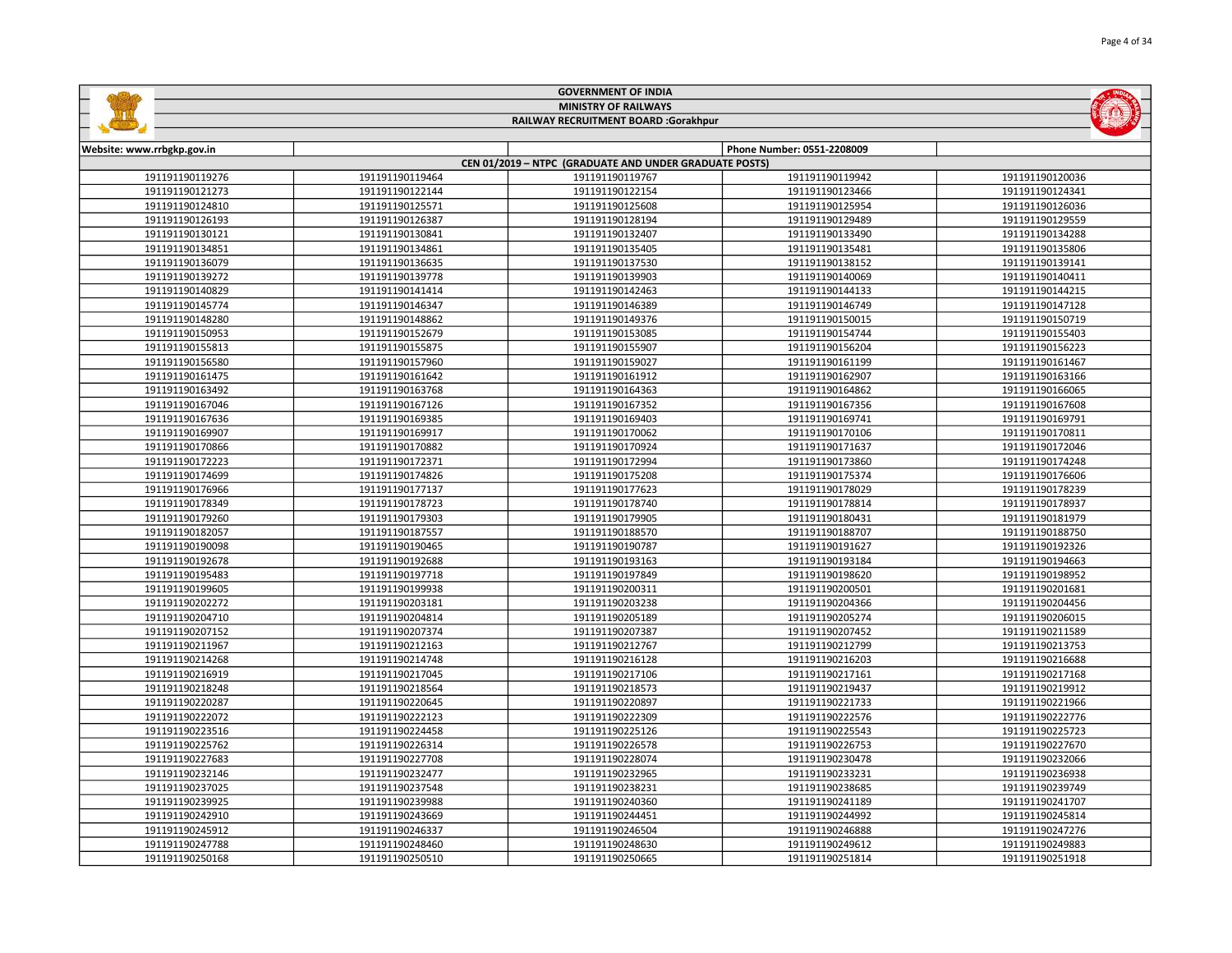|                            |                 | <b>MINISTRY OF RAILWAYS</b>                            |                            |                 |
|----------------------------|-----------------|--------------------------------------------------------|----------------------------|-----------------|
|                            |                 | RAILWAY RECRUITMENT BOARD :Gorakhpur                   |                            |                 |
|                            |                 |                                                        |                            |                 |
| Website: www.rrbgkp.gov.in |                 | CEN 01/2019 - NTPC (GRADUATE AND UNDER GRADUATE POSTS) | Phone Number: 0551-2208009 |                 |
| 191191190252122            | 191191190252246 | 191191190252264                                        | 191191190252733            | 191191190254358 |
| 191191190254688            | 191191190255268 | 191191190255508                                        | 191191190256519            | 191191190256539 |
| 191191190256563            | 191191190256887 | 191191190256976                                        | 191191190258099            | 191191190258175 |
| 191191190258305            | 191191190258330 | 191191190259246                                        | 191191190260717            | 191191190260954 |
| 191191190261153            | 191191190261987 | 191191190262121                                        | 191191190262208            | 191191190262502 |
| 191191190262713            | 191191190263333 | 191191190264823                                        | 191191190265198            | 191191190265902 |
| 191191190266601            | 191191190266769 | 191191190266777                                        | 191191190267104            | 191191190267754 |
| 191191190268804            | 191191190269061 | 191191190269712                                        | 191191190270149            | 191191190270317 |
| 191191190270365            | 191191190270632 | 191191190270844                                        | 191191190272501            | 191191190274298 |
| 191191190274657            | 191191190275002 | 191191190276122                                        | 191191190277135            | 191191190279649 |
| 191191190280501            | 191191190281023 | 191191190281083                                        | 191191190282335            | 191191190282687 |
| 191191190282915            | 191191190282949 | 191191190283220                                        | 191191190283616            | 191191190283796 |
| 191191190284501            | 191191190286046 | 191191190288154                                        | 191191190288316            | 191191190288336 |
| 191191190288496            | 191191190289757 | 191191190290617                                        | 191191190293145            | 191191190293234 |
| 191191190293882            | 191191190294419 | 191191190294596                                        | 191191190295098            | 191191190295157 |
| 191191190295514            | 191191190295667 | 191191190295809                                        | 191191190295829            | 191191190297314 |
| 191191190297552            | 191191190298534 | 191191190298663                                        | 191191190300163            | 191191190300216 |
| 191191190300625            | 191191190300708 | 191191190301259                                        | 191191190301317            | 191191190302260 |
| 191191190302421            | 191191190303618 | 191191190303941                                        | 191191190310768            | 191191190310882 |
| 191191190324628            | 191191190325049 | 191191190359239                                        | 191191190360806            | 191191190362329 |
| 191191190362712            | 191191190363078 | 191191190363310                                        | 191191190365771            | 191191190366500 |
| 191191190368543            | 191191190368807 | 191191190369767                                        | 191191190373921            | 191191190375583 |
| 191191190375740            | 191191190377274 | 191191190377780                                        | 191191190379296            | 191191190379329 |
| 191191190379469            | 191191190380829 | 191191210082761                                        | 191191210265955            | 191191220000122 |
| 191191220000135            | 191191220000149 | 191191220000165                                        | 191191220000334            | 191191220000371 |
| 191191220002682            | 191191230034653 | 191191230035539                                        | 191191240000310            | 191191240001444 |
| 191191240002340            | 191191240002645 | 191191240003169                                        | 191191250013227            | 191191250034613 |
| 191191250036250            | 191191250036512 | 191191250038947                                        | 191191250038991            | 191191250040145 |
| 191191250041180            | 191191250042249 | 191191250042523                                        | 191191250047802            | 191191250049262 |
| 191191250050362            | 191191250052735 | 191191250052859                                        | 191191250054262            | 191191250054353 |
| 191191250055783            | 191191250057313 | 191191250059020                                        | 191191250063398            | 191191250065761 |
| 191191250067355            | 191191250067814 | 191191250068259                                        | 191191250072642            | 191191250074276 |
| 191191250074445            | 191191250074862 | 191191250075650                                        | 191191250076281            | 191191250077536 |
| 191191250078273            | 191191250079139 | 191191250080641                                        | 191191250084937            | 191191250085446 |
| 191191250087161            | 191191250090571 | 191191250093918                                        | 191191250094885            | 191191250095764 |
| 191191250097525            | 191191250097643 | 191191250097675                                        | 191191250098365            | 191191250098373 |
| 191191250113057            | 191191250137202 | 191191260000340                                        | 191191260003757            | 191191260004270 |
| 191191260005556            | 191191260006661 | 191191260006856                                        | 191191260009541            | 191191260014475 |
| 191191260016673            | 191191260017015 | 191191260023475                                        | 191191260023989            | 191191260024824 |
| 191191260025438            | 191191260026991 | 191191260027544                                        | 191191260028927            | 191191260029588 |
| 191191260029789            | 191191260030068 | 191191260031178                                        | 191191260033029            | 191191260033912 |
| 191191260034658            | 191191260034679 | 191191260034967                                        | 191191260035304            | 191191260035907 |
| 191191260036076            | 191191260036193 | 191191260037095                                        | 191191260037692            | 191191260037757 |
| 191191260038154            | 191191260038530 | 191191260038966                                        | 191191260040223            | 191191260040230 |
| 191191260040937            | 191191260041227 | 191191260041259                                        | 191191260041305            | 191191260041491 |
| 191191260041864            | 191191260042399 | 191191260043716                                        | 191191260043878            | 191191260044376 |
| 191191260045878            | 191191260046086 | 191191260046232                                        | 191191260046981            | 191191260047594 |
| 191191260047608            | 191191260049998 | 191191260050172                                        | 191191260050591            | 191191260051380 |

191191260055074 191191260057553 191191260057783 191191260058641

GOVERNMENT OF INDIA

 $-50 -$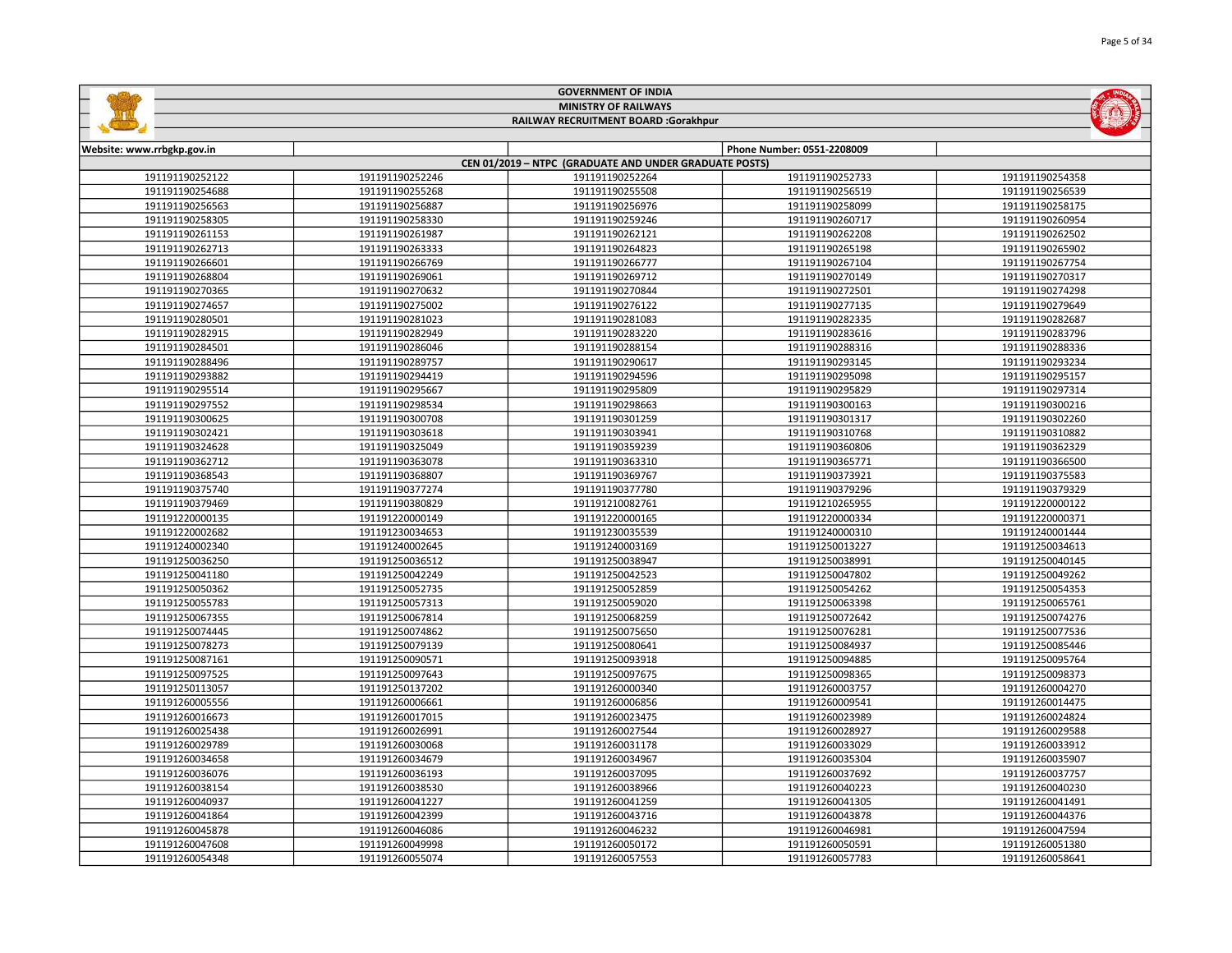|                            |                 | <b>MINISTRY OF RAILWAYS</b>                            |                            |                 |
|----------------------------|-----------------|--------------------------------------------------------|----------------------------|-----------------|
|                            |                 | RAILWAY RECRUITMENT BOARD :Gorakhpur                   |                            |                 |
| Website: www.rrbgkp.gov.in |                 |                                                        | Phone Number: 0551-2208009 |                 |
|                            |                 | CEN 01/2019 - NTPC (GRADUATE AND UNDER GRADUATE POSTS) |                            |                 |
| 191191260059792            | 191191260060469 | 191191260061743                                        | 191191260065648            | 191191260066115 |
| 191191260070549            | 191191260072948 | 191191260073457                                        | 191191260076840            | 191191260077551 |
| 191191260084250            | 191191260090302 | 191191260091576                                        | 191191260091823            | 191191260092628 |
| 191191260093736            | 191191260093814 | 191191260094896                                        | 191191260095876            | 191191260098595 |
| 191191260178464            | 191191260210840 | 191191260215168                                        | 191191260231298            | 191191260290988 |
| 191191270000027            | 191191270001313 | 191191270001518                                        | 191191270003280            | 191191270003282 |
| 191191270003374            | 191191280003525 | 191191290081185                                        | 191191300001440            | 191191310039199 |
| 191191310040284            | 191191310052783 | 191191310062061                                        | 191192110188915            | 191192120060708 |
| 191192120075285            | 191192120077696 | 191192120083453                                        | 191192120084223            | 191192120092087 |
| 191192120106557            | 191192120113538 | 191192120117036                                        | 191192120121450            | 191192120121563 |
| 191192120125353            | 191192120127215 | 191192120129255                                        | 191192120129806            | 191192120129898 |
| 191192120140680            | 191192120141341 | 191192120147795                                        | 191192120147839            | 191192120150671 |
| 191192120150920            | 191192120151886 | 191192120155306                                        | 191192120155920            | 191192120158333 |
| 191192120164958            | 191192120165782 | 191192120166144                                        | 191192120169803            | 191192120174923 |
| 191192120175472            | 191192120175706 | 191192120177247                                        | 191192120179806            | 191192120184411 |
| 191192120193536            | 191192120196393 | 191192120202721                                        | 191192120209766            | 191192120229035 |
| 191192120230274            | 191192120240452 | 191192120244568                                        | 191192120245362            | 191192120253073 |
| 191192120253458            | 191192120254183 | 191192120265655                                        | 191192120273505            | 191192120274508 |
| 191192120278880            | 191192120286648 | 191192120287462                                        | 191192120294155            | 191192120299666 |
| 191192120302482            | 191192120302771 | 191192120304621                                        | 191192130004023            | 191192130014328 |
| 191192130015484            | 191192130016930 | 191192130018092                                        | 191192130021281            | 191192130099547 |
| 191192130102088            | 191192130104467 | 191192130105483                                        | 191192130109847            | 191192130109946 |
| 191192130110828            | 191192130112998 | 191192130114593                                        | 191192130116477            | 191192130116508 |
| 191192130123647            | 191192130124517 | 191192130125752                                        | 191192130128073            | 191192130128318 |
| 191192130129311            | 191192130130960 | 191192130134399                                        | 191192130136684            | 191192130139131 |
| 191192130139319            | 191192130141114 | 191192130141172                                        | 191192130142409            | 191192130142641 |
| 191192130144144            | 191192130144579 | 191192130145297                                        | 191192130148811            | 191192130150109 |
| 191192130150392            | 191192130152410 | 191192130152788                                        | 191192130153695            | 191192130155135 |
| 191192130155723            | 191192130157524 | 191192130157975                                        | 191192130161753            | 191192130162052 |
| 191192130162372            | 191192130162885 | 191192130164102                                        | 191192130164219            | 191192130164644 |
| 191192130165614            | 191192130166249 | 191192130167280                                        | 191192130170758            | 191192130175633 |
| 191192130175801            | 191192130177123 | 191192130180227                                        | 191192130181880            | 191192130181996 |
| 191192130183036            | 191192130184742 | 191192130187413                                        | 191192130188497            | 191192130190286 |
| 191192130192662            | 191192130195489 | 191192130196071                                        | 191192130196701            | 191192130202757 |
| 191192130204675            | 191192130206127 | 191192130206878                                        | 191192130208722            | 191192130219908 |
| 191192130222023            | 191192130222351 | 191192130222904                                        | 191192130223074            | 191192130224017 |
| 191192130224111            | 191192130225100 | 191192130225863                                        | 191192130226770            | 191192130227453 |
| 191192130228431            | 191192130229326 | 191192130231704                                        | 191192130235195            | 191192130235197 |
| 191192130236522            | 191192130236544 | 191192130236811                                        | 191192130237634            | 191192130240545 |
| 191192130242025            | 191192130242806 | 191192130243348                                        | 191192130249061            | 191192130250141 |
| 191192130252577            | 191192130255950 | 191192130258556                                        | 191192130259339            | 191192130260388 |
| 191192130261410            | 191192130266933 | 191192130269938                                        | 191192130270972            | 191192130271059 |
| 191192130273454            | 191192130273885 | 191192130275537                                        | 191192130278909            | 191192130283654 |
| 191192130283829            | 191192130284065 | 191192130284537                                        | 191192130285707            | 191192130286367 |
| 191192130286489            | 191192130286877 | 191192130289738                                        | 191192130292071            | 191192130292347 |
| 191192130292350            | 191192130293568 | 191192130293670                                        | 191192130293863            | 191192130294222 |
| 191192130298572            | 191192130299171 | 191192130299408                                        | 191192130299559            | 191192130300541 |
| 191192130300839            | 191192130301993 | 191192130302234                                        | 191192130303359            | 191192130311648 |
| 191192130321284            | 191192130327712 | 191192130329438                                        | 191192130332661            | 191192130336215 |

GOVERNMENT OF INDIA

**Gallin**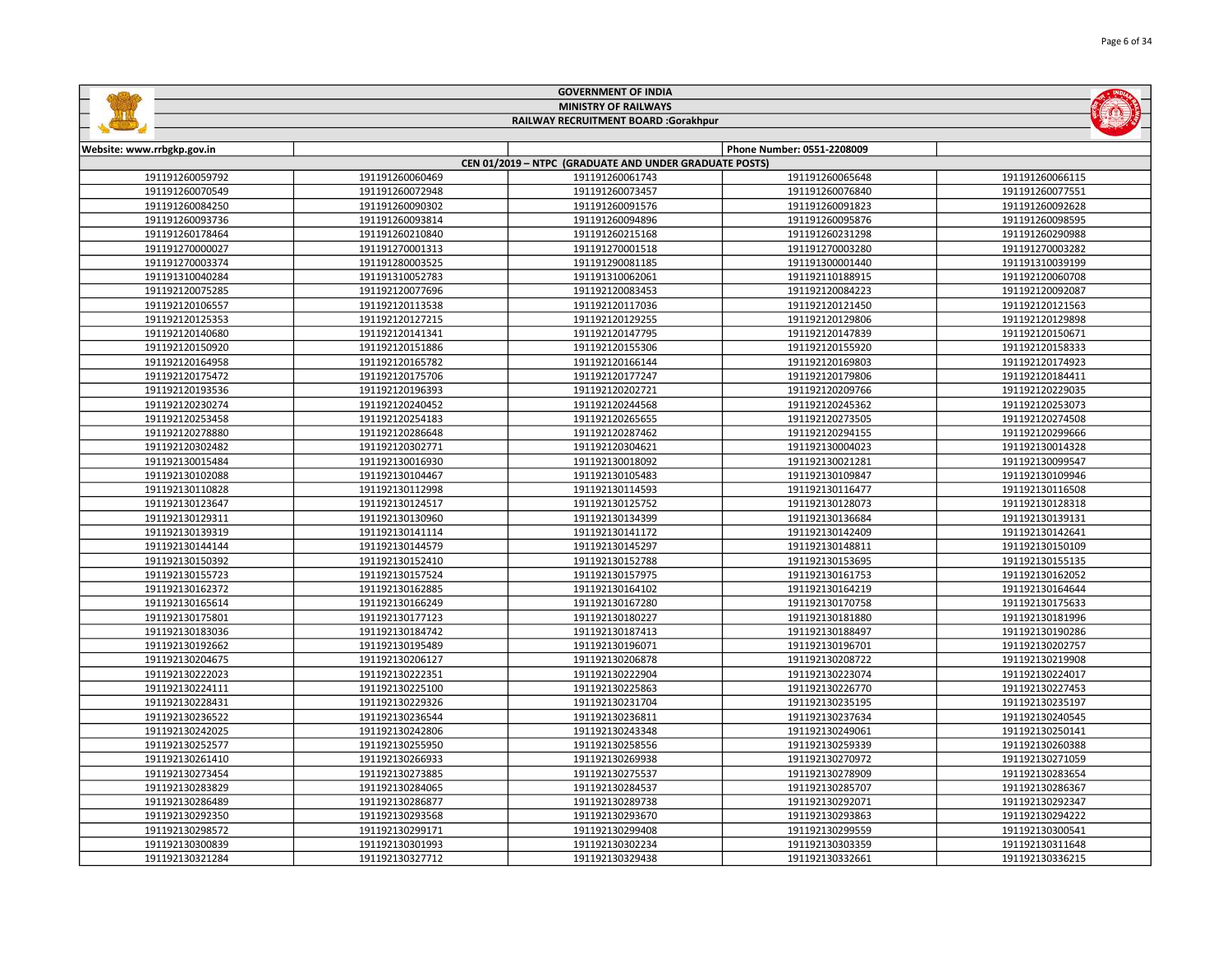| <b>MINISTRY OF RAILWAYS</b><br>RAILWAY RECRUITMENT BOARD :Gorakhpur |                 |                                                        |                            |                 |
|---------------------------------------------------------------------|-----------------|--------------------------------------------------------|----------------------------|-----------------|
| Website: www.rrbgkp.gov.in                                          |                 |                                                        | Phone Number: 0551-2208009 |                 |
|                                                                     |                 | CEN 01/2019 - NTPC (GRADUATE AND UNDER GRADUATE POSTS) |                            |                 |
| 191192130338062                                                     | 191192130342182 | 191192130342545                                        | 191192130343124            | 191192130344001 |
| 191192130345543                                                     | 191192130346157 | 191192130347084                                        | 191192130350035            | 191192130358502 |
| 191192130359369                                                     | 191192130363527 | 191192130364117                                        | 191192130364624            | 191192130369541 |
| 191192130373576                                                     | 191192130374465 | 191192130376400                                        | 191192130379033            | 191192130379067 |
| 191192150039900                                                     | 191192150076382 | 191192150124955                                        | 191192150127251            | 191192150142861 |
| 191192150145671                                                     | 191192150151781 | 191192150175318                                        | 191192150175979            | 191192150199785 |
| 191192150215685                                                     | 191192150221799 | 191192150238700                                        | 191192150252043            | 191192150253688 |
| 191192150256362                                                     | 191192150264286 | 191192150266265                                        | 191192150273699            | 191192150282985 |
| 191192160087276                                                     | 191192170060070 | 191192170061577                                        | 191192170061992            | 191192170064225 |
| 191192170065922                                                     | 191192170066151 | 191192170069747                                        | 191192170069910            | 191192170070278 |
| 191192170071602                                                     | 191192170072685 | 191192170072929                                        | 191192170073128            | 191192170073700 |
| 191192170077314                                                     | 191192170077762 | 191192170080011                                        | 191192170080894            | 191192170081578 |
| 191192170082272                                                     | 191192170082493 | 191192170083010                                        | 191192170083253            | 191192170083780 |
| 191192170083941                                                     | 191192170084300 | 191192170084560                                        | 191192170084741            | 191192170086143 |
| 191192170087133                                                     | 191192170087873 | 191192170089491                                        | 191192170090312            | 191192170090378 |
| 191192170090749                                                     | 191192170093953 | 191192170094802                                        | 191192170094804            | 191192170096544 |
| 191192170098513                                                     | 191192170098604 | 191192170100925                                        | 191192170101208            | 191192170103101 |
| 191192170103134                                                     | 191192170103167 | 191192170103355                                        | 191192170104403            | 191192170104638 |
| 191192170105500                                                     | 191192170107378 | 191192170108123                                        | 191192170108577            | 191192170112240 |
| 191192170113150                                                     | 191192170114443 | 191192170115199                                        | 191192170115252            | 191192170115426 |
| 191192170120170                                                     | 191192170121062 | 191192170121309                                        | 191192170123287            | 191192170125434 |
| 191192170126282                                                     | 191192170130908 | 191192170133019                                        | 191192170134204            | 191192170134255 |
| 191192170134423                                                     | 191192170135625 | 191192170135688                                        | 191192170139337            | 191192170139710 |
| 191192170140452                                                     | 191192170142786 | 191192170142800                                        | 191192170147055            | 191192170151565 |
| 191192170153673                                                     | 191192170154505 | 191192170154714                                        | 191192170155261            | 191192170156910 |
| 191192170157702                                                     | 191192170158885 | 191192170159817                                        | 191192170160147            | 191192170160344 |
| 191192170162978                                                     | 191192170164292 | 191192170164500                                        | 191192170164826            | 191192170165526 |
| 191192170166165                                                     | 191192170166179 | 191192170166474                                        | 191192170168670            | 191192170170683 |
| 191192170175455                                                     | 191192170175489 | 191192170175842                                        | 191192170176314            | 191192170177056 |
| 191192170177186                                                     | 191192170177336 | 191192170178459                                        | 191192170179137            | 191192170179966 |
| 191192170180056                                                     | 191192170180242 | 191192170180597                                        | 191192170181457            | 191192170181653 |
| 191192170182147                                                     | 191192170183471 | 191192170183941                                        | 191192170183968            | 191192170183985 |
| 191192170184091                                                     | 191192170185060 | 191192170185169                                        | 191192170187533            | 191192170188083 |
| 191192170190270                                                     | 191192170191921 | 191192170192147                                        | 191192170192316            | 191192170196092 |
| 191192170202722                                                     | 191192170203079 | 191192170203690                                        | 191192170205539            | 191192170207768 |
| 191192170208429                                                     | 191192170210567 | 191192170210860                                        | 191192170213674            | 191192170214535 |
| 191192170214639                                                     | 191192170215955 | 191192170216874                                        | 191192170218440            | 191192170218794 |
| 191192170218911                                                     | 191192170220008 | 191192170220142                                        | 191192170220409            | 191192170221442 |
| 191192170221507                                                     | 191192170223644 | 191192170224084                                        | 191192170225826            | 191192170226979 |
| 191192170228618                                                     | 191192170228619 | 191192170228817                                        | 191192170231063            | 191192170232585 |
| 191192170232920                                                     | 191192170233632 | 191192170234984                                        | 191192170237236            | 191192170238867 |
| 191192170241239                                                     | 191192170241729 | 191192170242926                                        | 191192170244055            | 191192170245948 |
| 191192170247115                                                     | 191192170250651 | 191192170251512                                        | 191192170252786            | 191192170254927 |
| 191192170254962                                                     | 191192170257753 | 191192170257928                                        | 191192170258322            | 191192170260442 |
| 191192170262470                                                     | 191192170262760 | 191192170262824                                        | 191192170263324            | 191192170263877 |
| 191192170265852                                                     | 191192170268911 | 191192170269424                                        | 191192170269994            | 191192170270702 |
| 191192170270836                                                     | 191192170271886 | 191192170272328                                        | 191192170274058            | 191192170279598 |
| 191192170279790                                                     | 191192170281999 | 191192170282136                                        | 191192170282697            | 191192170285479 |

191192170286632 191192170286975 191192170287070 191192170289523

GOVERNMENT OF INDIA

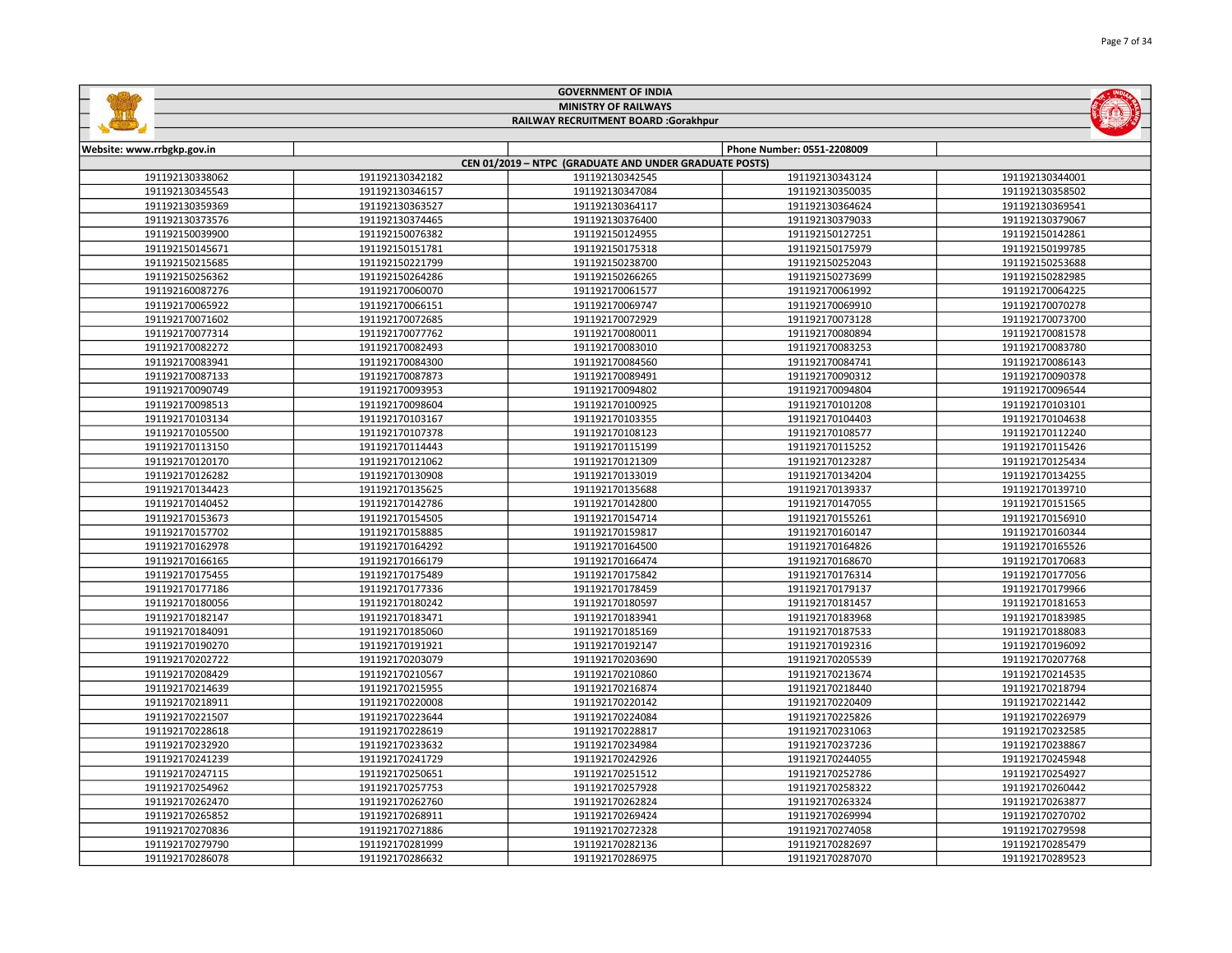|                                    |                                    | <b>MINISTRY OF RAILWAYS</b>                            |                                    | $(\omega)$                         |
|------------------------------------|------------------------------------|--------------------------------------------------------|------------------------------------|------------------------------------|
|                                    |                                    | RAILWAY RECRUITMENT BOARD :Gorakhpur                   |                                    |                                    |
|                                    |                                    |                                                        |                                    |                                    |
| Website: www.rrbgkp.gov.in         |                                    |                                                        | Phone Number: 0551-2208009         |                                    |
|                                    |                                    | CEN 01/2019 - NTPC (GRADUATE AND UNDER GRADUATE POSTS) |                                    |                                    |
| 191192170290966<br>191192170307522 | 191192170293184                    | 191192170298297                                        | 191192170301461                    | 191192170304283                    |
| 191192170310870                    | 191192170307748<br>191192170311010 | 191192170307792<br>191192170316167                     | 191192170308395<br>191192170316542 | 191192170309002<br>191192170317389 |
| 191192170319044                    |                                    |                                                        |                                    |                                    |
| 191192170326488                    | 191192170319364<br>191192170327194 | 191192170320398<br>191192170327275                     | 191192170320895<br>191192170328927 | 191192170325209<br>191192170329463 |
|                                    |                                    | 191192170333758                                        |                                    |                                    |
| 191192170329832<br>191192170336723 | 191192170333334                    | 191192170339767                                        | 191192170336580<br>191192170341740 | 191192170336691<br>191192170343475 |
| 191192170346702                    | 191192170338411<br>191192170346921 | 191192170349042                                        | 191192170349607                    | 191192170349882                    |
| 191192170350441                    | 191192170351835                    | 191192170353266                                        | 191192170357099                    | 191192190004138                    |
| 191192190004312                    | 191192190005284                    | 191192190005590                                        |                                    |                                    |
|                                    |                                    |                                                        | 191192190005605                    | 191192190005854                    |
| 191192190005943                    | 191192190006269                    | 191192190006361                                        | 191192190006519                    | 191192190006693                    |
| 191192190006737                    | 191192190006765                    | 191192190006775                                        | 191192190007312                    | 191192190007855                    |
| 191192190008178                    | 191192190008181                    | 191192190008693                                        | 191192190008756                    | 191192190008799                    |
| 191192190009156                    | 191192190009162                    | 191192190009275                                        | 191192190009480                    | 191192190009755                    |
| 191192190010027                    | 191192190010118                    | 191192190010175                                        | 191192190010589                    | 191192190010936                    |
| 191192190011051                    | 191192190011192                    | 191192190012013                                        | 191192190012190                    | 191192190014172                    |
| 191192190014969                    | 191192190015248                    | 191192190016323                                        | 191192190016327                    | 191192190016518                    |
| 191192190016816                    | 191192190016956                    | 191192190017247                                        | 191192190017647                    | 191192190018410                    |
| 191192190019072                    | 191192190019103                    | 191192190019390                                        | 191192190019827                    | 191192190019863                    |
| 191192190019916                    | 191192190020117                    | 191192190020181                                        | 191192190020271                    | 191192190020580                    |
| 191192190020597                    | 191192190020909                    | 191192190021280                                        | 191192190021617                    | 191192190022560                    |
| 191192190022626                    | 191192190023403                    | 191192190023886                                        | 191192190024187                    | 191192190024377                    |
| 191192190025305                    | 191192190025312                    | 191192190025396                                        | 191192190025640                    | 191192190026221                    |
| 191192190026655                    | 191192190027672                    | 191192190027765                                        | 191192190027899                    | 191192190028035                    |
| 191192190028241                    | 191192190028689                    | 191192190028692                                        | 191192190028775                    | 191192190029037                    |
| 191192190029275                    | 191192190029376                    | 191192190030658                                        | 191192190030900                    | 191192190031695                    |
| 191192190032066                    | 191192190032077                    | 191192190032164                                        | 191192190035280                    | 191192190037005                    |
| 191192190038292                    | 191192190039061                    | 191192190039362                                        | 191192190039545                    | 191192190040245                    |
| 191192190040547                    | 191192190044214                    | 191192190054411                                        | 191192190055272                    | 191192190056076                    |
| 191192190056088                    | 191192190057421                    | 191192190057524                                        | 191192190057757                    | 191192190058314                    |
| 191192190058965                    | 191192190060295                    | 191192190060460                                        | 191192190061588                    | 191192190063339                    |
| 191192190063684                    | 191192190065000                    | 191192190067329                                        | 191192190071982                    | 191192190072509                    |
| 191192190072918                    | 191192190073153                    | 191192190073504                                        | 191192190076227                    | 191192190079483                    |
| 191192190080770                    | 191192190081802                    | 191192190081923                                        | 191192190083427                    | 191192190084622                    |
| 191192190085097                    | 191192190085882                    | 191192190089154                                        | 191192190089343                    | 191192190090410                    |
| 191192190093171                    | 191192190094144                    | 191192190095657                                        | 191192190096368                    | 191192190097362                    |
| 191192190097580                    | 191192190097751                    | 191192190097931                                        | 191192190099444                    | 191192190099942                    |
| 191192190100065                    | 191192190100882                    | 191192190101763                                        | 191192190101823                    | 191192190101957                    |
| 191192190102221                    | 191192190103258                    | 191192190103303                                        | 191192190103696                    | 191192190103721                    |
| 191192190103905                    | 191192190104210                    | 191192190106700                                        | 191192190107723                    | 191192190108052                    |
| 191192190108191                    | 191192190108336                    | 191192190108820                                        | 191192190109325                    | 191192190109372                    |
| 191192190110110                    | 191192190110665                    | 191192190110674                                        | 191192190110800                    | 191192190110964                    |
| 191192190111242                    | 191192190112274                    | 191192190112762                                        | 191192190112956                    | 191192190113365                    |
| 191192190114036                    | 191192190115595                    | 191192190115604                                        | 191192190115996                    | 191192190116504                    |
| 191192190116534                    | 191192190116579                    | 191192190117372                                        | 191192190117721                    | 191192190118245                    |
| 191192190119001                    | 191192190119404                    | 191192190119417                                        | 191192190119549                    | 191192190120874                    |
| 191192190121000                    | 191192190121147                    | 191192190122168                                        | 191192190122355                    | 191192190122807                    |
| 191192190123658                    | 191192190124451                    | 191192190125040                                        | 191192190125668                    | 191192190126428                    |
| 191192190127950                    | 191192190128226                    | 191192190128320                                        | 191192190128437                    | 191192190128703                    |

GOVERNMENT OF INDIA

**Gallin**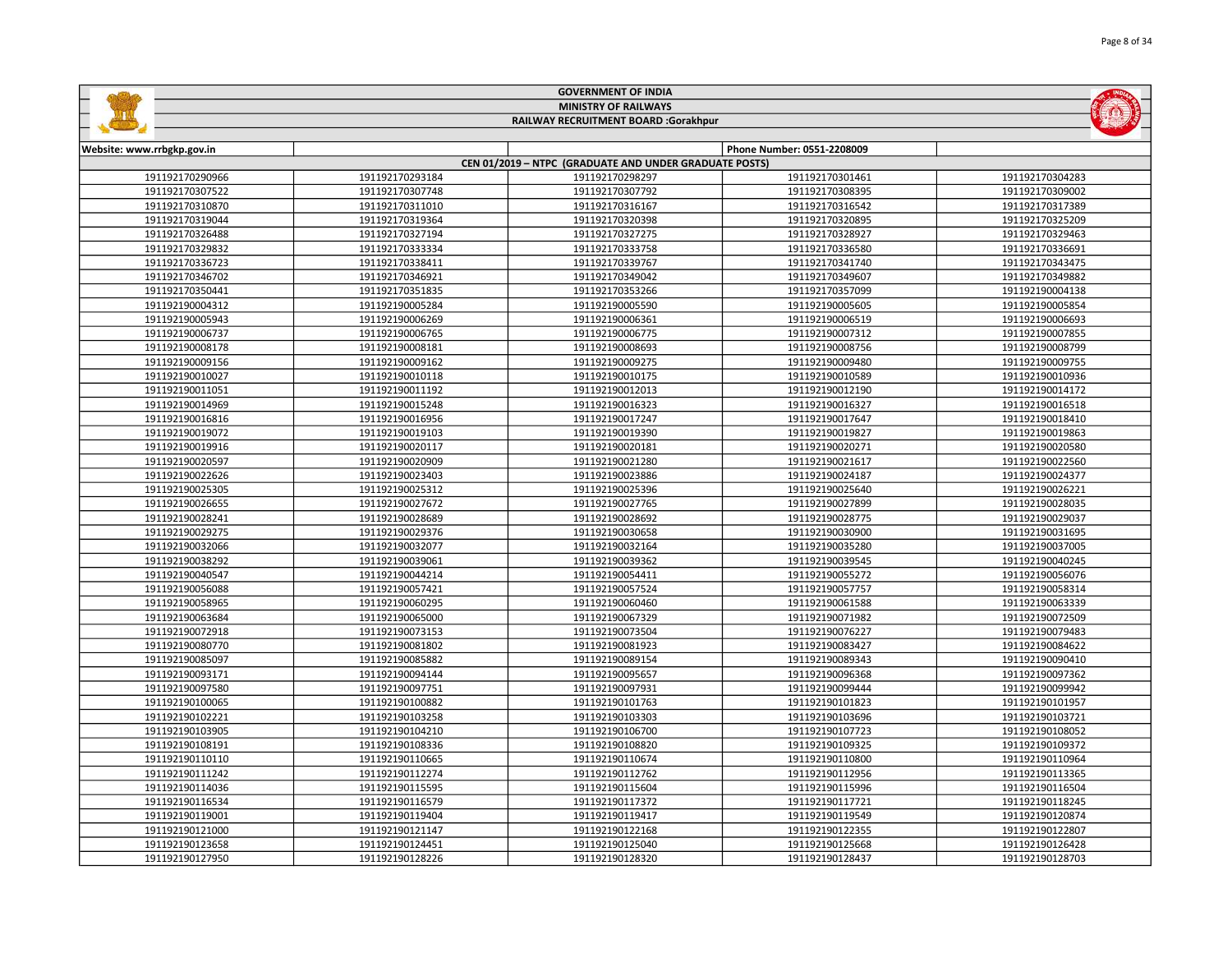|                            |                 | <b>MINISTRY OF RAILWAYS</b>                            |                            |                                    |
|----------------------------|-----------------|--------------------------------------------------------|----------------------------|------------------------------------|
|                            |                 | RAILWAY RECRUITMENT BOARD :Gorakhpur                   |                            |                                    |
|                            |                 |                                                        |                            |                                    |
| Website: www.rrbgkp.gov.in |                 |                                                        | Phone Number: 0551-2208009 |                                    |
|                            |                 | CEN 01/2019 - NTPC (GRADUATE AND UNDER GRADUATE POSTS) |                            |                                    |
| 191192190128748            | 191192190129031 | 191192190129210                                        | 191192190129444            | 191192190130417                    |
| 191192190131227            | 191192190131939 | 191192190132018                                        | 191192190133504            | 191192190133651<br>191192190136926 |
| 191192190133819            | 191192190135395 | 191192190135955                                        | 191192190136187            |                                    |
| 191192190136954            | 191192190137373 | 191192190137629                                        | 191192190137915            | 191192190138107                    |
| 191192190139039            | 191192190139905 | 191192190139919                                        | 191192190141274            | 191192190141485                    |
| 191192190141519            | 191192190141521 | 191192190142236                                        | 191192190142741            | 191192190142793                    |
| 191192190143245            | 191192190143619 | 191192190143853                                        | 191192190144257            | 191192190144650                    |
| 191192190144689            | 191192190144710 | 191192190145259                                        | 191192190145266            | 191192190145467                    |
| 191192190146103            | 191192190147618 | 191192190147649                                        | 191192190147698            | 191192190148379                    |
| 191192190148391            | 191192190148569 | 191192190148946                                        | 191192190149205            | 191192190150137                    |
| 191192190151526            | 191192190151637 | 191192190151864                                        | 191192190152207            | 191192190152239                    |
| 191192190152257            | 191192190152606 | 191192190152607                                        | 191192190152797            | 191192190152848                    |
| 191192190152892            | 191192190153322 | 191192190153416                                        | 191192190153560            | 191192190154377                    |
| 191192190154608            | 191192190154710 | 191192190155292                                        | 191192190155373            | 191192190155590                    |
| 191192190156339            | 191192190156602 | 191192190156896                                        | 191192190158493            | 191192190158737                    |
| 191192190159162            | 191192190159338 | 191192190159680                                        | 191192190161557            | 191192190163319                    |
| 191192190163407            | 191192190163411 | 191192190163863                                        | 191192190165836            | 191192190166234                    |
| 191192190167146            | 191192190167537 | 191192190167597                                        | 191192190168923            | 191192190168996                    |
| 191192190169374            | 191192190170191 | 191192190170537                                        | 191192190170745            | 191192190171071                    |
| 191192190171465            | 191192190171807 | 191192190171880                                        | 191192190172301            | 191192190174197                    |
| 191192190174374            | 191192190174776 | 191192190175648                                        | 191192190175941            | 191192190176225                    |
| 191192190176254            | 191192190176585 | 191192190177091                                        | 191192190178154            | 191192190178454                    |
| 191192190178567            | 191192190178573 | 191192190178587                                        | 191192190179002            | 191192190179266                    |
| 191192190179454            | 191192190179904 | 191192190180202                                        | 191192190180235            | 191192190180323                    |
| 191192190180372            | 191192190180502 | 191192190180643                                        | 191192190182067            | 191192190182176                    |
| 191192190183550            | 191192190185133 | 191192190186837                                        | 191192190186901            | 191192190186923                    |
| 191192190187004            | 191192190187054 | 191192190187077                                        | 191192190187547            | 191192190187713                    |
| 191192190187805            | 191192190188266 | 191192190188863                                        | 191192190188878            | 191192190189637                    |
| 191192190190013            | 191192190190057 | 191192190190848                                        | 191192190190944            | 191192190191315                    |
| 191192190191832            | 191192190191872 | 191192190192743                                        | 191192190192985            | 191192190193029                    |
| 191192190193256            | 191192190194356 | 191192190196080                                        | 191192190196803            | 191192190196976                    |
| 191192190197121            | 191192190197683 | 191192190197739                                        | 191192190197929            | 191192190198173                    |
| 191192190198261            | 191192190198788 | 191192190199622                                        | 191192190200074            | 191192190201830                    |
| 191192190202462            | 191192190203041 | 191192190203864                                        | 191192190204175            | 191192190204490                    |
| 191192190205862            | 191192190205865 | 191192190206155                                        | 191192190206708            | 191192190207987                    |
| 191192190209660            | 191192190210500 | 191192190210666                                        | 191192190211274            | 191192190211502                    |
| 191192190211806            | 191192190211894 | 191192190211941                                        | 191192190212105            | 191192190213129                    |
| 191192190213171            | 191192190213656 | 191192190213952                                        | 191192190214180            | 191192190214315                    |
| 191192190214371            | 191192190215337 | 191192190215623                                        | 191192190216461            | 191192190217346                    |
| 191192190218191            | 191192190218265 | 191192190219547                                        | 191192190219967            | 191192190220827                    |
| 191192190220939            | 191192190221149 | 191192190221533                                        | 191192190221848            | 191192190221937                    |
| 191192190222049            | 191192190222137 | 191192190222349                                        | 191192190222368            | 191192190222468                    |
| 191192190222569            | 191192190222647 | 191192190223283                                        | 191192190223538            | 191192190223564                    |
| 191192190223784            | 191192190224039 | 191192190224207                                        | 191192190224621            | 191192190225151                    |
| 191192190225167            | 191192190225184 | 191192190226002                                        | 191192190226188            | 191192190227171                    |
| 191192190227654            | 191192190228603 | 191192190228616                                        | 191192190228989            | 191192190229688                    |
| 191192190229752            | 191192190230489 | 191192190230612                                        | 191192190230936            | 191192190231359                    |
| 191192190231732            | 191192190232189 | 191192190232293                                        | 191192190232819            | 191192190233300                    |
|                            |                 |                                                        |                            |                                    |

191192190233599 191192190233697 191192190235241 191192190235361

GOVERNMENT OF INDIA

**Safeline**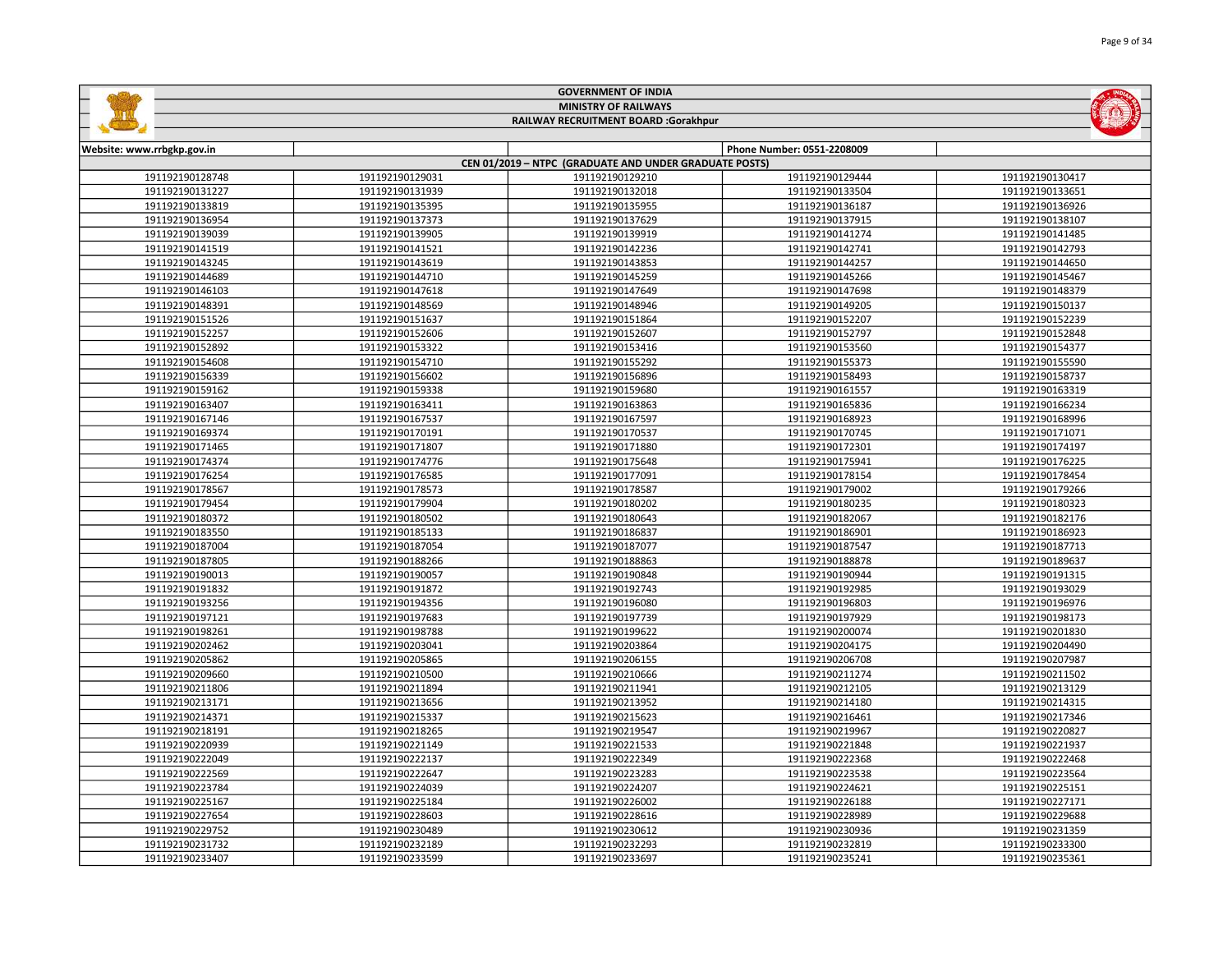|                             |                 | <b>GOVERNMENT OF INDIA</b>                             |                                    |                 |
|-----------------------------|-----------------|--------------------------------------------------------|------------------------------------|-----------------|
| <b>MINISTRY OF RAILWAYS</b> |                 |                                                        |                                    |                 |
|                             |                 | RAILWAY RECRUITMENT BOARD :Gorakhpur                   |                                    |                 |
|                             |                 |                                                        |                                    |                 |
| Website: www.rrbgkp.gov.in  |                 |                                                        | Phone Number: 0551-2208009         |                 |
|                             |                 | CEN 01/2019 - NTPC (GRADUATE AND UNDER GRADUATE POSTS) |                                    |                 |
| 191192190236268             | 191192190236395 | 191192190236608                                        | 191192190236612                    | 191192190237087 |
| 191192190237362             | 191192190237833 | 191192190237923                                        | 191192190238615                    | 191192190238678 |
| 191192190238883             | 191192190239189 | 191192190240342                                        | 191192190241357                    | 191192190241811 |
| 191192190241836             | 191192190242432 | 191192190243239                                        | 191192190243359                    | 191192190243370 |
| 191192190243397             | 191192190244209 | 191192190244565                                        | 191192190244717                    | 191192190244906 |
| 191192190245221             | 191192190245223 | 191192190245761                                        | 191192190246971                    | 191192190247019 |
| 191192190247565             | 191192190247744 | 191192190247917                                        | 191192190248163                    | 191192190248671 |
| 191192190250061             | 191192190250233 | 191192190250404                                        | 191192190250979                    | 191192190252012 |
| 191192190252029             | 191192190252471 | 191192190252530                                        | 191192190252655                    | 191192190252995 |
| 191192190253396             | 191192190253424 | 191192190253890                                        | 191192190253917                    | 191192190254175 |
| 191192190255930             | 191192190256171 | 191192190256973                                        | 191192190257216                    | 191192190258146 |
| 191192190259124             | 191192190260180 | 191192190260589                                        | 191192190260592                    | 191192190261864 |
| 191192190262013             | 191192190262270 | 191192190262709                                        | 191192190262733                    | 191192190262844 |
| 191192190262982             | 191192190263034 | 191192190263646                                        | 191192190263737                    | 191192190264365 |
| 191192190265759             | 191192190265802 | 191192190265910                                        | 191192190266880                    | 191192190267277 |
| 191192190267415             | 191192190268366 | 191192190268772                                        | 191192190269166                    | 191192190269237 |
| 191192190269846             | 191192190269941 | 191192190270200                                        | 191192190270518                    | 191192190270737 |
| 191192190270822             | 191192190270827 | 191192190270937                                        | 191192190271080                    | 191192190271237 |
| 191192190271406             | 191192190271741 | 191192190271852                                        | 191192190272409                    | 191192190274005 |
| 191192190274090             | 191192190274492 | 191192190274598                                        | 191192190274863                    | 191192190275215 |
| 191192190276277             | 191192190277210 | 191192190277363                                        | 191192190278754                    | 191192190278831 |
| 191192190278844             | 191192190279262 | 191192190280687                                        | 191192190281096                    | 191192190282821 |
| 191192190283307             | 191192190283426 | 191192190283456                                        | 191192190283556                    | 191192190283585 |
| 191192190283737             | 191192190284965 | 191192190285025                                        | 191192190285235                    | 191192190285447 |
| 191192190285940             | 191192190285970 | 191192190286173                                        | 191192190290303                    | 191192190291047 |
| 191192190293520             | 191192190293540 | 191192190293664                                        | 191192190294775                    | 191192190294879 |
| 191192190296082             | 191192190297014 | 191192190297451                                        | 191192190299685                    | 191192190300133 |
| 191192190300974             | 191192190301693 | 191192190303711                                        | 191192190309097                    | 191192190318602 |
| 191192190325886             | 191192190334600 | 191192190336998                                        | 191192190352683                    | 191192190356892 |
| 191192190357431             | 191192190359267 | 191192190359344                                        | 191192190360186                    | 191192190360314 |
| 191192190360398             | 191192190361576 | 191192190362503                                        | 191192190362968                    | 191192190363865 |
| 191192190364482             | 191192190364984 | 191192190365705                                        | 191192190366421                    | 191192190366599 |
|                             |                 |                                                        |                                    |                 |
| 191192190367037             | 191192190368235 | 191192190368865                                        | 191192190369044<br>191192190372207 | 191192190370303 |
| 191192190370412             | 191192190370591 | 191192190372096                                        |                                    | 191192190372764 |
| 191192190374030             | 191192190374266 | 191192190374596                                        | 191192190374801                    | 191192190377027 |
| 191192190377375             | 191192190378367 | 191192190378778                                        | 191192190379619                    | 191192190379961 |
| 191192190380457             | 191192190380618 | 191192190381043                                        | 191192190381046                    | 191192190381054 |
| 191192190381447             | 191192190381449 | 191192210244471                                        | 191192220000470                    | 191192220000481 |
| 191192220000562             | 191192220000769 | 191192220001289                                        | 191192220002158                    | 191192220002838 |
| 191192230076308             | 191192250053770 | 191192250054765                                        | 191192250058407                    | 191192250064241 |
| 191192250064762             | 191192250065330 | 191192250065550                                        | 191192250065649                    | 191192250071284 |
| 191192250071530             | 191192250071637 | 191192250072802                                        | 191192250076838                    | 191192250082726 |
| 191192250089129             | 191192250089140 | 191192250092044                                        | 191192250092346                    | 191192250094550 |
| 191192250094707             | 191192250096051 | 191192250096529                                        | 191192250096571                    | 191192250096848 |
| 191192250097011             | 191192250097975 | 191192250135991                                        | 191192260005532                    | 191192260008164 |
| 191192260008331             | 191192260009719 | 191192260011793                                        | 191192260014624                    | 191192260015194 |
| 191192260016915             | 191192260018951 | 191192260020258                                        | 191192260021045                    | 191192260021118 |

 191192260025722 191192260027009 191192260031580 191192260032092 191192260034429 191192260034523 191192260034690 191192260034889

GOVERNMENT OF INDIA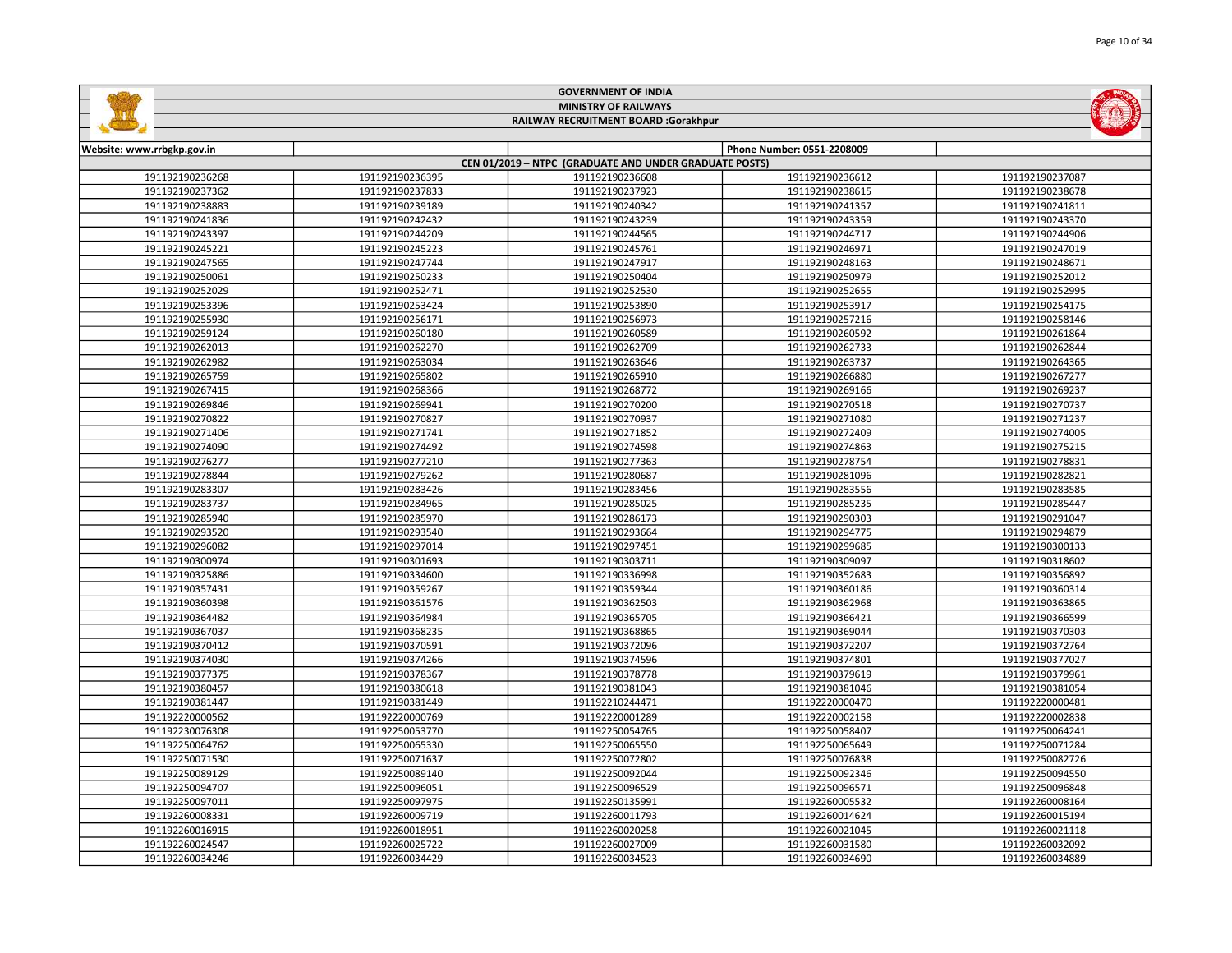|                            |                 | <b>GOVERNMENT OF INDIA</b>                             |                            |                 |
|----------------------------|-----------------|--------------------------------------------------------|----------------------------|-----------------|
|                            |                 | <b>MINISTRY OF RAILWAYS</b>                            |                            |                 |
|                            |                 | RAILWAY RECRUITMENT BOARD :Gorakhpur                   |                            |                 |
|                            |                 |                                                        |                            |                 |
| Website: www.rrbgkp.gov.in |                 |                                                        | Phone Number: 0551-2208009 |                 |
|                            |                 | CEN 01/2019 - NTPC (GRADUATE AND UNDER GRADUATE POSTS) |                            |                 |
| 191192260035452            | 191192260035942 | 191192260036251                                        | 191192260036305            | 191192260036352 |
| 191192260036603            | 191192260036711 | 191192260036908                                        | 191192260037037            | 191192260038612 |
| 191192260038672            | 191192260038914 | 191192260039004                                        | 191192260039181            | 191192260039475 |
| 191192260039575            | 191192260039826 | 191192260039940                                        | 191192260040140            | 191192260040440 |
| 191192260041737            | 191192260041930 | 191192260044880                                        | 191192260045242            | 191192260045414 |
| 191192260045797            | 191192260046464 | 191192260047504                                        | 191192260047873            | 191192260047909 |
| 191192260047913            | 191192260049232 | 191192260049458                                        | 191192260049724            | 191192260050494 |
| 191192260052183            | 191192260052803 | 191192260054773                                        | 191192260055175            | 191192260055746 |
| 191192260056102            | 191192260057070 | 191192260059535                                        | 191192260060379            | 191192260060980 |
| 191192260061402            | 191192260061419 | 191192260062143                                        | 191192260063639            | 191192260063692 |
| 191192260066599            | 191192260071942 | 191192260074743                                        | 191192260075614            | 191192260075778 |
| 191192260077151            | 191192260079133 | 191192260079562                                        | 191192260079793            | 191192260080337 |
| 191192260082451            | 191192260085005 | 191192260085225                                        | 191192260085588            | 191192260085661 |
| 191192260088614            | 191192260089161 | 191192260091128                                        | 191192260092604            | 191192260093457 |
| 191192260093714            | 191192260094858 | 191192260096519                                        | 191192260160106            | 191192260226200 |
| 191192270002454            | 191192270003421 | 191192280000450                                        | 191192310001177            | 191192310003032 |
| 191193120053089            | 191193120053098 | 191193120053955                                        | 191193120053956            | 191193120054276 |
| 191193120054380            | 191193120054615 | 191193120055287                                        | 191193120055600            | 191193120055602 |
| 191193120056365            | 191193120056445 | 191193120056469                                        | 191193120056554            | 191193120056581 |
| 191193120056621            | 191193120056635 | 191193120056773                                        | 191193120057106            | 191193120057123 |
| 191193120057155            | 191193120057562 | 191193120057808                                        | 191193120057875            | 191193120058141 |
| 191193120058146            | 191193120058154 | 191193120058156                                        | 191193120058158            | 191193120058165 |
| 191193120058179            | 191193120058267 | 191193120058445                                        | 191193120058452            | 191193120058453 |
| 191193120059051            | 191193120059137 | 191193120059684                                        | 191193120059712            | 191193120060015 |
| 191193120060195            | 191193120060226 | 191193120060804                                        | 191193120061122            | 191193120062134 |
| 191193120062535            | 191193120063020 | 191193120063193                                        | 191193120063297            | 191193120063498 |
| 191193120064576            | 191193120064590 | 191193120064636                                        | 191193120064640            | 191193120064641 |
| 191193120064666            | 191193120065201 | 191193120065215                                        | 191193120065218            | 191193120065232 |
| 191193120065408            | 191193120066068 | 191193120066195                                        | 191193120066782            | 191193120066975 |
| 191193120066976            | 191193120067070 | 191193120067076                                        | 191193120067081            | 191193120067188 |
| 191193120067192            | 191193120067202 | 191193120067216                                        | 191193120067927            | 191193120067932 |
| 191193120068417            | 191193120068758 | 191193120068766                                        | 191193120068783            | 191193120069264 |
| 191193120069270            | 191193120069809 | 191193120070020                                        | 191193120070168            | 191193120070264 |
| 191193120070649            | 191193120070776 | 191193120071377                                        | 191193120071959            | 191193120072142 |
| 191193120072198            | 191193120072299 | 191193120072367                                        | 191193120072432            | 191193120072539 |
| 191193120072984            | 191193120073097 | 191193120073376                                        | 191193120073518            | 191193120073623 |
| 191193120073630            | 191193120073688 | 191193120073715                                        | 191193120073761            | 191193120073842 |
| 191193120073878            | 191193120073946 | 191193120073947                                        | 191193120074000            | 191193120074056 |
| 191193120074174            | 191193120074215 | 191193120074232                                        | 191193120074562            | 191193120074649 |
| 191193120074749            | 191193120074838 | 191193120074886                                        | 191193120074947            | 191193120075000 |
| 191193120075018            | 191193120075023 | 191193120075088                                        | 191193120075178            | 191193120075281 |
| 191193120075426            | 191193120075532 | 191193120075634                                        | 191193120075647            | 191193120075795 |
| 191193120075838            | 191193120075952 | 191193120075988                                        | 191193120076022            | 191193120076797 |
| 191193120077127            | 191193120077202 | 191193120077359                                        | 191193120078003            | 191193120078032 |
| 191193120079202            | 191193120079208 | 191193120079598                                        | 191193120079663            | 191193120079767 |
| 191193120079912            | 191193120079947 | 191193120080059                                        | 191193120080164            | 191193120080724 |

 191193120080732 191193120080752 191193120080881 191193120081111 191193120081307 191193120081330 191193120081337 191193120081587 191193120082107 191193120082424 191193120082556 191193120082558

 $\overline{\phantom{0}}$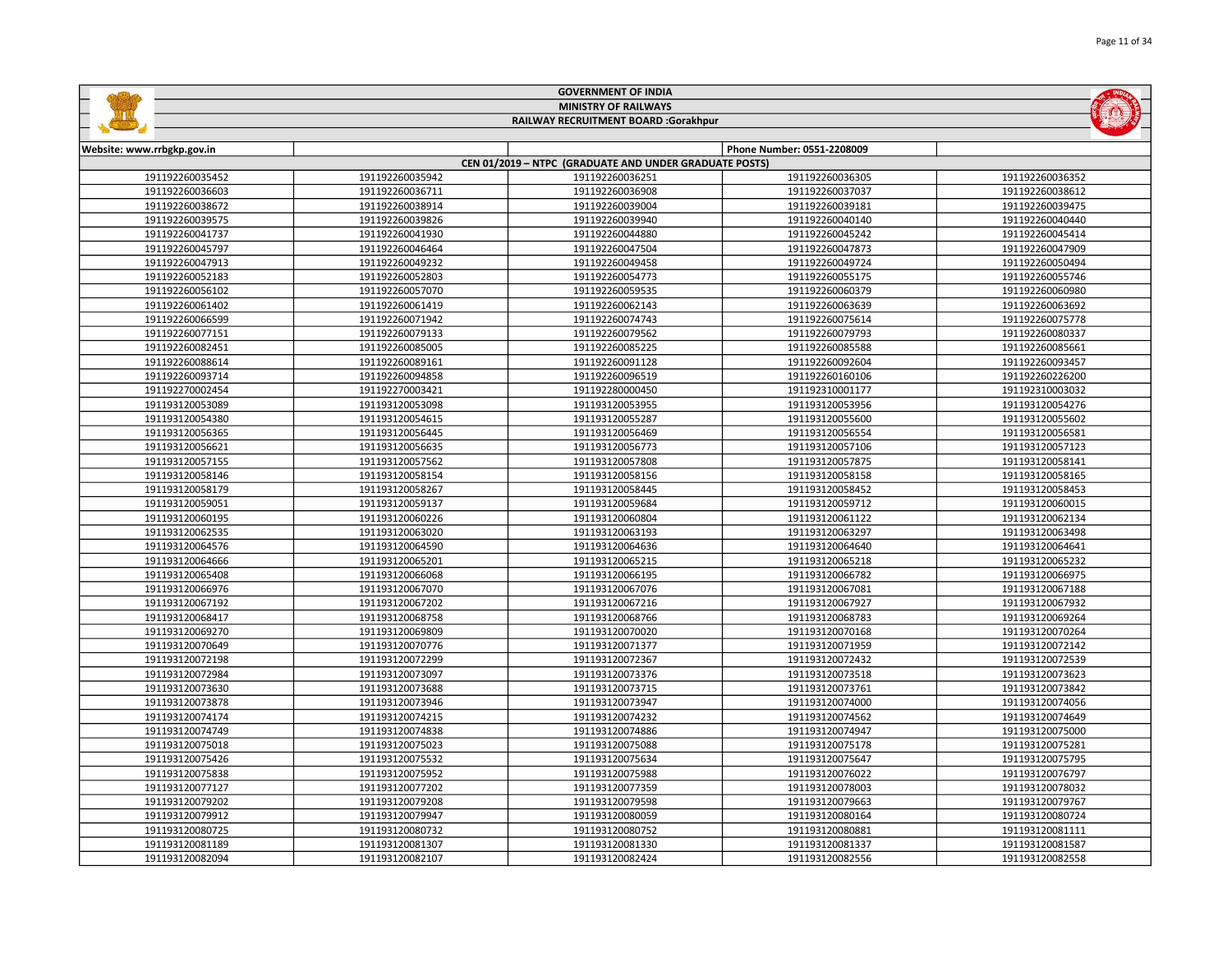|                            |                 | <b>GOVERNMENT OF INDIA</b>                             |                            |                 |
|----------------------------|-----------------|--------------------------------------------------------|----------------------------|-----------------|
|                            |                 | <b>MINISTRY OF RAILWAYS</b>                            |                            |                 |
|                            |                 | RAILWAY RECRUITMENT BOARD :Gorakhpur                   |                            |                 |
|                            |                 |                                                        |                            |                 |
| Website: www.rrbgkp.gov.in |                 |                                                        | Phone Number: 0551-2208009 |                 |
|                            |                 | CEN 01/2019 - NTPC (GRADUATE AND UNDER GRADUATE POSTS) |                            |                 |
| 191193120082562            | 191193120082563 | 191193120082570                                        | 191193120082752            | 191193120083459 |
| 191193120083468            | 191193120083471 | 191193120083699                                        | 191193120084219            | 191193120084428 |
| 191193120084718            | 191193120084760 | 191193120084879                                        | 191193120084956            | 191193120085423 |
| 191193120085697            | 191193120085850 | 191193120086198                                        | 191193120086782            | 191193120087118 |
| 191193120087181            | 191193120087245 | 191193120087604                                        | 191193120087958            | 191193120088515 |
| 191193120088525            | 191193120088527 | 191193120088601                                        | 191193120088608            | 191193120088762 |
| 191193120088841            | 191193120088975 | 191193120089233                                        | 191193120089774            | 191193120090226 |
| 191193120090380            | 191193120090872 | 191193120090874                                        | 191193120091073            | 191193120091179 |
| 191193120091655            | 191193120091724 | 191193120091783                                        | 191193120091899            | 191193120092164 |
| 191193120092184            | 191193120092410 | 191193120092468                                        | 191193120092592            | 191193120092974 |
| 191193120093001            | 191193120093080 | 191193120093245                                        | 191193120093318            | 191193120093511 |
| 191193120093521            | 191193120093668 | 191193120093990                                        | 191193120094039            | 191193120094192 |
| 191193120094234            | 191193120094340 | 191193120094453                                        | 191193120094493            | 191193120095116 |
| 191193120095295            | 191193120095377 | 191193120095429                                        | 191193120095445            | 191193120095449 |
| 191193120095485            | 191193120095513 | 191193120095519                                        | 191193120095959            | 191193120096281 |
| 191193120096687            | 191193120096790 | 191193120096945                                        | 191193120096987            | 191193120097006 |
| 191193120097293            | 191193130062302 | 191193130065142                                        | 191193130071953            | 191193130077241 |
| 191193130083040            | 191193130089532 | 191193130097699                                        | 191193150027142            | 191193150089320 |
| 191193150089789            | 191193160118931 | 191193170000808                                        | 191193170001123            | 191193170001276 |
| 191193170002818            | 191193170003447 | 191193170055353                                        | 191193170057496            | 191193170061104 |
| 191193170061113            | 191193170064457 | 191193170064519                                        | 191193170065175            | 191193170065226 |
| 191193170065411            | 191193170067157 | 191193170067735                                        | 191193170068911            | 191193170069244 |
| 191193170070400            | 191193170074770 | 191193170076242                                        | 191193170076475            | 191193170077154 |
| 191193170078094            | 191193170080374 | 191193170080973                                        | 191193170084237            | 191193170085384 |
| 191193170088437            | 191193170090932 | 191193170091934                                        | 191193170092301            | 191193170092636 |
| 191193170094193            | 191193170094966 | 191193170095865                                        | 191193170098168            | 191193170098421 |
| 191193190003880            | 191193190004370 | 191193190004913                                        | 191193190005785            | 191193190006654 |
| 191193190010495            | 191193190011153 | 191193190012997                                        | 191193190013544            | 191193190013948 |
| 191193190014385            | 191193190016204 | 191193190016866                                        | 191193190017720            | 191193190019426 |
| 191193190019529            | 191193190020392 | 191193190022423                                        | 191193190022438            | 191193190023091 |
| 191193190024125            | 191193190025974 | 191193190027038                                        | 191193190027567            | 191193190027984 |
| 191193190034865            | 191193190036954 | 191193190038366                                        | 191193190039680            | 191193190048852 |
| 191193190052564            | 191193190052565 | 191193190052601                                        | 191193190052734            | 191193190052866 |
| 191193190053655            | 191193190053689 | 191193190054314                                        | 191193190054332            | 191193190054406 |
| 191193190054535            | 191193190054719 | 191193190054723                                        | 191193190054873            | 191193190054874 |
| 191193190055393            | 191193190055677 | 191193190055721                                        | 191193190055753            | 191193190056059 |
| 191193190056280            | 191193190056596 | 191193190056691                                        | 191193190056730            | 191193190057262 |
| 191193190057382            | 191193190058105 | 191193190058127                                        | 191193190058237            | 191193190058852 |
| 191193190058882            | 191193190059177 | 191193190059525                                        | 191193190060092            | 191193190060150 |
| 191193190060187            | 191193190060189 | 191193190060347                                        | 191193190060474            | 191193190060484 |
| 191193190060703            | 191193190060898 | 191193190061296                                        | 191193190061581            | 191193190061655 |
| 191193190062014            | 191193190062322 | 191193190062444                                        | 191193190062494            | 191193190062556 |
| 191193190062775            | 191193190062891 | 191193190063040                                        | 191193190063089            | 191193190063143 |
| 191193190063701            | 191193190063774 | 191193190064058                                        | 191193190064073            | 191193190064501 |
| 191193190064785            | 191193190065013 | 191193190065716                                        | 191193190065843            | 191193190066016 |

 191193190066116 191193190066232 191193190066702 191193190066864 191193190068597 191193190069121 191193190069446 191193190070089 191193190070345 191193190070425 191193190070917 191193190070994 191193190071300 191193190071589 191193190071670 191193190072016

 $G = 0$ 

Page 12 of 34

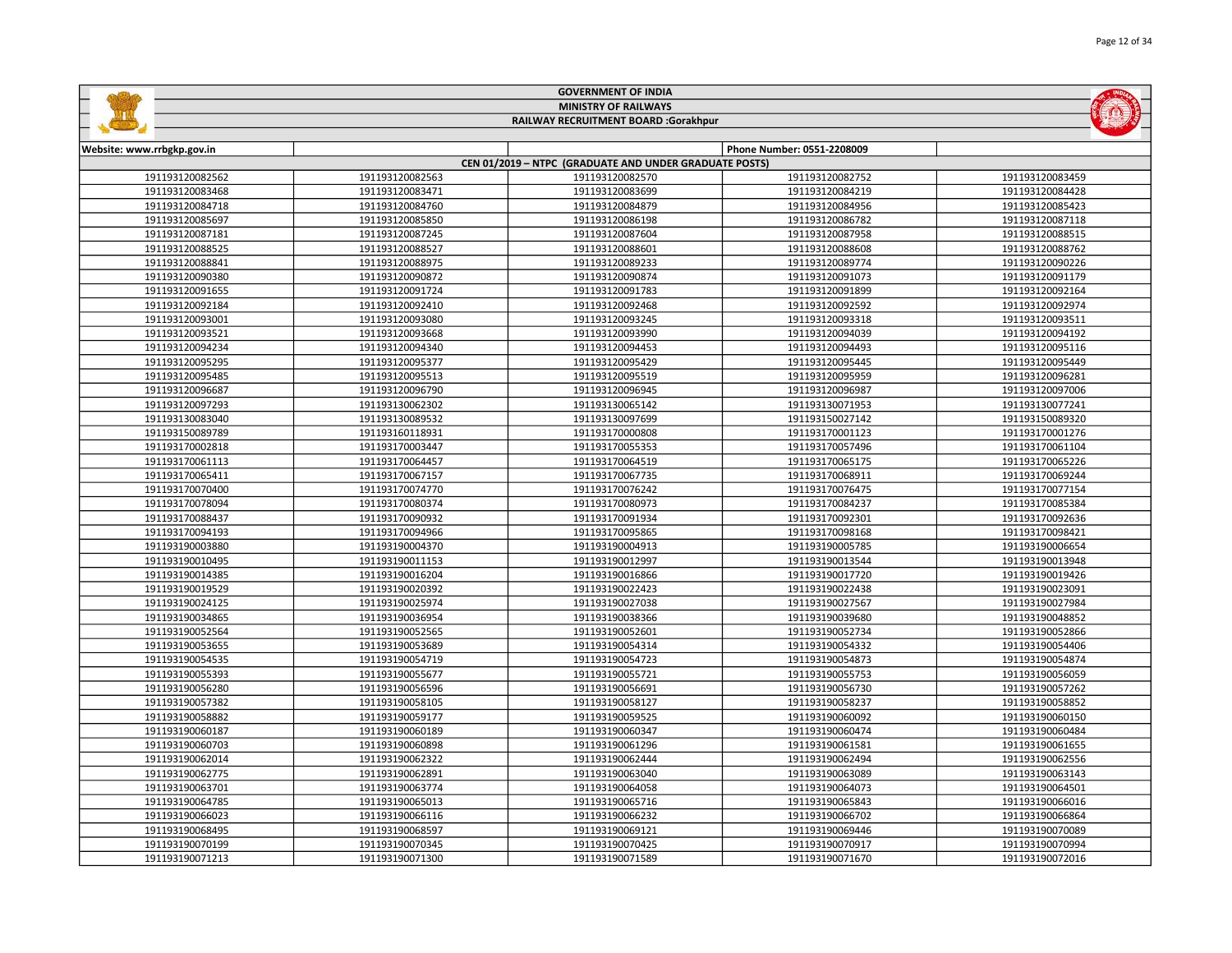|                                      |                 | <b>GOVERNMENT OF INDIA</b>                             |                            |                 |  |
|--------------------------------------|-----------------|--------------------------------------------------------|----------------------------|-----------------|--|
|                                      |                 | <b>MINISTRY OF RAILWAYS</b>                            |                            |                 |  |
| RAILWAY RECRUITMENT BOARD :Gorakhpur |                 |                                                        |                            |                 |  |
| Website: www.rrbgkp.gov.in           |                 |                                                        | Phone Number: 0551-2208009 |                 |  |
|                                      |                 | CEN 01/2019 - NTPC (GRADUATE AND UNDER GRADUATE POSTS) |                            |                 |  |
| 191193190072206                      | 191193190072312 | 191193190072473                                        | 191193190072492            | 191193190072508 |  |
| 191193190072621                      | 191193190072687 | 191193190072972                                        | 191193190073029            | 191193190073034 |  |
| 191193190073267                      | 191193190073408 | 191193190073438                                        | 191193190073467            | 191193190073602 |  |
| 191193190073766                      | 191193190073806 | 191193190073808                                        | 191193190074273            | 191193190074288 |  |
| 191193190074297                      | 191193190074772 | 191193190075098                                        | 191193190075218            | 191193190075407 |  |
| 191193190075547                      | 191193190075605 | 191193190075922                                        | 191193190075949            | 191193190075999 |  |
| 191193190076148                      | 191193190076180 | 191193190076201                                        | 191193190076654            | 191193190076983 |  |
| 191193190077022                      | 191193190077170 | 191193190077451                                        | 191193190077930            | 191193190077974 |  |
| 191193190078309                      | 191193190078677 | 191193190078678                                        | 191193190079073            | 191193190079477 |  |
| 191193190079492                      | 191193190079811 | 191193190079812                                        | 191193190079867            | 191193190079895 |  |
| 191193190080010                      | 191193190080104 | 191193190080222                                        | 191193190080293            | 191193190080339 |  |
| 191193190080718                      | 191193190080855 | 191193190080978                                        | 191193190081480            | 191193190081830 |  |
| 191193190082011                      | 191193190082794 | 191193190083256                                        | 191193190083644            | 191193190083761 |  |
| 191193190083827                      | 191193190083896 | 191193190084000                                        | 191193190084265            | 191193190084420 |  |
| 191193190084715                      | 191193190084862 | 191193190085066                                        | 191193190085285            | 191193190085660 |  |
| 191193190085931                      | 191193190086075 | 191193190086120                                        | 191193190086187            | 191193190086275 |  |
| 191193190086276                      | 191193190086963 | 191193190087170                                        | 191193190087202            | 191193190087484 |  |
| 191193190087588                      | 191193190087645 | 191193190087992                                        | 191193190088139            | 191193190088377 |  |
| 191193190088511                      | 191193190088543 | 191193190088571                                        | 191193190089062            | 191193190089133 |  |
| 191193190089166                      | 191193190089180 | 191193190089362                                        | 191193190089640            | 191193190090229 |  |
| 191193190090305                      | 191193190090980 | 191193190091334                                        | 191193190091756            | 191193190091988 |  |
| 191193190092132                      | 191193190092136 | 191193190092142                                        | 191193190093445            | 191193190093526 |  |
| 191193190093560                      | 191193190094717 | 191193190094996                                        | 191193190095183            | 191193190096176 |  |
| 191193190096656                      | 191193190096944 | 191193190097170                                        | 191193190097275            | 191193190097334 |  |
| 191193190097369                      | 191193190097416 | 191193190097732                                        | 191193190098035            | 191193190098114 |  |
| 191193190098139                      | 191193190133862 | 191193190222029                                        | 191193220001271            | 191193230028567 |  |
| 191193250039225                      | 191193250056100 | 191193250060245                                        | 191193250060968            | 191193250086168 |  |
| 191193250089397                      | 191193250094565 | 191193250151555                                        | 191193260003750            | 191193260004441 |  |
| 191193260004972                      | 191193260013322 | 191193260018695                                        | 191193260021373            | 191193260022494 |  |
| 191193260027169                      | 191193260030765 | 191193260036539                                        | 191193260038071            | 191193260040540 |  |
| 191193260040941                      | 191193260042614 | 191193260043062                                        | 191193260043279            | 191193260043797 |  |
| 191193260043800                      | 191193260045152 | 191193260047396                                        | 191193260047481            | 191193260047836 |  |
| 191193260054866                      | 191193260057059 | 191193260057482                                        | 191193260057922            | 191193260063539 |  |
| 191193260065561                      | 191193260069866 | 191193260074425                                        | 191193260074847            | 191193260075263 |  |
| 191193260075401                      | 191193260075422 | 191193260076314                                        | 191193260076813            | 191193260077389 |  |
| 191193260077687                      | 191193260078232 | 191193260079146                                        | 191193260079462            | 191193260079820 |  |
| 191193260079851                      | 191193260080632 | 191193260080729                                        | 191193260080842            | 191193260083848 |  |

| 191193260054866 | 191193260057059 | 191193260057482 | 191193260057922 | 191193260063539 |
|-----------------|-----------------|-----------------|-----------------|-----------------|
| 191193260065561 | 191193260069866 | 191193260074425 | 191193260074847 | 191193260075263 |
| 191193260075401 | 191193260075422 | 191193260076314 | 191193260076813 | 191193260077389 |
| 191193260077687 | 191193260078232 | 191193260079146 | 191193260079462 | 191193260079820 |
| 191193260079851 | 191193260080632 | 191193260080729 | 191193260080842 | 191193260083848 |
| 191193260084536 | 191193260085261 | 191193260087175 | 191193260089122 | 191193260089132 |
| 191193260089367 | 191193260089963 | 191193260090299 | 191193260093289 | 191193260093333 |
| 191193260095458 | 191193260132119 | 191193270001274 | 191193270001474 | 191193270003050 |
| 191193300000986 | 191193310026275 | 191194110144656 | 191194120018156 | 191194120090314 |
| 191194120093871 | 191194120098792 | 191194120100140 | 191194120100286 | 191194120107372 |
| 191194120107441 | 191194120107642 | 191194120108740 | 191194120113172 | 191194120115882 |
| 191194120118087 | 191194120120736 | 191194120131310 | 191194120131429 | 191194120133409 |
| 191194120136356 | 191194120137565 | 191194120137668 | 191194120139891 | 191194120141657 |
| 191194120142367 | 191194120144902 | 191194120146107 | 191194120149666 | 191194120150404 |
| 191194120152238 | 191194120152245 | 191194120152934 | 191194120153047 | 191194120153350 |
| 191194120153557 | 191194120154274 | 191194120156574 | 191194120157148 | 191194120159107 |
| 191194120170740 | 191194120171088 | 191194120171537 | 191194120172756 | 191194120173304 |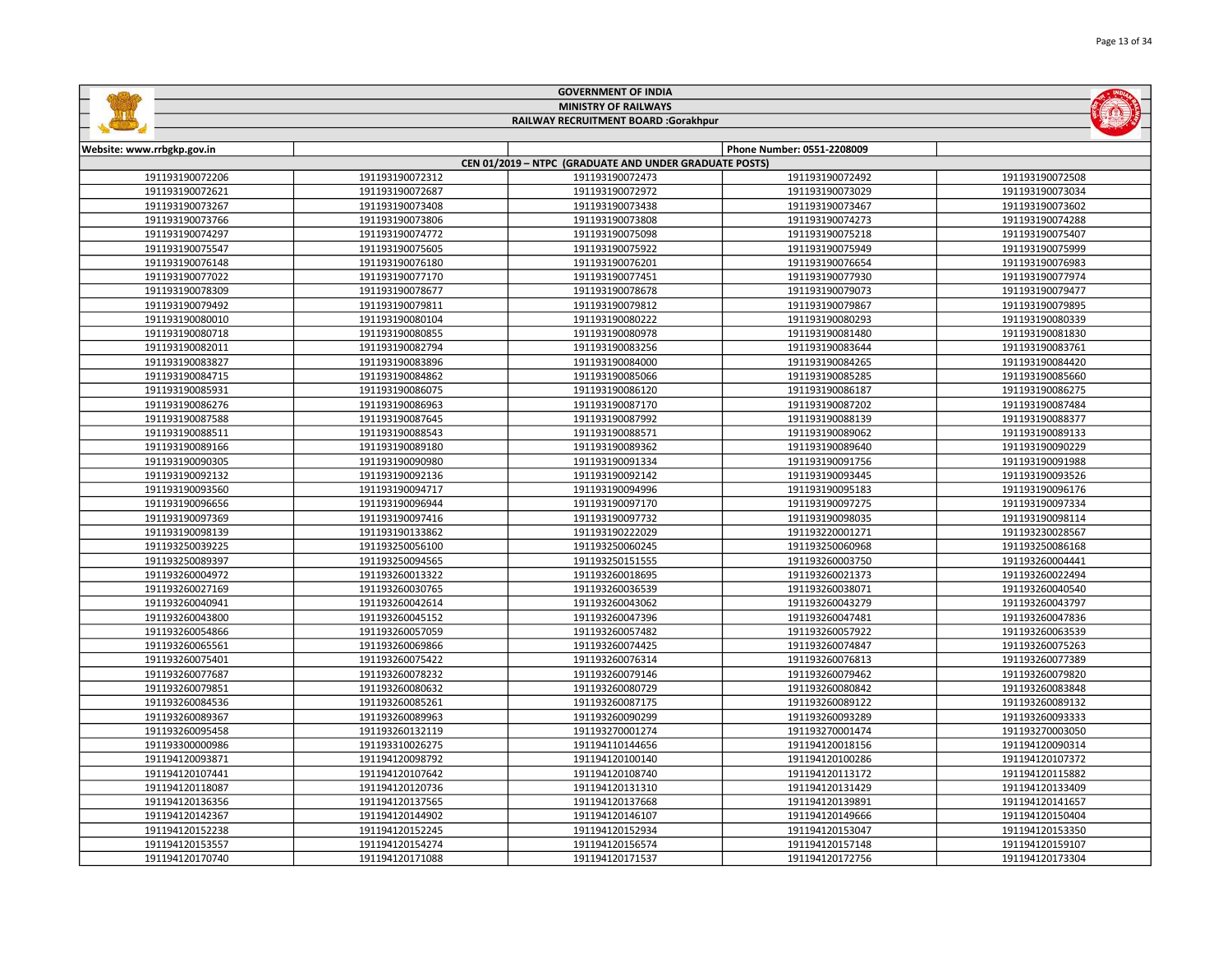|                            |                 | <b>GOVERNMENT OF INDIA</b>                             |                            |                 |
|----------------------------|-----------------|--------------------------------------------------------|----------------------------|-----------------|
|                            |                 | <b>MINISTRY OF RAILWAYS</b>                            |                            |                 |
|                            |                 | RAILWAY RECRUITMENT BOARD :Gorakhpur                   |                            |                 |
|                            |                 |                                                        |                            |                 |
| Website: www.rrbgkp.gov.in |                 |                                                        | Phone Number: 0551-2208009 |                 |
|                            |                 | CEN 01/2019 - NTPC (GRADUATE AND UNDER GRADUATE POSTS) |                            |                 |
| 191194120174686            | 191194120177239 | 191194120179353                                        | 191194120181701            | 191194120184088 |
| 191194120184124            | 191194120184983 | 191194120192037                                        | 191194120192099            | 191194120195952 |
| 191194120197736            | 191194120207661 | 191194120209524                                        | 191194120215080            | 191194120217239 |
| 191194120228988            | 191194120230427 | 191194120230536                                        | 191194120233370            | 191194120233371 |
| 191194120233702            | 191194120236843 | 191194120242276                                        | 191194120246426            | 191194120247430 |
| 191194120256199            | 191194120264490 | 191194120266412                                        | 191194120270748            | 191194120273010 |
| 191194120281596            | 191194120282655 | 191194120282806                                        | 191194120286306            | 191194120287668 |
| 191194120294443            | 191194120294449 | 191194120295799                                        | 191194120299119            | 191194120302811 |
| 191194120303809            | 191194120304498 | 191194120317748                                        | 191194120329709            | 191194130004563 |
| 191194130005994            | 191194130006506 | 191194130006863                                        | 191194130007275            | 191194130007474 |
| 191194130009336            | 191194130009924 | 191194130009932                                        | 191194130010741            | 191194130010872 |
| 191194130011726            | 191194130012738 | 191194130013618                                        | 191194130015088            | 191194130016353 |
| 191194130016465            | 191194130017285 | 191194130017378                                        | 191194130017607            | 191194130019511 |
| 191194130019523            | 191194130021330 | 191194130098696                                        | 191194130098735            | 191194130098954 |
| 191194130098962            | 191194130099048 | 191194130099139                                        | 191194130099721            | 191194130099994 |
| 191194130100184            | 191194130100604 | 191194130102369                                        | 191194130103050            | 191194130104777 |
| 191194130104831            | 191194130105469 | 191194130106098                                        | 191194130107678            | 191194130109614 |
| 191194130111292            | 191194130112531 | 191194130112656                                        | 191194130113502            | 191194130114356 |
| 191194130114813            | 191194130117393 | 191194130117660                                        | 191194130117918            | 191194130117934 |
| 191194130118325            | 191194130118903 | 191194130119055                                        | 191194130119390            | 191194130119948 |
| 191194130120148            | 191194130120803 | 191194130122678                                        | 191194130122765            | 191194130123837 |
| 191194130124294            | 191194130124659 | 191194130124806                                        | 191194130126961            | 191194130127821 |
| 191194130129640            | 191194130130986 | 191194130131147                                        | 191194130132373            | 191194130133779 |
| 191194130134107            | 191194130134791 | 191194130135610                                        | 191194130135642            | 191194130136170 |
| 191194130136875            | 191194130138068 | 191194130138193                                        | 191194130139109            | 191194130139845 |
| 191194130140381            | 191194130140449 | 191194130140885                                        | 191194130141333            | 191194130141733 |
| 191194130142095            | 191194130142175 | 191194130142207                                        | 191194130142228            | 191194130144252 |
| 191194130145157            | 191194130146746 | 191194130146898                                        | 191194130148322            | 191194130148422 |
| 191194130148818            | 191194130148865 | 191194130149004                                        | 191194130149750            | 191194130150054 |
| 191194130150210            | 191194130150215 | 191194130150616                                        | 191194130150712            | 191194130151794 |
| 191194130152382            | 191194130152834 | 191194130152864                                        | 191194130153755            | 191194130153865 |
| 191194130154569            | 191194130154582 | 191194130154739                                        | 191194130154908            | 191194130154944 |
| 191194130155044            | 191194130155742 | 191194130157007                                        | 191194130157025            | 191194130157634 |
| 191194130157814            | 191194130157955 | 191194130157994                                        | 191194130158267            | 191194130158390 |
| 191194130158789            | 191194130159735 | 191194130159841                                        | 191194130160066            | 191194130161240 |
| 191194130161636            | 191194130161785 | 191194130163290                                        | 191194130163334            | 191194130163336 |
| 191194130164776            | 191194130164989 | 191194130165079                                        | 191194130165783            | 191194130166540 |
| 191194130168732            | 191194130168817 | 191194130169117                                        | 191194130172022            | 191194130172852 |
| 191194130173471            | 191194130173560 | 191194130173833                                        | 191194130175283            | 191194130175755 |
| 191194130175788            | 191194130176627 | 191194130176925                                        | 191194130177121            | 191194130177428 |
| 191194130178765            | 191194130179103 | 191194130179691                                        | 191194130179860            | 191194130179956 |
| 191194130182316            | 191194130182724 | 191194130183973                                        | 191194130184388            | 191194130186103 |
| 191194130186458            | 191194130186589 | 191194130187779                                        | 191194130187837            | 191194130188246 |
| 191194130188247            | 191194130189407 | 191194130189539                                        | 191194130191048            | 191194130191061 |
| 191194130192771            | 191194130194542 | 191194130198706                                        | 191194130199156            | 191194130199174 |
| 191194130199206            | 191194130201888 | 191194130202736                                        | 191194130203254            | 191194130204612 |
| 191194130204706            | 191194130206139 | 191194130207676                                        | 191194130208718            | 191194130210133 |
|                            |                 |                                                        |                            |                 |

L,

 191194130213122 191194130213136 191194130216710 191194130217387 191194130219679 191194130221397 191194130221685 191194130221699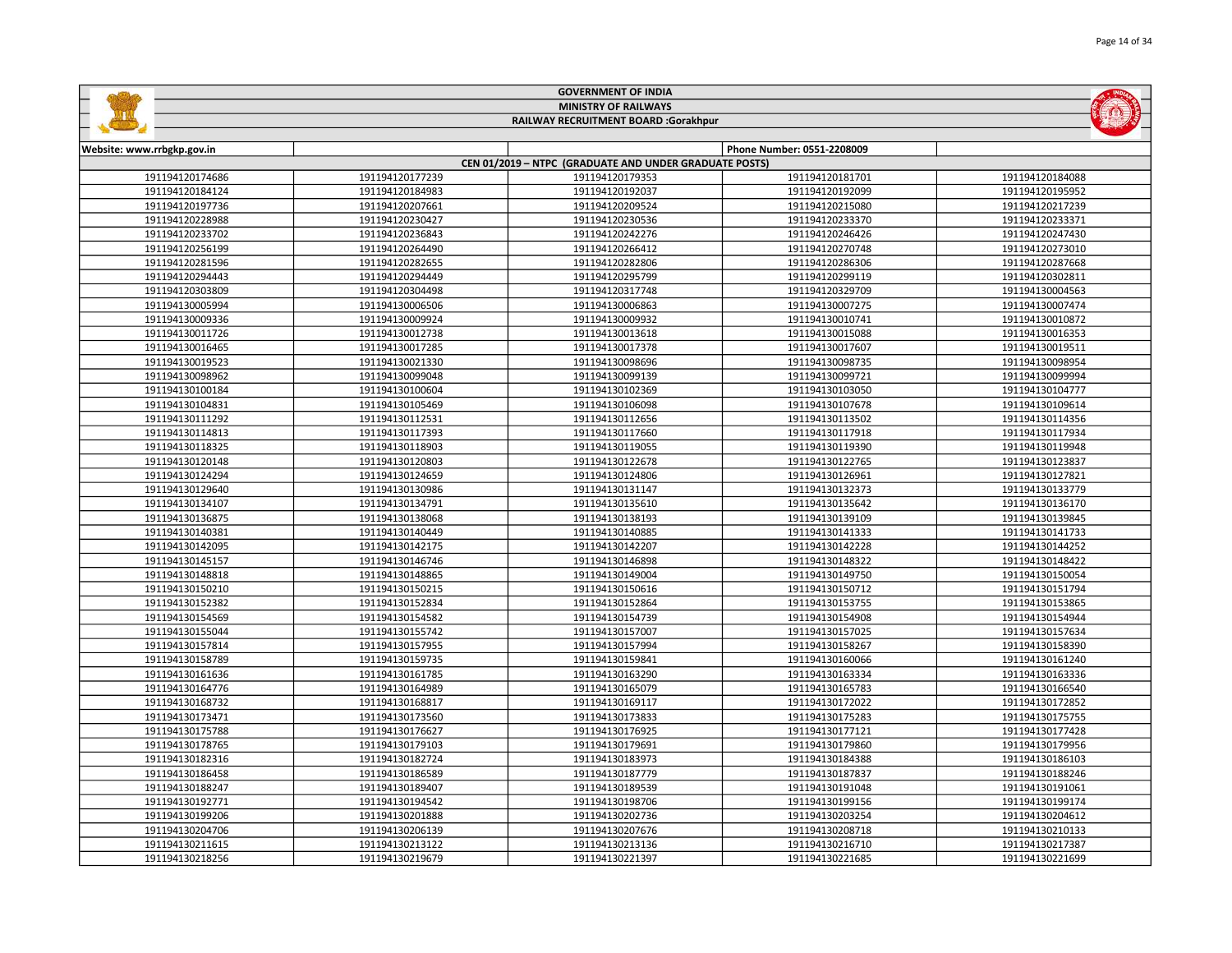|                            |                 | <b>MINISTRY OF RAILWAYS</b>                            |                            |                 |
|----------------------------|-----------------|--------------------------------------------------------|----------------------------|-----------------|
|                            |                 | RAILWAY RECRUITMENT BOARD :Gorakhpur                   |                            |                 |
| Website: www.rrbgkp.gov.in |                 |                                                        | Phone Number: 0551-2208009 |                 |
|                            |                 | CEN 01/2019 - NTPC (GRADUATE AND UNDER GRADUATE POSTS) |                            |                 |
| 191194130222068            | 191194130222449 | 191194130224200                                        | 191194130224530            | 191194130225001 |
| 191194130228144            | 191194130228689 | 191194130230449                                        | 191194130230852            | 191194130231516 |
| 191194130232240            | 191194130233703 | 191194130233851                                        | 191194130234034            | 191194130234212 |
| 191194130234294            | 191194130234356 | 191194130234374                                        | 191194130234389            | 191194130234519 |
| 191194130234897            | 191194130235048 | 191194130236437                                        | 191194130237097            | 191194130237114 |
| 191194130237420            | 191194130237987 | 191194130238052                                        | 191194130241245            | 191194130241493 |
| 191194130242449            | 191194130243342 | 191194130243651                                        | 191194130243707            | 191194130243725 |
| 191194130243761            | 191194130243768 | 191194130243781                                        | 191194130243881            | 191194130245644 |
| 191194130246783            | 191194130247810 | 191194130248757                                        | 191194130249678            | 191194130249947 |
| 191194130251466            | 191194130252692 | 191194130253498                                        | 191194130254266            | 191194130254665 |
| 191194130255214            | 191194130255511 | 191194130256164                                        | 191194130256859            | 191194130258341 |
| 191194130258590            | 191194130260170 | 191194130260646                                        | 191194130261141            | 191194130262843 |
| 191194130262944            | 191194130265438 | 191194130266132                                        | 191194130266393            | 191194130267096 |
| 191194130267275            | 191194130267701 | 191194130268251                                        | 191194130269569            | 191194130271246 |
| 191194130271448            | 191194130272196 | 191194130272278                                        | 191194130272447            | 191194130272562 |
| 191194130272828            | 191194130273094 | 191194130273403                                        | 191194130274021            | 191194130274118 |
| 191194130275272            | 191194130276706 | 191194130278734                                        | 191194130279312            | 191194130280290 |
| 191194130282039            | 191194130282663 | 191194130282681                                        | 191194130282785            | 191194130284837 |
| 191194130284949            | 191194130285264 | 191194130285505                                        | 191194130285763            | 191194130287245 |
| 191194130287275            | 191194130287356 | 191194130289846                                        | 191194130290495            | 191194130290526 |
| 191194130290692            | 191194130290714 | 191194130290890                                        | 191194130292148            | 191194130292287 |
| 191194130292611            | 191194130294095 | 191194130294198                                        | 191194130294797            | 191194130295131 |
| 191194130295251            | 191194130295721 | 191194130296896                                        | 191194130297279            | 191194130297512 |
| 191194130298629            | 191194130298742 | 191194130298783                                        | 191194130298841            | 191194130299141 |
| 191194130299371            | 191194130299393 | 191194130300793                                        | 191194130301478            | 191194130302985 |
| 191194130303131            | 191194130303163 | 191194130303223                                        | 191194130303330            | 191194130304371 |
| 191194130304595            | 191194130305976 | 191194130306305                                        | 191194130306457            | 191194130306708 |
| 191194130307083            | 191194130307613 | 191194130308413                                        | 191194130309637            | 191194130310065 |
| 191194130310370            | 191194130310646 | 191194130312135                                        | 191194130312388            | 191194130312792 |
| 191194130313181            | 191194130313329 | 191194130313352                                        | 191194130313416            | 191194130313614 |
| 191194130314449            | 191194130314693 | 191194130315188                                        | 191194130315596            | 191194130315791 |
| 191194130315992            | 191194130316110 | 191194130316240                                        | 191194130317723            | 191194130318209 |
| 191194130318390            | 191194130319009 | 191194130319315                                        | 191194130319929            | 191194130320106 |
| 191194130320256            | 191194130320664 | 191194130320741                                        | 191194130320787            | 191194130321068 |
| 191194130321165            | 191194130321324 | 191194130322017                                        | 191194130323454            | 191194130323502 |
| 191194130324104            | 191194130325869 | 191194130326493                                        | 191194130326755            | 191194130327229 |
| 191194130327401            | 191194130327578 | 191194130327750                                        | 191194130328076            | 191194130328352 |
| 191194130328372            | 191194130328645 | 191194130328691                                        | 191194130329901            | 191194130329951 |
| 191194130330535            | 191194130330625 | 191194130330805                                        | 191194130331247            | 191194130331419 |
| 191194130332089            | 191194130332392 | 191194130332510                                        | 191194130333466            | 191194130334811 |
| 191194130334818            | 191194130334853 | 191194130335647                                        | 191194130335886            | 191194130336354 |
| 191194130336686            | 191194130336927 | 191194130337442                                        | 191194130338403            | 191194130338491 |
| 191194130338840            | 191194130342208 | 191194130342288                                        | 191194130343115            | 191194130343730 |
| 191194130344873            | 191194130344962 | 191194130345040                                        | 191194130345100            | 191194130345237 |
| 191194130345591            | 191194130345730 | 191194130346079                                        | 191194130346147            | 191194130346287 |
| 191194130347029            | 191194130347581 | 191194130348256                                        | 191194130349453            | 191194130350029 |
| 191194130350450            | 191194130351600 | 191194130351746                                        | 191194130352900            | 191194130352908 |
| 191194130354436            | 191194130354827 | 191194130355328                                        | 191194130355461            | 191194130355477 |

191194130355945 191194130356461 191194130356542 191194130356889

GOVERNMENT OF INDIA

**Sallidge** 

**MOMENT**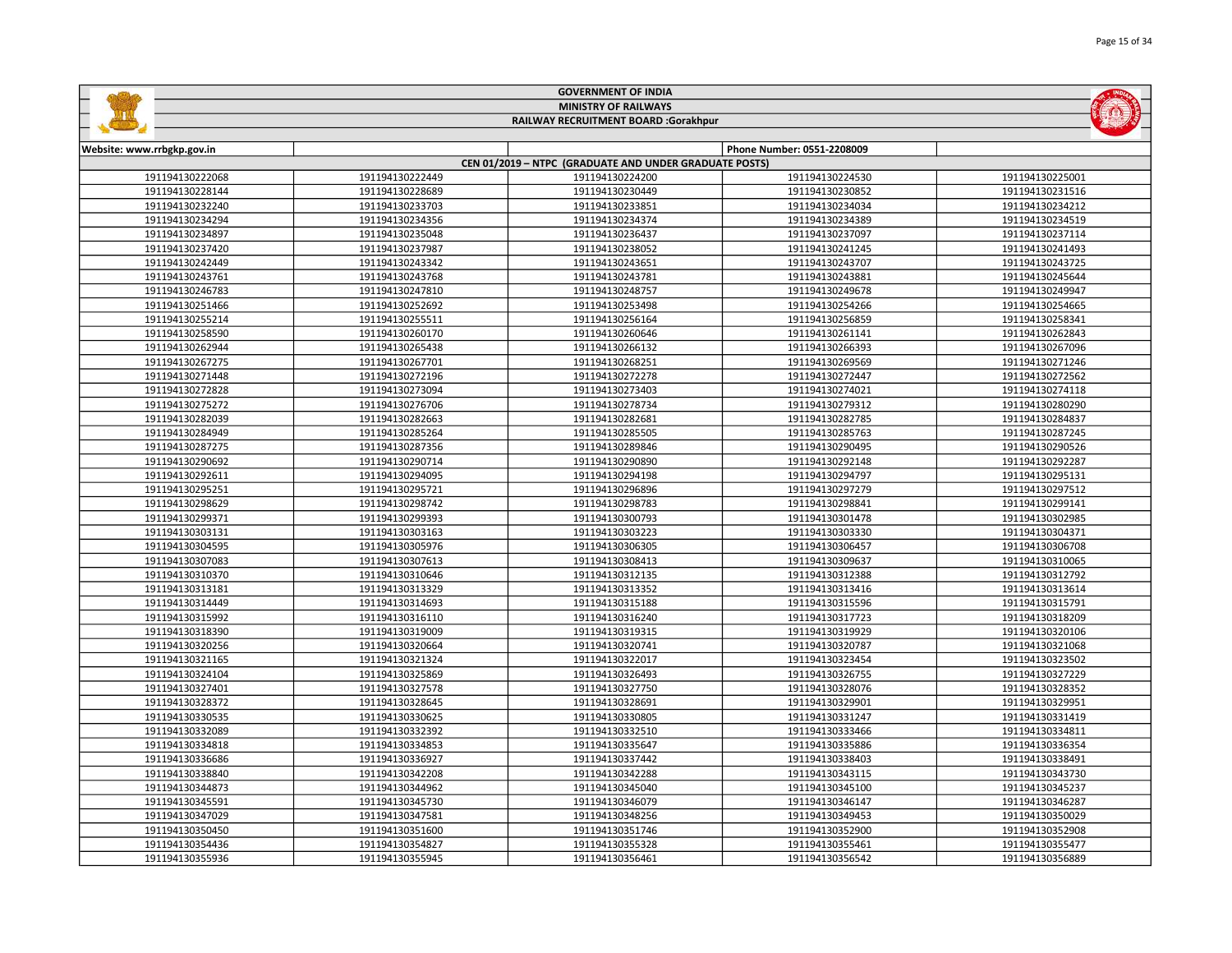|                            |                 |                                                        |                            | Page 16 of 34   |
|----------------------------|-----------------|--------------------------------------------------------|----------------------------|-----------------|
|                            |                 |                                                        |                            |                 |
|                            |                 | <b>GOVERNMENT OF INDIA</b>                             |                            |                 |
|                            |                 | <b>MINISTRY OF RAILWAYS</b>                            |                            |                 |
|                            |                 | RAILWAY RECRUITMENT BOARD :Gorakhpur                   |                            |                 |
|                            |                 |                                                        |                            |                 |
| Website: www.rrbgkp.gov.in |                 |                                                        | Phone Number: 0551-2208009 |                 |
|                            |                 | CEN 01/2019 - NTPC (GRADUATE AND UNDER GRADUATE POSTS) |                            |                 |
| 191194130358020            | 191194130358129 | 191194130358216                                        | 191194130358925            | 191194130359495 |
| 191194130359533            | 191194130360156 | 191194130361532                                        | 191194130361821            | 191194130363049 |
| 191194130363478            | 191194130364132 | 191194130364243                                        | 191194130364741            | 191194130365432 |
| 191194130369863            | 191194130371122 | 191194130371978                                        | 191194130372793            | 191194130373141 |
| 191194130373348            | 191194130374536 | 191194130376488                                        | 191194130377443            | 191194130377945 |
| 191194130378168            | 191194130378244 | 191194130378676                                        | 191194130378725            | 191194130380123 |
| 191194130380933            | 191194130381101 | 191194130381209                                        | 191194130381649            | 191194130381661 |
| 191194130381698            | 191194140000402 | 191194140052022                                        | 191194150072921            | 191194150101586 |
| 191194150111162            | 191194150112036 | 191194150112919                                        | 191194150115829            | 191194150121908 |
| 191194150128686            | 191194150151619 | 191194150170979                                        | 191194150172479            | 191194150176419 |
| 191194150178451            | 191194150179680 | 191194150180796                                        | 191194150196229            | 191194150201064 |
| 191194150205410            | 191194150212406 | 191194150223583                                        | 191194150227314            | 191194150227982 |
| 191194150229686            | 191194150230268 | 191194150250615                                        | 191194150253435            | 191194150254087 |
| 191194150254144            | 191194150258029 | 191194150259154                                        | 191194150263549            | 191194150266972 |
| 191194150267100            | 191194150270857 | 191194150283189                                        | 191194150287141            | 191194150287845 |

| 191194130378168 | 191194130378244 | 191194130378676 | 191194130378725 | 191194130380123 |
|-----------------|-----------------|-----------------|-----------------|-----------------|
| 191194130380933 | 191194130381101 | 191194130381209 | 191194130381649 | 191194130381661 |
| 191194130381698 | 191194140000402 | 191194140052022 | 191194150072921 | 191194150101586 |
| 191194150111162 | 191194150112036 | 191194150112919 | 191194150115829 | 191194150121908 |
| 191194150128686 | 191194150151619 | 191194150170979 | 191194150172479 | 191194150176419 |
| 191194150178451 | 191194150179680 | 191194150180796 | 191194150196229 | 191194150201064 |
| 191194150205410 | 191194150212406 | 191194150223583 | 191194150227314 | 191194150227982 |
| 191194150229686 | 191194150230268 | 191194150250615 | 191194150253435 | 191194150254087 |
| 191194150254144 | 191194150258029 | 191194150259154 | 191194150263549 | 191194150266972 |
| 191194150267100 | 191194150270857 | 191194150283189 | 191194150287141 | 191194150287845 |
| 191194150291238 | 191194150303948 | 191194150304871 | 191194150307769 | 191194150310941 |
| 191194150314785 | 191194150350823 | 191194170056872 | 191194170057614 | 191194170059743 |
| 191194170064696 | 191194170065677 | 191194170067004 | 191194170067378 | 191194170067454 |
| 191194170068800 | 191194170068941 | 191194170070252 | 191194170072251 | 191194170072880 |
| 191194170073660 | 191194170074443 | 191194170075161 | 191194170075381 | 191194170075509 |
| 191194170076081 | 191194170076147 | 191194170076344 | 191194170076413 | 191194170076905 |
| 191194170076987 | 191194170077141 | 191194170077243 | 191194170077749 | 191194170077950 |
| 191194170078188 | 191194170078556 | 191194170082336 | 191194170082626 | 191194170083482 |
| 191194170083901 | 191194170084601 | 191194170085555 | 191194170085603 | 191194170085835 |
| 191194170086136 | 191194170087320 | 191194170091160 | 191194170091855 | 191194170092093 |
| 191194170092197 | 191194170092236 | 191194170092853 | 191194170096092 | 191194170096271 |
| 191194170096382 | 191194170096444 | 191194170096999 | 191194170097996 | 191194170098060 |
| 191194170100348 | 191194170101621 | 191194170102941 | 191194170103966 | 191194170104705 |
| 191194170106360 | 191194170106645 | 191194170107595 | 191194170109486 | 191194170110057 |
| 191194170110817 | 191194170111673 | 191194170112049 | 191194170113969 | 191194170116185 |
| 191194170117037 | 191194170117223 | 191194170117554 | 191194170117698 | 191194170118279 |
| 191194170118281 | 191194170118315 | 191194170119270 | 191194170119785 | 191194170119892 |
| 191194170119961 | 191194170120073 | 191194170120261 | 191194170120753 | 191194170125284 |
| 191194170126044 | 191194170126160 | 191194170126396 | 191194170126405 | 191194170127213 |
| 191194170127537 | 191194170128666 | 191194170129288 | 191194170130009 | 191194170130890 |
| 191194170131475 | 191194170131719 | 191194170132305 | 191194170132307 | 191194170132463 |
| 191194170132594 | 191194170132860 | 191194170132908 | 191194170134674 | 191194170136670 |
| 191194170137302 | 191194170137663 | 191194170138290 | 191194170140398 | 191194170140599 |
| 191194170141596 | 191194170142172 | 191194170142603 | 191194170143566 | 191194170144707 |
| 191194170144903 | 191194170145131 | 191194170145185 | 191194170145721 | 191194170145833 |
| 191194170147804 | 191194170148164 | 191194170148904 | 191194170149690 | 191194170149962 |
| 191194170151931 | 191194170153112 | 191194170153155 | 191194170153283 | 191194170155056 |
| 191194170155766 | 191194170156717 | 191194170156839 | 191194170158324 | 191194170160022 |
| 191194170160146 | 191194170161103 | 191194170162353 | 191194170163397 | 191194170165073 |
| 191194170165184 | 191194170165369 | 191194170166295 | 191194170167385 | 191194170167612 |
| 191194170167911 | 191194170168714 | 191194170169107 | 191194170169415 | 191194170170470 |
| 191194170172032 | 191194170172224 | 191194170173204 | 191194170173301 | 191194170174152 |
| 191194170174994 | 191194170175315 | 191194170175735 | 191194170176077 | 191194170176091 |
| 191194170176467 | 191194170177381 | 191194170177453 | 191194170177694 | 191194170179666 |
|                 |                 |                 |                 |                 |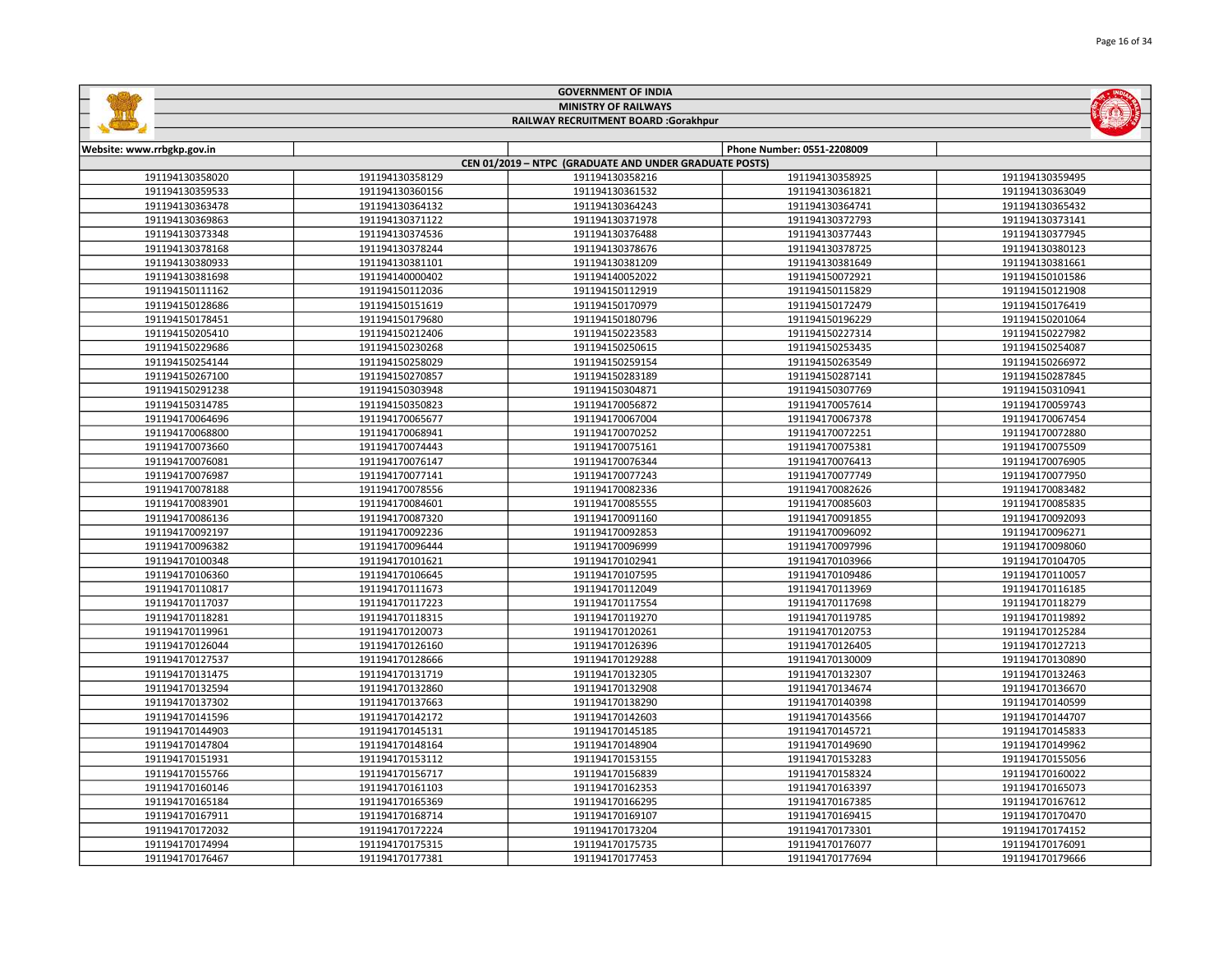|                            |                 | <b>GOVERNMENT OF INDIA</b>                             |                            |                 |
|----------------------------|-----------------|--------------------------------------------------------|----------------------------|-----------------|
|                            |                 | <b>MINISTRY OF RAILWAYS</b>                            |                            |                 |
|                            |                 | RAILWAY RECRUITMENT BOARD :Gorakhpur                   |                            |                 |
|                            |                 |                                                        |                            |                 |
| Website: www.rrbgkp.gov.in |                 |                                                        | Phone Number: 0551-2208009 |                 |
|                            |                 | CEN 01/2019 - NTPC (GRADUATE AND UNDER GRADUATE POSTS) |                            |                 |
| 191194170181195            | 191194170182118 | 191194170184762                                        | 191194170185534            | 191194170185891 |
| 191194170188045            | 191194170188471 | 191194170188793                                        | 191194170188923            | 191194170188938 |
| 191194170192184            | 191194170198060 | 191194170199793                                        | 191194170205146            | 191194170205390 |
| 191194170206537            | 191194170207626 | 191194170210086                                        | 191194170212802            | 191194170213308 |
| 191194170216716            | 191194170217057 | 191194170218901                                        | 191194170223195            | 191194170229138 |
| 191194170232246            | 191194170236099 | 191194170236651                                        | 191194170237803            | 191194170244790 |
| 191194170245323            | 191194170246208 | 191194170246313                                        | 191194170247035            | 191194170247202 |
| 191194170247454            | 191194170247591 | 191194170251099                                        | 191194170253202            | 191194170258232 |
| 191194170260404            | 191194170261859 | 191194170262545                                        | 191194170264349            | 191194170265632 |
| 191194170265714            | 191194170266931 | 191194170267244                                        | 191194170269090            | 191194170272348 |
| 191194170272496            | 191194170274692 | 191194170276836                                        | 191194170280894            | 191194170281424 |
| 191194170283120            | 191194170285868 | 191194170288364                                        | 191194170289437            | 191194170289540 |
| 191194170290186            | 191194170290906 | 191194170291464                                        | 191194170293074            | 191194170294609 |
| 191194170298218            | 191194170299916 | 191194170301499                                        | 191194170304677            | 191194170304699 |
| 191194170304788            | 191194170305171 | 191194170305329                                        | 191194170305331            | 191194170305353 |
| 191194170305547            | 191194170305556 | 191194170305588                                        | 191194170306199            | 191194170306331 |
| 191194170306677            | 191194170306826 | 191194170306836                                        | 191194170307747            | 191194170308148 |
| 191194170308480            | 191194170308700 | 191194170309144                                        | 191194170309243            | 191194170309565 |
| 191194170309752            | 191194170309780 | 191194170310006                                        | 191194170310813            | 191194170310854 |
| 191194170311012            | 191194170311214 | 191194170311421                                        | 191194170311523            | 191194170311639 |
| 191194170313216            | 191194170313284 | 191194170313388                                        | 191194170313735            | 191194170314675 |
| 191194170315368            | 191194170315410 | 191194170315435                                        | 191194170315987            | 191194170316496 |
| 191194170316868            | 191194170317987 | 191194170319088                                        | 191194170319106            | 191194170319531 |
| 191194170320006            | 191194170320235 | 191194170320361                                        | 191194170320571            | 191194170320967 |
| 191194170321272            | 191194170321804 | 191194170322283                                        | 191194170322508            | 191194170323203 |
| 191194170323240            | 191194170323246 | 191194170323628                                        | 191194170324235            | 191194170324301 |
| 191194170324837            | 191194170325800 | 191194170326592                                        | 191194170326811            | 191194170327047 |
| 191194170327097            | 191194170327279 | 191194170327413                                        | 191194170327472            | 191194170327481 |
| 191194170327525            | 191194170328082 | 191194170328246                                        | 191194170328275            | 191194170328969 |
| 191194170329021            | 191194170329109 | 191194170329512                                        | 191194170330742            | 191194170330881 |
| 191194170330947            | 191194170331264 | 191194170331975                                        | 191194170332029            | 191194170332192 |
| 191194170332356            | 191194170333223 | 191194170333519                                        | 191194170333884            | 191194170334016 |
| 191194170334067            | 191194170334359 | 191194170335214                                        | 191194170335266            | 191194170335673 |
| 191194170336150            | 191194170336437 | 191194170337114                                        | 191194170338057            | 191194170338549 |
| 191194170338645            | 191194170338809 | 191194170338958                                        | 191194170339871            | 191194170340096 |
| 191194170340474            | 191194170340553 | 191194170340579                                        | 191194170340796            | 191194170341090 |
| 191194170341462            | 191194170342988 | 191194170343027                                        | 191194170343141            | 191194170343154 |
| 191194170343869            | 191194170344494 | 191194170345683                                        | 191194170345749            | 191194170345871 |
| 191194170345996            | 191194170346126 | 191194170346229                                        | 191194170347908            | 191194170347924 |
| 191194170348467            | 191194170348605 | 191194170348616                                        | 191194170348888            | 191194170348978 |
| 191194170349514            | 191194170350472 | 191194170351317                                        | 191194170351360            | 191194170351479 |
| 191194170351552            | 191194170352258 | 191194170352579                                        | 191194170352711            | 191194170352912 |
| 191194170352940            | 191194170353215 | 191194170353312                                        | 191194170353448            | 191194170353803 |
| 191194170354070            | 191194170355351 | 191194170355409                                        | 191194170355579            | 191194170356174 |
| 191194170356313            | 191194170356328 | 191194170356593                                        | 191194170356980            | 191194170356984 |
| 191194170357338            | 191194170357383 | 191194170357913                                        | 191194170358109            | 191194170358613 |
| 191194170362726            | 191194170368126 | 191194170372782                                        | 191194170373005            | 191194170380083 |
| 191194190003614            | 191194190003696 | 191194190003787                                        | 191194190003848            | 191194190004022 |

191194190004196 191194190004298 191194190004352 191194190004373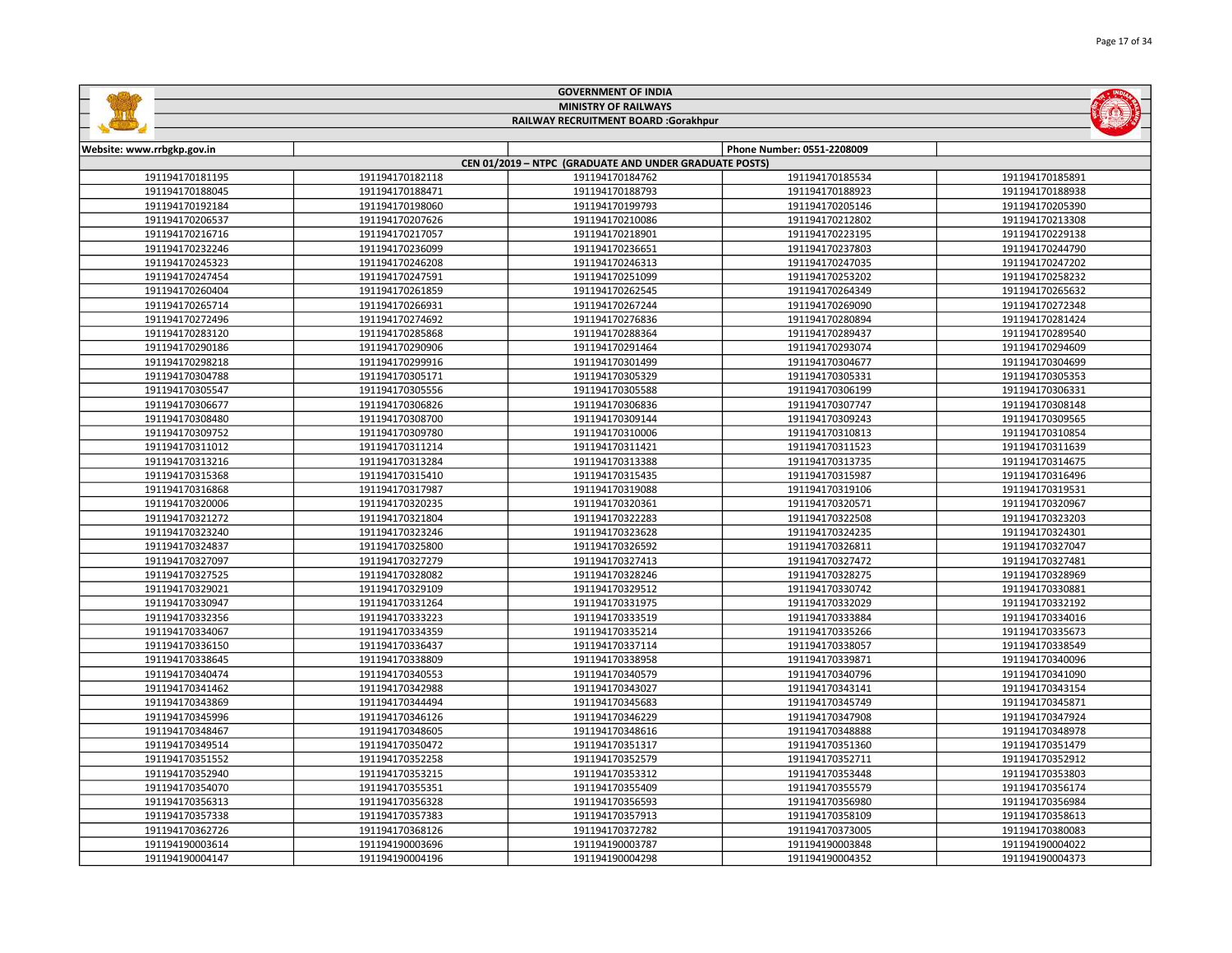|                            |                 | <b>MINISTRY OF RAILWAYS</b>                            |                            |                 |
|----------------------------|-----------------|--------------------------------------------------------|----------------------------|-----------------|
|                            |                 | RAILWAY RECRUITMENT BOARD :Gorakhpur                   |                            |                 |
| Website: www.rrbgkp.gov.in |                 |                                                        | Phone Number: 0551-2208009 |                 |
|                            |                 | CEN 01/2019 - NTPC (GRADUATE AND UNDER GRADUATE POSTS) |                            |                 |
| 191194190004406            | 191194190004606 | 191194190004752                                        | 191194190004880            | 191194190005078 |
| 191194190005109            | 191194190005126 | 191194190005130                                        | 191194190005244            | 191194190005311 |
| 191194190005552            | 191194190005617 | 191194190005655                                        | 191194190005727            | 191194190005769 |
| 191194190005795            | 191194190006091 | 191194190006133                                        | 191194190006209            | 191194190006226 |
| 191194190006402            | 191194190006441 | 191194190006458                                        | 191194190006539            | 191194190006649 |
| 191194190006698            | 191194190006719 | 191194190006787                                        | 191194190006871            | 191194190006920 |
| 191194190007064            | 191194190007119 | 191194190007332                                        | 191194190007351            | 191194190007440 |
| 191194190007553            | 191194190007576 | 191194190007767                                        | 191194190007775            | 191194190007819 |
| 191194190007907            | 191194190007922 | 191194190007960                                        | 191194190008010            | 191194190008065 |
| 191194190008130            | 191194190008223 | 191194190008245                                        | 191194190008362            | 191194190008386 |
| 191194190008416            | 191194190008479 | 191194190008683                                        | 191194190008737            | 191194190009083 |
| 191194190009210            | 191194190009245 | 191194190009289                                        | 191194190009316            | 191194190009332 |
| 191194190009386            | 191194190009620 | 191194190009696                                        | 191194190009697            | 191194190009796 |
| 191194190009960            | 191194190010018 | 191194190010020                                        | 191194190010126            | 191194190010181 |
| 191194190010404            | 191194190010417 | 191194190010438                                        | 191194190010461            | 191194190010525 |
| 191194190010596            | 191194190010631 | 191194190010676                                        | 191194190010980            | 191194190011026 |
| 191194190011326            | 191194190011515 | 191194190011523                                        | 191194190011966            | 191194190012172 |
| 191194190012236            | 191194190012321 | 191194190012666                                        | 191194190012688            | 191194190012722 |
| 191194190012883            | 191194190012961 | 191194190012982                                        | 191194190013223            | 191194190013272 |
| 191194190013466            | 191194190013567 | 191194190013572                                        | 191194190013675            | 191194190013706 |
| 191194190013813            | 191194190013960 | 191194190014047                                        | 191194190014070            | 191194190014290 |
| 191194190014316            | 191194190014530 | 191194190014680                                        | 191194190014707            | 191194190014831 |
| 191194190014897            | 191194190014941 | 191194190014952                                        | 191194190015028            | 191194190015478 |
| 191194190015560            | 191194190015609 | 191194190015712                                        | 191194190015726            | 191194190015763 |
| 191194190016157            | 191194190016177 | 191194190016342                                        | 191194190016374            | 191194190016396 |
| 191194190016398            | 191194190016474 | 191194190016616                                        | 191194190016685            | 191194190016818 |
| 191194190017158            | 191194190017764 | 191194190017807                                        | 191194190017911            | 191194190017945 |
| 191194190018054            | 191194190018103 | 191194190018116                                        | 191194190018221            | 191194190018434 |
| 191194190018470            | 191194190018639 | 191194190018767                                        | 191194190018861            | 191194190018906 |
| 191194190018944            | 191194190019218 | 191194190019279                                        | 191194190019358            | 191194190019386 |
| 191194190019469            | 191194190020243 | 191194190020360                                        | 191194190020422            | 191194190020462 |
| 191194190020465            | 191194190020512 | 191194190020742                                        | 191194190020819            | 191194190020929 |
| 191194190021087            | 191194190021274 | 191194190021565                                        | 191194190021644            | 191194190021809 |
| 191194190021913            | 191194190022165 | 191194190022196                                        | 191194190022206            | 191194190022211 |
| 191194190022502            | 191194190022517 | 191194190022698                                        | 191194190022736            | 191194190022870 |
| 191194190023035            | 191194190023055 | 191194190023281                                        | 191194190023301            | 191194190023349 |
| 191194190023503            | 191194190023538 | 191194190023725                                        | 191194190023794            | 191194190023996 |
| 191194190024057            | 191194190024110 | 191194190024152                                        | 191194190024171            | 191194190024218 |
| 191194190024287            | 191194190024393 | 191194190024397                                        | 191194190024491            | 191194190024719 |
| 191194190024818            | 191194190024923 | 191194190024994                                        | 191194190025058            | 191194190025136 |
| 191194190025260            | 191194190025272 | 191194190025297                                        | 191194190025397            | 191194190025414 |
| 191194190025453            | 191194190025485 | 191194190025810                                        | 191194190026096            | 191194190026174 |
| 191194190026192            | 191194190026286 | 191194190026417                                        | 191194190026831            | 191194190027469 |
| 191194190027521            | 191194190027742 | 191194190027806                                        | 191194190027848            | 191194190027866 |
| 191194190027898            | 191194190028098 | 191194190028211                                        | 191194190028248            | 191194190028276 |
| 191194190028500            | 191194190028615 | 191194190028705                                        | 191194190028727            | 191194190028774 |
| 191194190029030            | 191194190029372 | 191194190029378                                        | 191194190029383            | 191194190029745 |
| 191194190029805            | 191194190029907 | 191194190030059                                        | 191194190030175            | 191194190030393 |

191194190030522 191194190030565 191194190030730 191194190030938

GOVERNMENT OF INDIA

**GARAGE** 

**STATE OF STREET**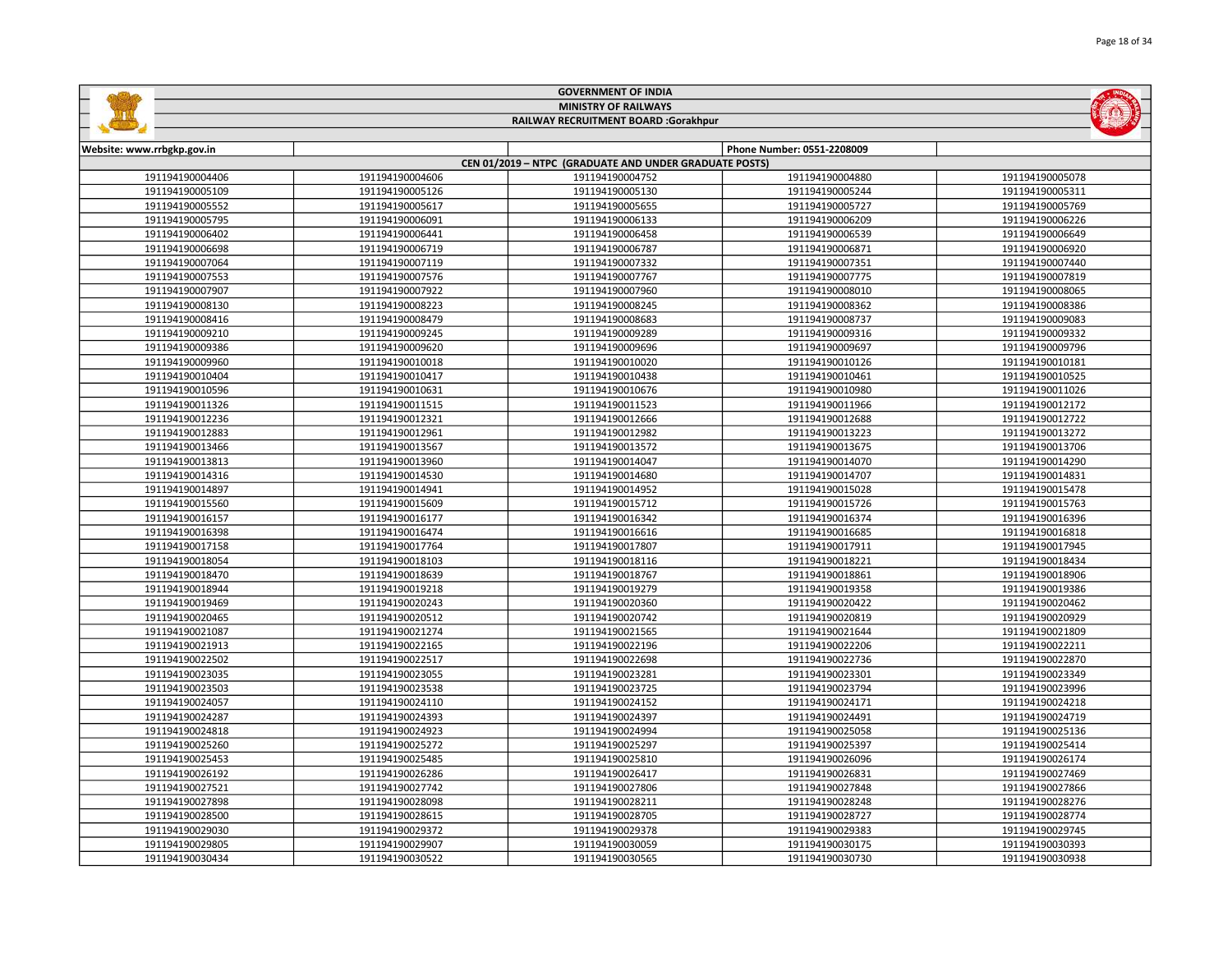|                             |                 | <b>GOVERNMENT OF INDIA</b>                             |                            |                 |
|-----------------------------|-----------------|--------------------------------------------------------|----------------------------|-----------------|
| <b>MINISTRY OF RAILWAYS</b> |                 |                                                        |                            |                 |
|                             |                 | RAILWAY RECRUITMENT BOARD :Gorakhpur                   |                            |                 |
|                             |                 |                                                        |                            |                 |
| Website: www.rrbgkp.gov.in  |                 |                                                        | Phone Number: 0551-2208009 |                 |
|                             |                 | CEN 01/2019 - NTPC (GRADUATE AND UNDER GRADUATE POSTS) |                            |                 |
| 191194190031053             | 191194190031234 | 191194190031430                                        | 191194190032034            | 191194190032101 |
| 191194190032128             | 191194190032129 | 191194190032140                                        | 191194190032303            | 191194190032341 |
| 191194190032407             | 191194190032752 | 191194190032872                                        | 191194190032931            | 191194190032969 |
| 191194190032990             | 191194190033027 | 191194190033068                                        | 191194190033080            | 191194190033096 |
| 191194190033141             | 191194190033180 | 191194190033464                                        | 191194190033507            | 191194190033587 |
| 191194190033609             | 191194190033619 | 191194190033759                                        | 191194190034301            | 191194190034320 |
| 191194190034366             | 191194190034569 | 191194190035055                                        | 191194190035105            | 191194190035444 |
| 191194190035580             | 191194190035660 | 191194190035713                                        | 191194190036040            | 191194190036081 |
| 191194190036114             | 191194190036126 | 191194190036186                                        | 191194190036508            | 191194190036573 |
| 191194190036606             | 191194190037121 | 191194190037301                                        | 191194190037844            | 191194190037935 |
| 191194190037988             | 191194190038124 | 191194190038967                                        | 191194190039274            | 191194190039764 |
| 191194190039884             | 191194190040741 | 191194190040744                                        | 191194190041153            | 191194190042820 |
| 191194190043006             | 191194190043128 | 191194190043176                                        | 191194190044809            | 191194190045709 |
| 191194190046862             | 191194190047461 | 191194190053230                                        | 191194190053480            | 191194190053605 |
| 191194190054985             | 191194190055220 | 191194190055869                                        | 191194190055904            | 191194190056257 |
| 191194190058005             | 191194190058385 | 191194190059231                                        | 191194190060743            | 191194190060832 |
| 191194190060902             | 191194190061758 | 191194190061765                                        | 191194190062078            | 191194190062874 |
| 191194190062968             | 191194190063163 | 191194190063887                                        | 191194190064686            | 191194190064872 |
| 191194190065002             | 191194190067248 | 191194190070378                                        | 191194190070421            | 191194190070873 |
| 191194190070979             | 191194190071244 | 191194190071787                                        | 191194190071924            | 191194190073754 |
| 191194190074582             | 191194190078078 | 191194190078198                                        | 191194190078957            | 191194190079652 |
| 191194190080008             | 191194190080820 | 191194190081890                                        | 191194190082258            | 191194190082487 |
| 191194190083543             | 191194190086256 | 191194190086607                                        | 191194190087421            | 191194190088102 |
| 191194190089876             | 191194190090149 | 191194190090842                                        | 191194190091011            | 191194190091087 |
| 191194190093012             | 191194190094104 | 191194190094488                                        | 191194190094725            | 191194190095680 |
| 191194190096308             | 191194190097550 | 191194190098562                                        | 191194190098902            | 191194190099101 |
| 191194190099156             | 191194190099201 | 191194190099232                                        | 191194190099257            | 191194190099282 |
| 191194190099305             | 191194190099400 | 191194190099435                                        | 191194190099498            | 191194190099502 |
| 191194190099674             | 191194190099724 | 191194190099797                                        | 191194190100093            | 191194190100290 |
| 191194190100593             | 191194190100606 | 191194190100611                                        | 191194190100652            | 191194190100675 |
| 191194190101018             | 191194190101284 | 191194190101401                                        | 191194190101499            | 191194190101519 |
| 191194190101627             | 191194190101674 | 191194190101876                                        | 191194190102077            | 191194190102168 |
| 191194190102188             | 191194190102232 | 191194190102265                                        | 191194190102377            | 191194190102426 |
| 191194190102436             | 191194190102585 | 191194190102846                                        | 191194190102850            | 191194190102857 |
| 191194190102949             | 191194190103013 | 191194190103203                                        | 191194190103286            | 191194190103604 |
| 191194190103711             | 191194190103888 | 191194190104122                                        | 191194190104177            | 191194190104518 |
| 191194190104883             | 191194190105194 | 191194190105223                                        | 191194190105357            | 191194190105517 |
| 191194190105522             | 191194190105571 | 191194190105573                                        | 191194190105574            | 191194190105793 |
| 191194190105817             | 191194190105878 | 191194190105939                                        | 191194190105988            | 191194190106247 |
| 191194190106257             | 191194190106351 | 191194190106526                                        | 191194190106531            | 191194190106692 |
| 191194190106842             | 191194190107027 | 191194190107267                                        | 191194190107300            | 191194190107320 |
|                             |                 |                                                        |                            |                 |
| 191194190107346             | 191194190107904 | 191194190108001                                        | 191194190108155            | 191194190108332 |
| 191194190108405             | 191194190108432 | 191194190108484                                        | 191194190108707            | 191194190108834 |
| 191194190108906             | 191194190108999 | 191194190109061                                        | 191194190109172            | 191194190109190 |
| 191194190109198             | 191194190109237 | 191194190109301                                        | 191194190109302            | 191194190109336 |
| 191194190109358             | 191194190109434 | 191194190109680                                        | 191194190109979            | 191194190110010 |
| 191194190110013             | 191194190110420 | 191194190110450                                        | 191194190110573            | 191194190110758 |

 191194190110816 191194190110825 191194190110945 191194190110957 191194190111633 191194190111725 191194190111753 191194190111815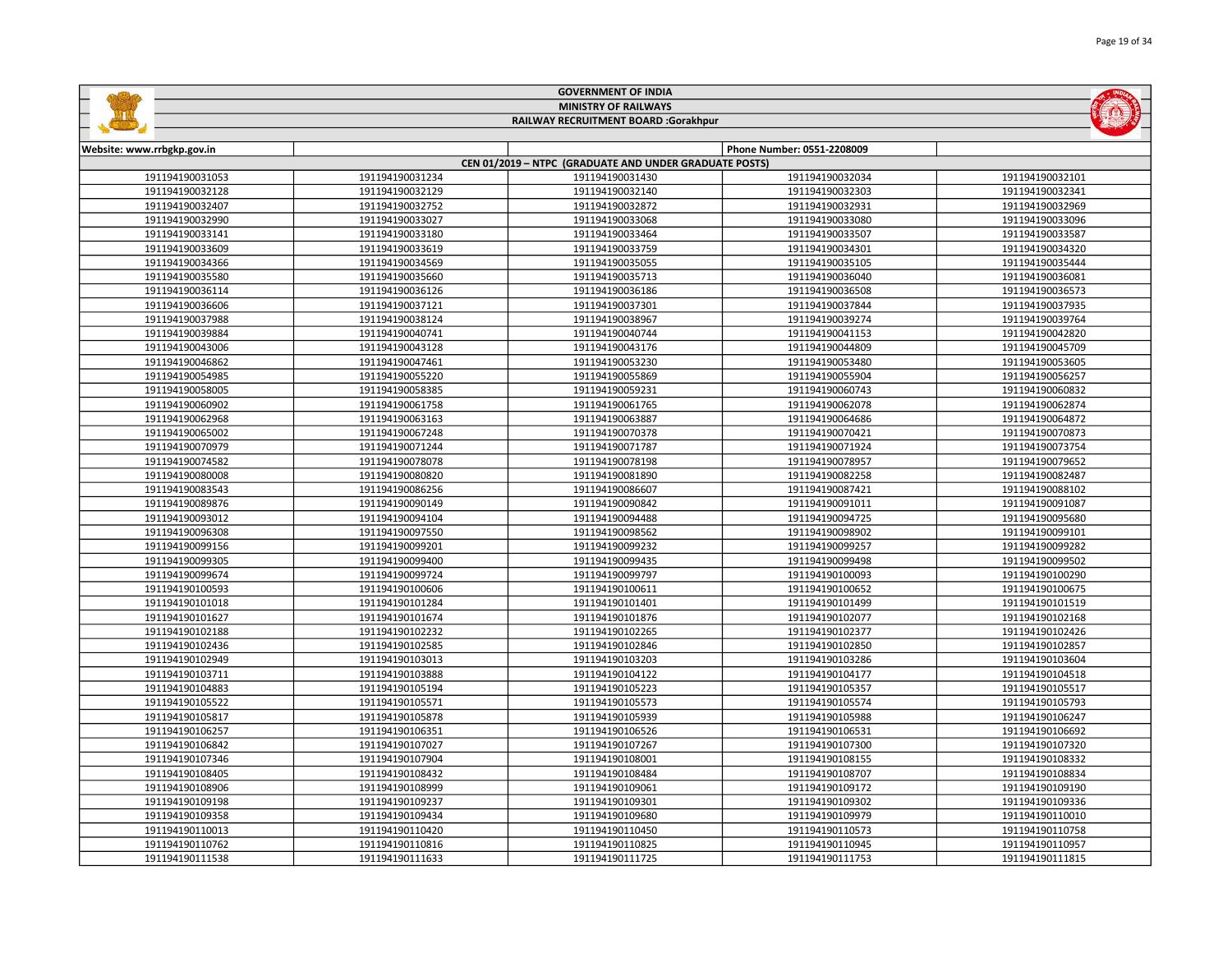|                            |                 | <b>GOVERNMENT OF INDIA</b><br><b>MINISTRY OF RAILWAYS</b> |                            |                 |  |  |
|----------------------------|-----------------|-----------------------------------------------------------|----------------------------|-----------------|--|--|
|                            |                 | RAILWAY RECRUITMENT BOARD :Gorakhpur                      |                            |                 |  |  |
|                            |                 |                                                           |                            |                 |  |  |
| Website: www.rrbgkp.gov.in |                 |                                                           | Phone Number: 0551-2208009 |                 |  |  |
|                            |                 | CEN 01/2019 - NTPC (GRADUATE AND UNDER GRADUATE POSTS)    |                            |                 |  |  |
| 191194190111866            | 191194190111998 | 191194190112183                                           | 191194190112312            | 191194190112361 |  |  |
| 191194190112511            | 191194190112538 | 191194190112568                                           | 191194190112617            | 191194190112884 |  |  |
| 191194190113256            | 191194190113309 | 191194190113461                                           | 191194190113638            | 191194190114039 |  |  |
| 191194190114130            | 191194190114140 | 191194190114158                                           | 191194190114374            | 191194190114388 |  |  |
| 191194190114394            | 191194190114669 | 191194190114684                                           | 191194190114744            | 191194190114800 |  |  |
| 191194190115054            | 191194190115073 | 191194190115588                                           | 191194190115610            | 191194190115611 |  |  |
| 191194190115693            | 191194190116108 | 191194190116171                                           | 191194190116173            | 191194190116502 |  |  |
| 191194190116834            | 191194190117019 | 191194190117126                                           | 191194190117211            | 191194190117333 |  |  |
| 191194190117416            | 191194190117466 | 191194190117671                                           | 191194190117724            | 191194190117768 |  |  |
| 191194190118410            | 191194190118592 | 191194190118697                                           | 191194190119030            | 191194190119054 |  |  |
| 191194190119267            | 191194190119284 | 191194190119296                                           | 191194190119551            | 191194190119587 |  |  |
| 191194190119634            | 191194190119705 | 191194190119980                                           | 191194190120058            | 191194190120107 |  |  |
| 191194190120380            | 191194190120534 | 191194190120600                                           | 191194190120612            | 191194190120649 |  |  |
| 191194190120860            | 191194190120934 | 191194190121101                                           | 191194190121144            | 191194190121492 |  |  |
| 191194190121724            | 191194190121732 | 191194190122022                                           | 191194190122115            | 191194190122140 |  |  |
| 191194190122262            | 191194190122286 | 191194190122323                                           | 191194190122545            | 191194190122567 |  |  |
| 191194190122578            | 191194190122655 | 191194190122781                                           | 191194190123093            | 191194190123219 |  |  |
| 191194190123226            | 191194190123449 | 191194190123669                                           | 191194190123835            | 191194190124097 |  |  |
| 191194190124146            | 191194190124394 | 191194190124406                                           | 191194190124638            | 191194190124942 |  |  |
| 191194190125135            | 191194190125217 | 191194190125386                                           | 191194190126069            | 191194190126268 |  |  |
| 191194190126320            | 191194190126773 | 191194190127372                                           | 191194190127454            | 191194190127538 |  |  |
| 191194190127556            | 191194190127569 | 191194190127638                                           | 191194190127829            | 191194190127860 |  |  |
| 191194190128080            | 191194190128139 | 191194190128165                                           | 191194190128235            | 191194190128246 |  |  |
| 191194190128260            | 191194190128383 | 191194190128399                                           | 191194190128405            | 191194190128428 |  |  |
| 191194190128644            | 191194190128715 | 191194190128727                                           | 191194190128836            | 191194190128954 |  |  |
| 191194190129131            | 191194190129133 | 191194190129259                                           | 191194190129262            | 191194190129305 |  |  |
| 191194190129474            | 191194190129564 | 191194190129576                                           | 191194190129700            | 191194190129725 |  |  |
| 191194190130005            | 191194190130286 | 191194190130373                                           | 191194190130396            | 191194190130470 |  |  |
| 191194190131013            | 191194190131144 | 191194190131838                                           | 191194190131860            | 191194190131875 |  |  |
| 191194190131957            | 191194190131974 | 191194190131999                                           | 191194190132021            | 191194190132076 |  |  |
| 191194190132372            | 191194190132454 | 191194190132596                                           | 191194190132621            | 191194190132674 |  |  |
| 191194190132787            | 191194190133068 | 191194190133326                                           | 191194190133662            | 191194190133889 |  |  |
| 191194190134129            | 191194190134700 | 191194190134750                                           | 191194190135124            | 191194190135192 |  |  |
| 191194190135706            | 191194190135897 | 191194190135943                                           | 191194190136223            | 191194190136232 |  |  |
| 191194190136286            | 191194190136320 | 191194190136789                                           | 191194190136800            | 191194190136824 |  |  |
| 191194190136964            | 191194190137003 | 191194190137139                                           | 191194190137267            | 191194190137275 |  |  |
| 191194190137276            | 191194190137359 | 191194190137673                                           | 191194190138131            | 191194190138254 |  |  |
|                            |                 |                                                           |                            |                 |  |  |

191194190138466 | 191194190138511 | 191194190138586 | 191194190138592 | 191194190138867 191194190138995 191194190139014 191194190139067 191194190139077 191194190139428 191194190139436 191194190139727 191194190139912 191194190140046 191194190140318 191194190140457 191194190140538 191194190140936 191194190140953 191194190140983 191194190141087 191194190141287 191194190141329 191194190141354 191194190141380 191194190141557 191194190141829 191194190141925 191194190141929 191194190142129 191194190142223 191194190142294 191194190142416 191194190142592 191194190142720 191194190142726 191194190142792 191194190142893 191194190143174 191194190143492 191194190143504 191194190143678 191194190143697 191194190143840 191194190143859 191194190143919 191194190143962 191194190143968 191194190144105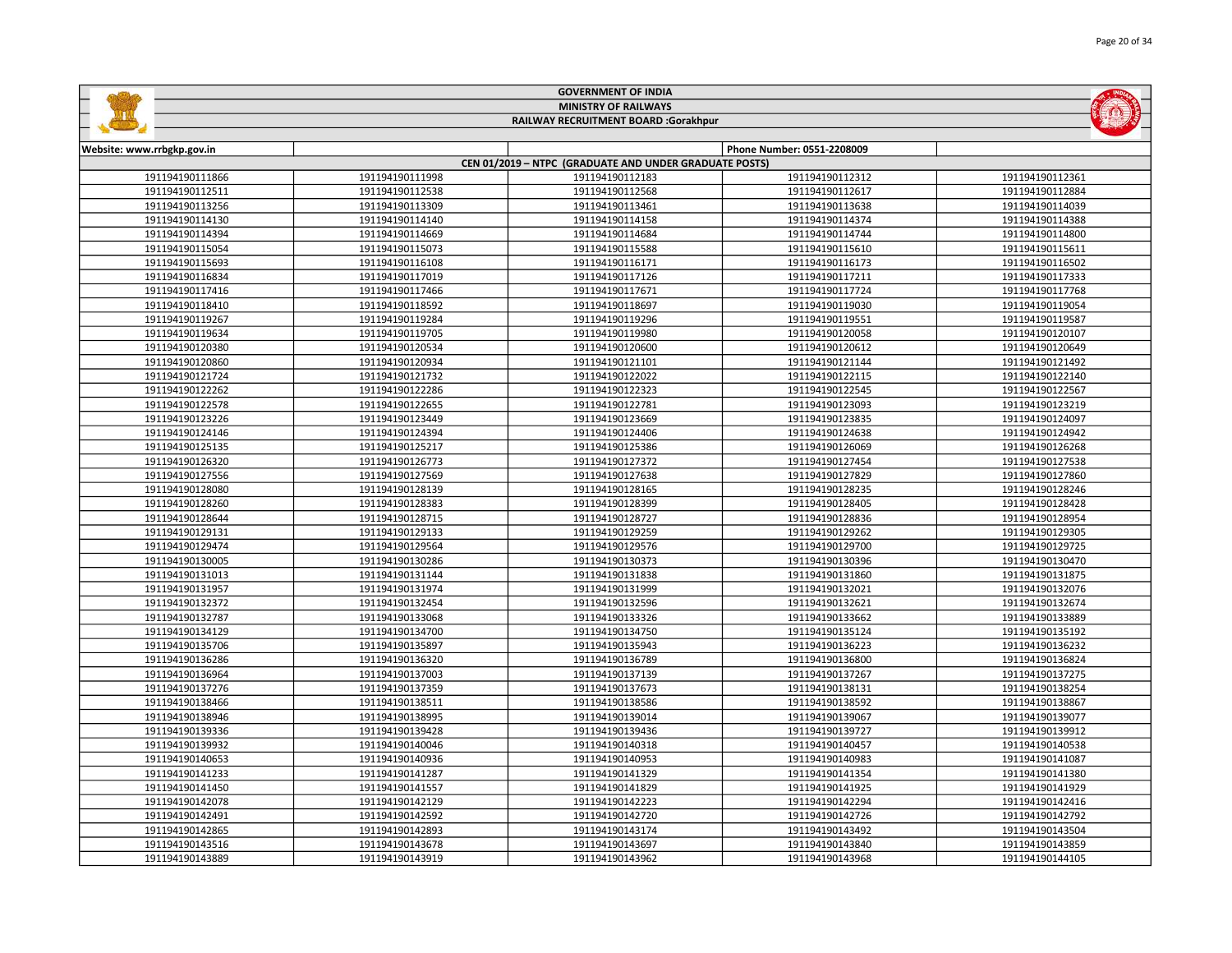|                                      |                                                        | <b>GOVERNMENT OF INDIA</b> |                            |                 |  |  |
|--------------------------------------|--------------------------------------------------------|----------------------------|----------------------------|-----------------|--|--|
|                                      | <b>MINISTRY OF RAILWAYS</b>                            |                            |                            |                 |  |  |
| RAILWAY RECRUITMENT BOARD :Gorakhpur |                                                        |                            |                            |                 |  |  |
|                                      |                                                        |                            |                            |                 |  |  |
| Website: www.rrbgkp.gov.in           |                                                        |                            | Phone Number: 0551-2208009 |                 |  |  |
|                                      | CEN 01/2019 - NTPC (GRADUATE AND UNDER GRADUATE POSTS) |                            |                            |                 |  |  |
| 191194190144552                      | 191194190144564                                        | 191194190144611            | 191194190145406            | 191194190145434 |  |  |
| 191194190145458                      | 191194190145541                                        | 191194190145714            | 191194190145760            | 191194190145811 |  |  |
| 191194190145812                      | 191194190145921                                        | 191194190146069            | 191194190146157            | 191194190146420 |  |  |
| 191194190146452                      | 191194190146470                                        | 191194190146937            | 191194190146967            | 191194190147059 |  |  |
| 191194190147141                      | 191194190147587                                        | 191194190147778            | 191194190147921            | 191194190147927 |  |  |
| 191194190148051                      | 191194190148548                                        | 191194190148553            | 191194190148737            | 191194190148810 |  |  |
| 191194190148813                      | 191194190148878                                        | 191194190148943            | 191194190149020            | 191194190149040 |  |  |
| 191194190149244                      | 191194190149449                                        | 191194190149536            | 191194190149557            | 191194190149616 |  |  |
| 191194190149726                      | 191194190149730                                        | 191194190150151            | 191194190150180            | 191194190150279 |  |  |
| 191194190150287                      | 191194190150688                                        | 191194190150690            | 191194190150710            | 191194190150789 |  |  |
| 191194190150966                      | 191194190151015                                        | 191194190151154            | 191194190151173            | 191194190151264 |  |  |
| 191194190151268                      | 191194190151272                                        | 191194190151296            | 191194190151367            | 191194190151394 |  |  |
| 191194190151396                      | 191194190151545                                        | 191194190151569            | 191194190151768            | 191194190151804 |  |  |
| 191194190151876                      | 191194190151941                                        | 191194190152182            | 191194190152203            | 191194190152284 |  |  |
| 191194190152291                      | 191194190152682                                        | 191194190152779            | 191194190152876            | 191194190152885 |  |  |
| 191194190152929                      | 191194190153053                                        | 191194190153276            | 191194190153289            | 191194190153867 |  |  |
| 191194190153921                      | 191194190154147                                        | 191194190154206            | 191194190154313            | 191194190154392 |  |  |
| 191194190154403                      | 191194190154630                                        | 191194190154657            | 191194190154910            | 191194190155049 |  |  |
| 191194190155324                      | 191194190155353                                        | 191194190155604            | 191194190155739            | 191194190155769 |  |  |
| 191194190155770                      | 191194190155791                                        | 191194190155885            | 191194190155889            | 191194190155934 |  |  |
| 191194190156028                      | 191194190156309                                        | 191194190156466            | 191194190156712            | 191194190156798 |  |  |
| 191194190156911                      | 191194190157084                                        | 191194190157155            | 191194190157857            | 191194190158148 |  |  |
| 191194190158169                      | 191194190158180                                        | 191194190158212            | 191194190158459            | 191194190158491 |  |  |
| 191194190158502                      | 191194190158571                                        | 191194190158705            | 191194190158707            | 191194190158949 |  |  |
| 191194190159350                      | 191194190159465                                        | 191194190159482            | 191194190159496            | 191194190159573 |  |  |
| 191194190159731                      | 191194190159858                                        | 191194190159947            | 191194190159975            | 191194190159982 |  |  |
| 191194190160095                      | 191194190160249                                        | 191194190160695            | 191194190160854            | 191194190160917 |  |  |
| 191194190160927                      | 191194190160968                                        | 191194190161032            | 191194190161069            | 191194190161447 |  |  |
| 191194190161594                      | 191194190161672                                        | 191194190161754            | 191194190161782            | 191194190161800 |  |  |
| 191194190162076                      | 191194190162106                                        | 191194190162135            | 191194190162222            | 191194190162561 |  |  |
| 191194190162647                      | 191194190162725                                        | 191194190163149            | 191194190163154            | 191194190163536 |  |  |
| 191194190163784                      | 191194190163873                                        | 191194190163983            | 191194190164062            | 191194190164142 |  |  |
| 191194190164177                      | 191194190164194                                        | 191194190164247            | 191194190164250            | 191194190164321 |  |  |
| 191194190164343                      | 191194190164357                                        | 191194190164358            | 191194190164422            | 191194190164772 |  |  |
| 191194190164798                      | 191194190164815                                        | 191194190164836            | 191194190164874            | 191194190164888 |  |  |
| 191194190165124                      | 191194190165139                                        | 191194190165207            | 191194190165347            | 191194190165428 |  |  |
| 191194190165527                      | 191194190165682                                        | 191194190165684            | 191194190165896            | 191194190166051 |  |  |
| 191194190166240                      | 191194190166269                                        | 191194190166380            | 191194190166546            | 191194190166681 |  |  |
| 191194190166695                      | 191194190166823                                        | 191194190166907            | 191194190166972            | 191194190167019 |  |  |
| 191194190167140                      | 191194190167287                                        | 191194190167343            | 191194190167483            | 191194190167630 |  |  |
| 191194190167648                      | 191194190167701                                        | 191194190167792            | 191194190167879            | 191194190167882 |  |  |
| 191194190167888                      | 191194190167929                                        | 191194190168007            | 191194190168627            | 191194190168637 |  |  |
| 191194190168705                      | 191194190168717                                        | 191194190168754            | 191194190168792            | 191194190168990 |  |  |

 191194190169258 191194190169299 191194190169408 191194190169427 191194190169708 191194190169846 191194190169895 191194190170295 191194190170657 | 191194190170824 | 191194190170902 | 191194190170902 | 191194190171176 | 191194190171331 191194190171461 191194190171518 191194190171592 191194190171832 191194190172099 191194190172101 191194190172138 191194190172183 191194190172291 191194190172328 191194190172345 191194190172353

Page 21 of 34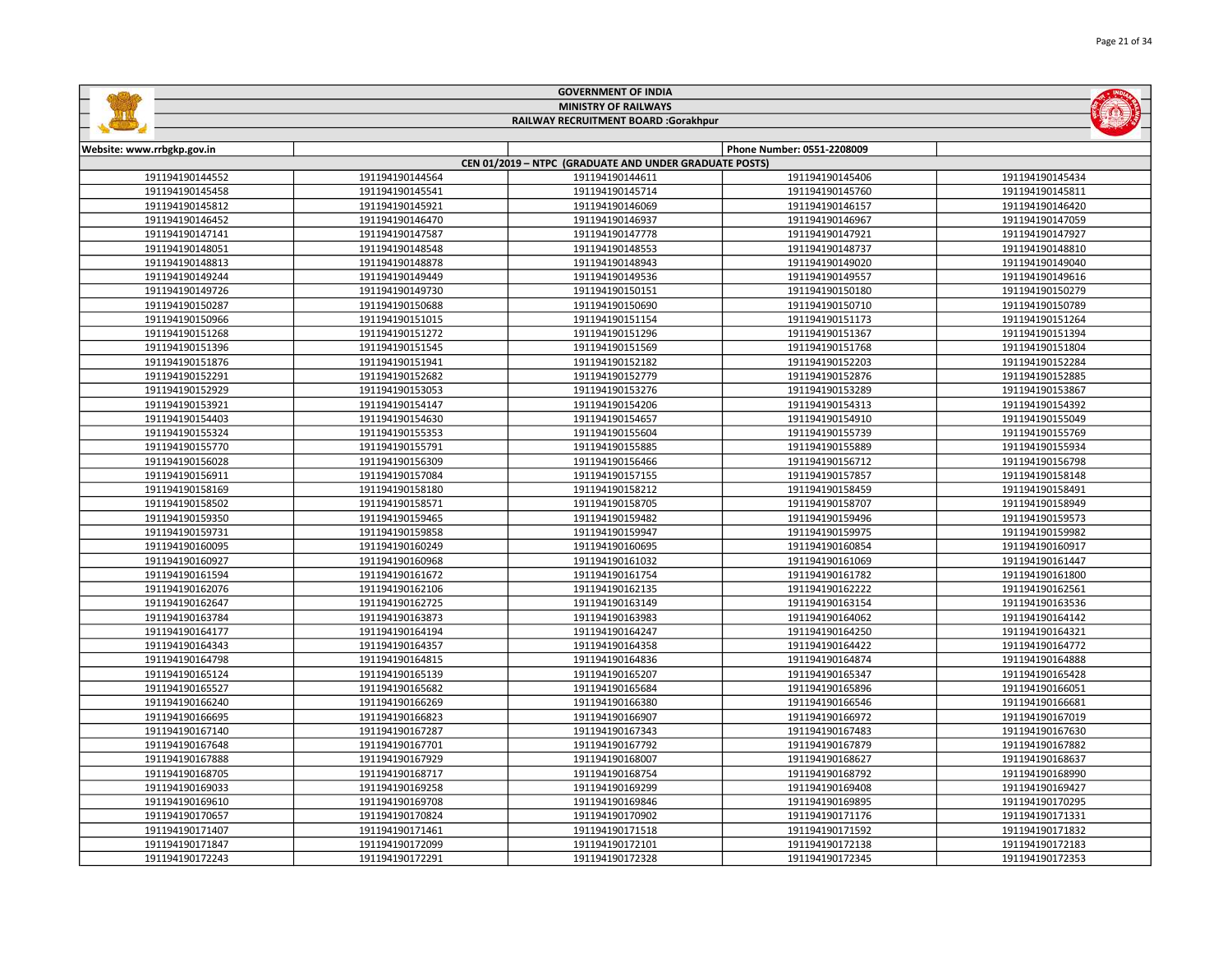|  |  | $\frac{1}{\sqrt{2}}$ |
|--|--|----------------------|
|  |  |                      |
|  |  |                      |
|  |  |                      |
|  |  |                      |
|  |  |                      |
|  |  |                      |



## RAILWAY RECRUITMENT BOARD :Gorakhpur

| Website: www.rrbgkp.gov.in |                 |                                                        | Phone Number: 0551-2208009 |                 |
|----------------------------|-----------------|--------------------------------------------------------|----------------------------|-----------------|
|                            |                 | CEN 01/2019 - NTPC (GRADUATE AND UNDER GRADUATE POSTS) |                            |                 |
| 191194190172380            | 191194190172403 | 191194190172613                                        | 191194190172833            | 191194190172850 |
| 191194190173042            | 191194190173127 | 191194190173196                                        | 191194190173314            | 191194190173516 |
| 191194190173667            | 191194190173683 | 191194190173759                                        | 191194190173817            | 191194190173862 |
| 191194190174172            | 191194190174202 | 191194190174209                                        | 191194190174268            | 191194190174440 |
| 191194190174532            | 191194190174604 | 191194190174606                                        | 191194190175499            | 191194190175964 |
| 191194190176057            | 191194190176110 | 191194190176454                                        | 191194190176457            | 191194190176653 |
| 191194190176748            | 191194190176765 | 191194190176767                                        | 191194190176807            | 191194190176823 |
| 191194190176836            | 191194190176906 | 191194190176929                                        | 191194190176947            | 191194190177057 |
| 191194190177074            | 191194190177124 | 191194190177279                                        | 191194190177330            | 191194190177487 |
| 191194190177534            | 191194190177547 | 191194190177689                                        | 191194190177699            | 191194190177834 |
| 191194190177904            | 191194190177910 | 191194190177998                                        | 191194190178094            | 191194190178133 |
| 191194190178190            | 191194190178195 | 191194190178219                                        | 191194190178243            | 191194190178311 |
| 191194190178420            | 191194190178506 | 191194190178514                                        | 191194190178626            | 191194190178630 |
| 191194190178680            | 191194190178695 | 191194190178792                                        | 191194190178852            | 191194190179076 |
| 191194190179088            | 191194190179219 | 191194190179267                                        | 191194190179284            | 191194190179797 |
| 191194190179846            | 191194190180076 | 191194190180224                                        | 191194190180289            | 191194190180443 |
| 191194190180533            | 191194190180652 | 191194190180702                                        | 191194190181068            | 191194190181220 |
| 191194190181500            | 191194190181521 | 191194190181729                                        | 191194190181808            | 191194190182190 |
| 191194190182389            | 191194190182572 | 191194190183020                                        | 191194190183228            | 191194190183341 |
| 191194190183534            | 191194190184044 | 191194190184446                                        | 191194190184883            | 191194190185114 |
| 191194190185614            | 191194190185643 | 191194190185918                                        | 191194190185943            | 191194190186226 |
| 191194190186366            | 191194190186377 | 191194190186621                                        | 191194190186633            | 191194190186655 |
| 191194190186666            | 191194190186682 | 191194190186782                                        | 191194190186942            | 191194190186994 |
| 191194190187001            | 191194190187129 | 191194190187184                                        | 191194190187203            | 191194190187445 |
| 191194190187528            | 191194190187587 | 191194190187711                                        | 191194190187766            | 191194190187776 |
| 191194190187800            | 191194190187836 | 191194190187868                                        | 191194190188001            | 191194190188061 |
| 191194190188081            | 191194190188086 | 191194190188151                                        | 191194190188241            | 191194190188795 |
| 191194190188899            | 191194190188984 | 191194190189533                                        | 191194190189636            | 191194190189659 |
| 191194190190061            | 191194190190088 | 191194190190394                                        | 191194190191581            | 191194190191596 |
| 191194190191598            | 191194190192073 | 191194190192097                                        | 191194190192618            | 191194190192697 |
| 191194190192785            | 191194190192855 | 191194190192953                                        | 191194190192973            | 191194190192988 |
| 191194190193268            | 191194190193313 | 191194190193380                                        | 191194190193550            | 191194190193991 |
| 191194190194277            | 191194190194443 | 191194190194584                                        | 191194190194727            | 191194190194858 |
| 191194190195263            | 191194190195273 | 191194190195275                                        | 191194190195315            | 191194190195697 |
| 191194190195712            | 191194190195934 | 191194190196177                                        | 191194190196292            | 191194190196359 |
| 191194190196651            | 191194190196849 | 191194190196888                                        | 191194190196989            | 191194190197022 |
| 191194190197355            | 191194190197379 | 191194190197579                                        | 191194190197586            | 191194190198002 |
| 191194190198077            | 191194190198139 | 191194190198197                                        | 191194190198318            | 191194190198672 |
| 191194190198946            | 191194190199022 | 191194190199152                                        | 191194190199330            | 191194190199586 |
| 191194190199711            | 191194190199844 | 191194190200343                                        | 191194190200451            | 191194190201148 |
| 191194190201322            | 191194190201628 | 191194190201717                                        | 191194190201802            | 191194190201894 |
| 191194190201902            | 191194190201921 | 191194190202016                                        | 191194190202324            | 191194190202664 |
| 191194190202800            | 191194190203367 | 191194190203406                                        | 191194190203479            | 191194190203706 |
| 191194190203935            | 191194190204125 | 191194190204223                                        | 191194190204638            | 191194190204871 |
| 191194190205152            | 191194190205218 | 191194190206191                                        | 191194190206310            | 191194190206909 |
| 191194190207198            | 191194190207237 | 191194190207505                                        | 191194190207680            | 191194190207725 |
| 191194190207786            | 191194190207957 | 191194190208428                                        | 191194190208496            | 191194190208534 |
| 191194190208810            | 191194190209256 | 191194190209607                                        | 191194190209702            | 191194190209742 |
| 191194190209888            | 191194190210441 | 191194190210520                                        | 191194190210605            | 191194190210874 |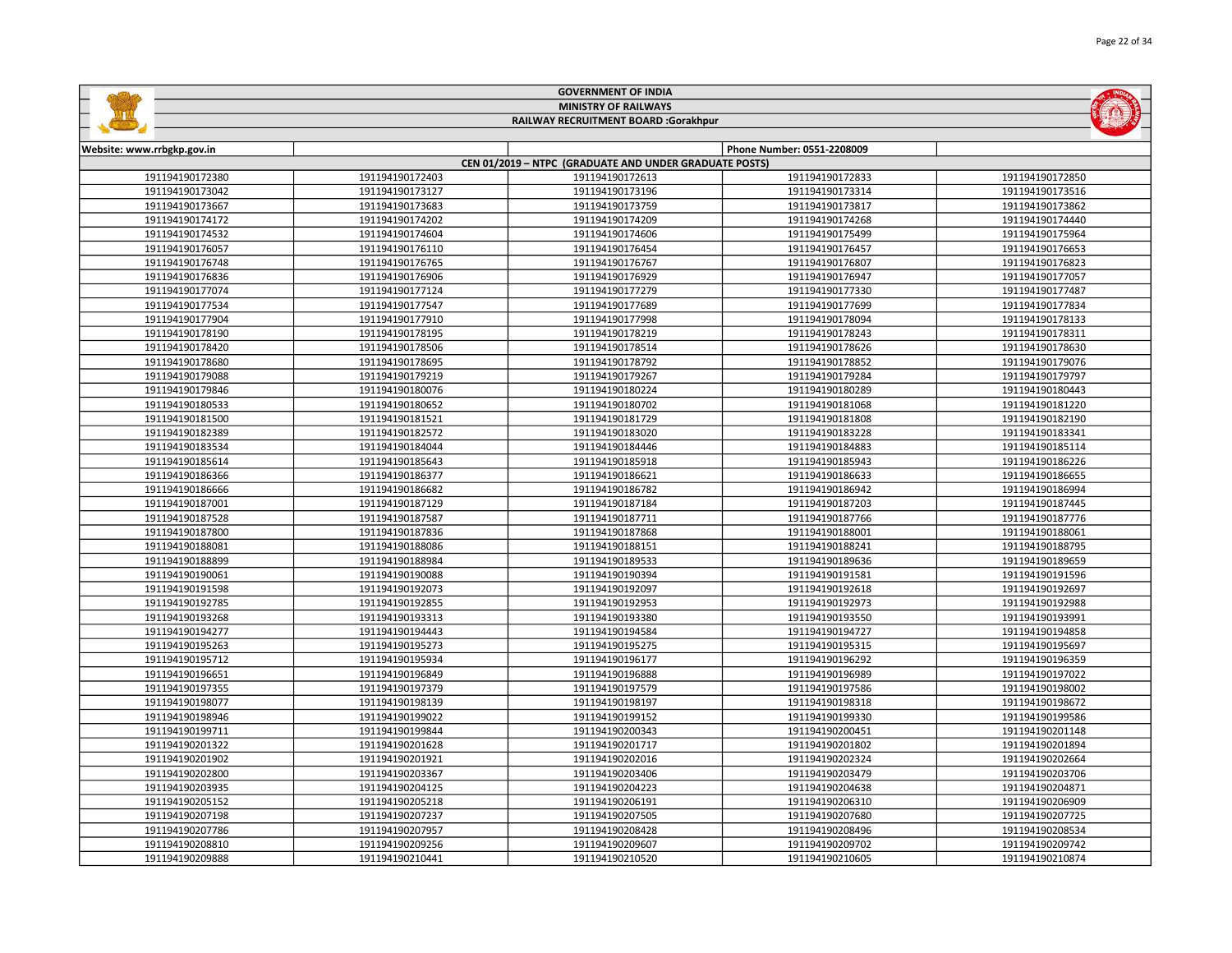| Page 23 of 34 |
|---------------|
|               |



## GOVERNMENT OF INDIA MINISTRY OF RAILWAYS RAILWAY RECRUITMENT BOARD :Gorakhpur

| Website: www.rrbgkp.gov.in |                 |                                                        | Phone Number: 0551-2208009 |                 |
|----------------------------|-----------------|--------------------------------------------------------|----------------------------|-----------------|
|                            |                 | CEN 01/2019 - NTPC (GRADUATE AND UNDER GRADUATE POSTS) |                            |                 |
| 191194190210967            | 191194190210979 | 191194190211159                                        | 191194190211170            | 191194190211312 |
| 191194190211418            | 191194190211597 | 191194190211613                                        | 191194190211807            | 191194190211842 |
| 191194190211921            | 191194190211952 | 191194190211955                                        | 191194190211994            | 191194190212035 |
| 191194190212131            | 191194190212183 | 191194190212329                                        | 191194190212444            | 191194190212590 |
| 191194190212748            | 191194190212785 | 191194190212934                                        | 191194190212942            | 191194190213184 |
| 191194190213205            | 191194190213293 | 191194190213719                                        | 191194190213739            | 191194190213856 |
| 191194190213950            | 191194190213951 | 191194190214082                                        | 191194190214173            | 191194190214250 |
| 191194190214260            | 191194190214316 | 191194190214628                                        | 191194190214741            | 191194190214828 |
| 191194190214837            | 191194190214845 | 191194190215550                                        | 191194190215649            | 191194190216110 |
| 191194190216202            | 191194190216406 | 191194190216477                                        | 191194190216488            | 191194190216569 |
| 191194190216633            | 191194190216793 | 191194190216848                                        | 191194190217079            | 191194190217084 |
| 191194190217115            | 191194190217277 | 191194190217319                                        | 191194190217326            | 191194190217554 |
| 191194190217563            | 191194190217660 | 191194190217909                                        | 191194190218092            | 191194190218391 |
| 191194190218457            | 191194190218538 | 191194190218611                                        | 191194190218662            | 191194190218742 |
| 191194190218903            | 191194190219313 | 191194190219416                                        | 191194190219448            | 191194190219536 |
| 191194190219837            | 191194190220092 | 191194190220123                                        | 191194190220237            | 191194190220258 |
| 191194190220392            | 191194190220460 | 191194190220574                                        | 191194190220769            | 191194190220796 |
| 191194190220842            | 191194190220950 | 191194190220970                                        | 191194190221100            | 191194190221112 |
| 191194190221199            | 191194190221257 | 191194190221340                                        | 191194190221418            | 191194190221532 |
| 191194190221729            | 191194190221738 | 191194190221878                                        | 191194190222729            | 191194190222747 |
| 191194190223109            | 191194190223194 | 191194190223227                                        | 191194190223305            | 191194190223441 |
| 191194190223501            | 191194190223590 | 191194190223684                                        | 191194190223715            | 191194190223834 |
| 191194190223962            | 191194190225015 | 191194190225148                                        | 191194190225632            | 191194190226197 |
| 191194190226401            | 191194190226538 | 191194190226816                                        | 191194190226945            | 191194190227125 |
| 191194190227174            | 191194190227181 | 191194190227214                                        | 191194190227257            | 191194190227703 |
| 191194190227782            | 191194190227824 | 191194190227857                                        | 191194190227872            | 191194190228001 |
| 191194190228092            | 191194190228221 | 191194190228578                                        | 191194190228684            | 191194190228692 |
| 191194190228772            | 191194190228788 | 191194190228970                                        | 191194190229027            | 191194190229087 |
| 191194190229295            | 191194190229390 | 191194190229440                                        | 191194190229671            | 191194190229799 |
| 191194190230039            | 191194190230314 | 191194190230618                                        | 191194190230764            | 191194190230939 |
| 191194190231172            | 191194190231213 | 191194190231349                                        | 191194190231408            | 191194190231563 |
| 191194190231568            | 191194190231698 | 191194190231774                                        | 191194190232639            | 191194190232737 |
| 191194190232866            | 191194190232896 | 191194190232945                                        | 191194190233430            | 191194190233486 |
| 191194190234278            | 191194190234353 | 191194190234428                                        | 191194190234553            | 191194190234836 |
| 191194190235216            | 191194190235614 | 191194190236057                                        | 191194190236115            | 191194190236137 |
| 191194190236478            | 191194190236494 | 191194190236627                                        | 191194190236712            | 191194190236838 |
| 191194190236853            | 191194190237095 | 191194190237259                                        | 191194190237292            | 191194190237386 |
| 191194190237387            | 191194190237533 | 191194190237543                                        | 191194190237544            | 191194190237576 |
| 191194190237961            | 191194190237964 | 191194190237977                                        | 191194190238087            | 191194190238256 |
| 191194190238314            | 191194190238322 | 191194190238583                                        | 191194190238594            | 191194190238803 |
| 191194190239214            | 191194190239412 | 191194190240088                                        | 191194190240107            | 191194190240369 |
| 191194190240573            | 191194190240885 | 191194190241170                                        | 191194190241317            | 191194190241324 |
| 191194190241561            | 191194190241768 | 191194190242035                                        | 191194190242181            | 191194190242310 |
| 191194190242320            | 191194190242969 | 191194190243107                                        | 191194190243235            | 191194190243294 |
| 191194190243296            | 191194190243352 | 191194190243404                                        | 191194190243657            | 191194190243718 |
| 191194190243743            | 191194190243837 | 191194190243867                                        | 191194190244235            | 191194190244399 |
| 191194190244645            | 191194190244660 | 191194190244714                                        | 191194190245007            | 191194190245274 |
| 191194190245333            | 191194190245380 | 191194190245510                                        | 191194190245653            | 191194190245770 |
| 191194190245851            | 191194190245981 | 191194190246813                                        | 191194190246865            | 191194190246923 |
|                            |                 |                                                        |                            |                 |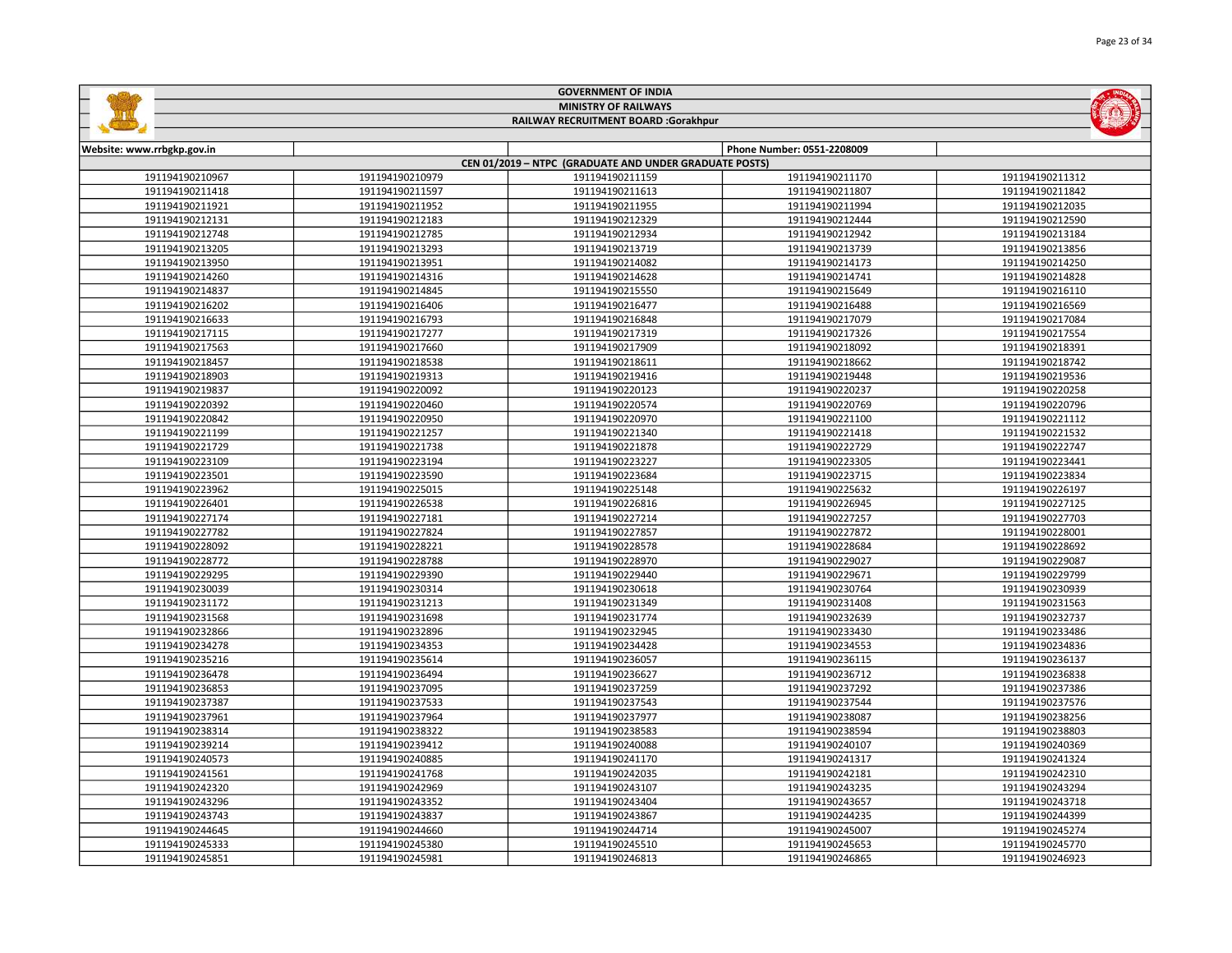|                            |                 | <b>GOVERNMENT OF INDIA</b>                             |                            |                 |
|----------------------------|-----------------|--------------------------------------------------------|----------------------------|-----------------|
|                            |                 | <b>MINISTRY OF RAILWAYS</b>                            |                            |                 |
|                            |                 | RAILWAY RECRUITMENT BOARD :Gorakhpur                   |                            |                 |
| Website: www.rrbgkp.gov.in |                 |                                                        | Phone Number: 0551-2208009 |                 |
|                            |                 | CEN 01/2019 - NTPC (GRADUATE AND UNDER GRADUATE POSTS) |                            |                 |
| 191194190247188            | 191194190247326 | 191194190247560                                        | 191194190247630            | 191194190248310 |
| 191194190248329            | 191194190248345 | 191194190248356                                        | 191194190248367            | 191194190248607 |
| 191194190248759            | 191194190248810 | 191194190248906                                        | 191194190248910            | 191194190249105 |
| 191194190249360            | 191194190249496 | 191194190249559                                        | 191194190249569            | 191194190249574 |
| 191194190249721            | 191194190249794 | 191194190250042                                        | 191194190250076            | 191194190250115 |
| 191194190250142            | 191194190250392 | 191194190250489                                        | 191194190250604            | 191194190250716 |
| 191194190250836            | 191194190250961 | 191194190251002                                        | 191194190251410            | 191194190252442 |
| 191194190252517            | 191194190252657 | 191194190252758                                        | 191194190252924            | 191194190253139 |
| 191194190253323            | 191194190253331 | 191194190253340                                        | 191194190253364            | 191194190253532 |
| 191194190253872            | 191194190253937 | 191194190254159                                        | 191194190254225            | 191194190254387 |
| 191194190254806            | 191194190254866 | 191194190255016                                        | 191194190255142            | 191194190255979 |
| 191194190256290            | 191194190256700 | 191194190256751                                        | 191194190257088            | 191194190257585 |
| 191194190257729            | 191194190257953 | 191194190257978                                        | 191194190258110            | 191194190258117 |
| 191194190258199            | 191194190258427 | 191194190258472                                        | 191194190258613            | 191194190258746 |
| 191194190259166            | 191194190259679 | 191194190259711                                        | 191194190260450            | 191194190261258 |
| 191194190261424            | 191194190261443 | 191194190261449                                        | 191194190262017            | 191194190262027 |
| 191194190262326            | 191194190262432 | 191194190262438                                        | 191194190262588            | 191194190262753 |
| 191194190262881            | 191194190263423 | 191194190263571                                        | 191194190263691            | 191194190263799 |
| 191194190263946            | 191194190264079 | 191194190264196                                        | 191194190264382            | 191194190264513 |
| 191194190264568            | 191194190264619 | 191194190264752                                        | 191194190264983            | 191194190265206 |
| 191194190265565            | 191194190265580 | 191194190265798                                        | 191194190265810            | 191194190265848 |
| 191194190266180            | 191194190266587 | 191194190266707                                        | 191194190266901            | 191194190267119 |
| 191194190267372            | 191194190267485 | 191194190267552                                        | 191194190267727            | 191194190267767 |
| 191194190267772            | 191194190267828 | 191194190267972                                        | 191194190268247            | 191194190268372 |
| 191194190268654            | 191194190268745 | 191194190268841                                        | 191194190268919            | 191194190269206 |
| 191194190269370            | 191194190269425 | 191194190269435                                        | 191194190269497            | 191194190269522 |
| 191194190269689            | 191194190270042 | 191194190270240                                        | 191194190270272            | 191194190270387 |
| 191194190270401            | 191194190270423 | 191194190270613                                        | 191194190270669            | 191194190270678 |
| 191194190270680            | 191194190270906 | 191194190271048                                        | 191194190271172            | 191194190271201 |
| 191194190271447            | 191194190271485 | 191194190271495                                        | 191194190271524            | 191194190271796 |
| 191194190272033            | 191194190272134 | 191194190272254                                        | 191194190272276            | 191194190272495 |
| 191194190272859            | 191194190272902 | 191194190273174                                        | 191194190273291            | 191194190273295 |
| 191194190273581            | 191194190273636 | 191194190274558                                        | 191194190274927            | 191194190275119 |
| 191194190275396            | 191194190275666 | 191194190276201                                        | 191194190276493            | 191194190276866 |
| 191194190276994            | 191194190277465 | 191194190277517                                        | 191194190277854            | 191194190278343 |
| 191194190278812            | 191194190278944 | 191194190279053                                        | 191194190279355            | 191194190279375 |
| 191194190279518            | 191194190279587 | 191194190279940                                        | 191194190280253            | 191194190280417 |
| 191194190280522            | 191194190280693 | 191194190280697                                        | 191194190280839            | 191194190281050 |
| 191194190281182            | 191194190281276 | 191194190281618                                        | 191194190281627            | 191194190281743 |
| 191194190282012            | 191194190282022 | 191194190282023                                        | 191194190282038            | 191194190282280 |
| 191194190282432            | 191194190282449 | 191194190282461                                        | 191194190282510            | 191194190282569 |
| 191194190282693            | 191194190282866 | 191194190283201                                        | 191194190283217            | 191194190283567 |
| 191194190283705            | 191194190283793 | 191194190284183                                        | 191194190284403            | 191194190284669 |
| 191194190284805            | 191194190285177 | 191194190285224                                        | 191194190285490            | 191194190286009 |
| 191194190286039            | 191194190286152 | 191194190286158                                        | 191194190286164            | 191194190286176 |
| 191194190287118            | 191194190287257 | 191194190287296                                        | 191194190287612            | 191194190287847 |

 191194190288209 191194190288214 191194190288291 191194190288331 191194190288583 191194190288908 191194190289345 191194190289709 191194190290071 191194190290202 191194190290482 191194190290618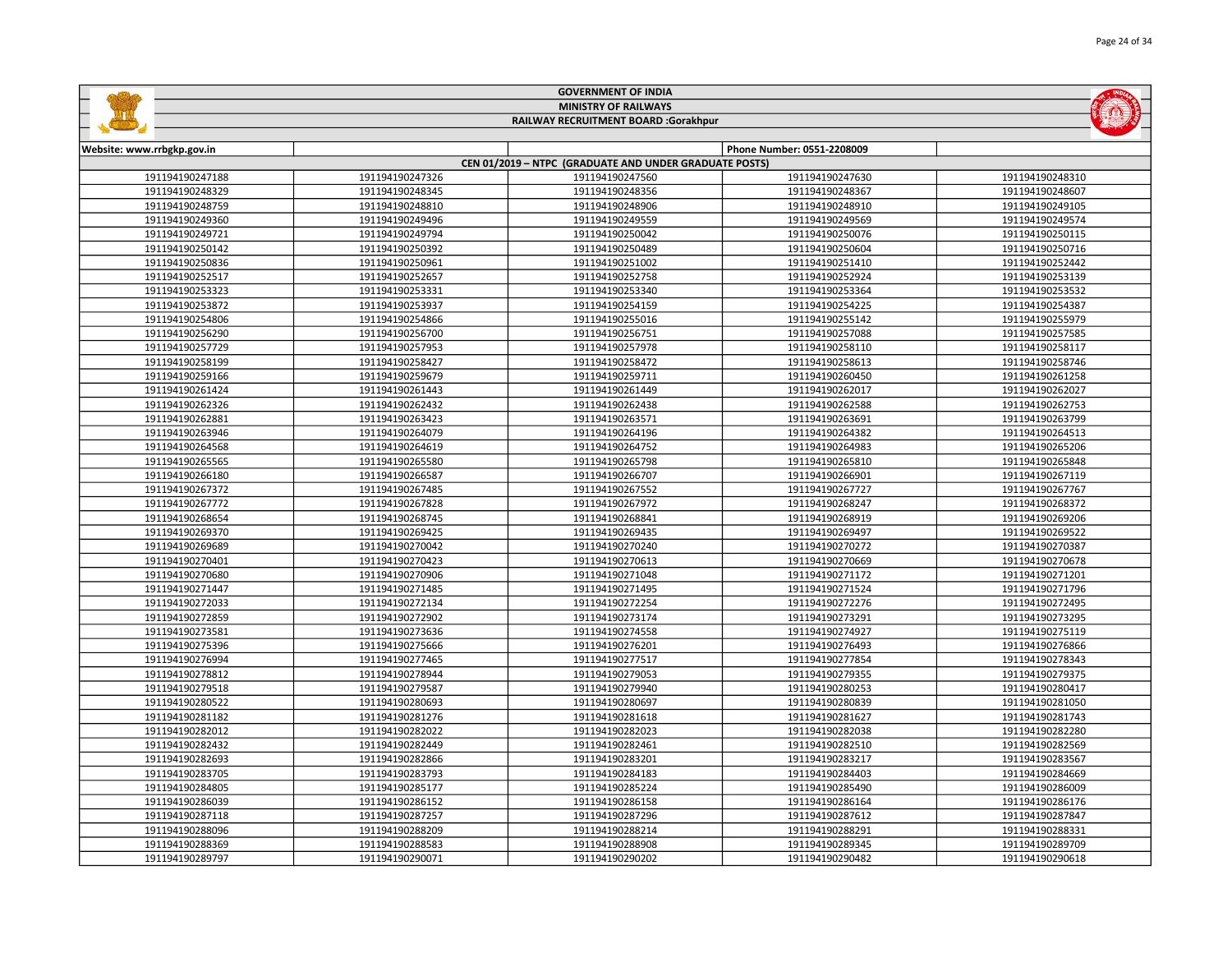|                            |                 | <b>MINISTRY OF RAILWAYS</b>                            |                            | $(\Omega)$      |
|----------------------------|-----------------|--------------------------------------------------------|----------------------------|-----------------|
|                            |                 | RAILWAY RECRUITMENT BOARD :Gorakhpur                   |                            |                 |
| Website: www.rrbgkp.gov.in |                 |                                                        | Phone Number: 0551-2208009 |                 |
|                            |                 | CEN 01/2019 - NTPC (GRADUATE AND UNDER GRADUATE POSTS) |                            |                 |
| 191194190290733            | 191194190290831 | 191194190290897                                        | 191194190291527            | 191194190291633 |
| 191194190291663            | 191194190291742 | 191194190291999                                        | 191194190292624            | 191194190292995 |
| 191194190293110            | 191194190293205 | 191194190293310                                        | 191194190293575            | 191194190293846 |
| 191194190293965            | 191194190294267 | 191194190295193                                        | 191194190295628            | 191194190295838 |
| 191194190295875            | 191194190295998 | 191194190296053                                        | 191194190296351            | 191194190296466 |
| 191194190296484            | 191194190297022 | 191194190297109                                        | 191194190297277            | 191194190297878 |
| 191194190298041            | 191194190298068 | 191194190298963                                        | 191194190299383            | 191194190299565 |
| 191194190299792            | 191194190300089 | 191194190300180                                        | 191194190300554            | 191194190300863 |
| 191194190301160            | 191194190301489 | 191194190301572                                        | 191194190301633            | 191194190301862 |
| 191194190303107            | 191194190303149 | 191194190303273                                        | 191194190303336            | 191194190303605 |
| 191194190303634            | 191194190303691 | 191194190304206                                        | 191194190304281            | 191194190304293 |
| 191194190304392            | 191194190304410 | 191194190304541                                        | 191194190304611            | 191194190306032 |
| 191194190306943            | 191194190307449 | 191194190307569                                        | 191194190307660            | 191194190308556 |
| 191194190309358            | 191194190310039 | 191194190312511                                        | 191194190313260            | 191194190313479 |
| 191194190314175            | 191194190315920 | 191194190315982                                        | 191194190317278            | 191194190318041 |
| 191194190318494            | 191194190319092 | 191194190319245                                        | 191194190319459            | 191194190319502 |
| 191194190321898            | 191194190322154 | 191194190322161                                        | 191194190322298            | 191194190323249 |
| 191194190324546            | 191194190324550 | 191194190325566                                        | 191194190326611            | 191194190327479 |
| 191194190327881            | 191194190328057 | 191194190328664                                        | 191194190328862            | 191194190328942 |
| 191194190328968            | 191194190330753 | 191194190331758                                        | 191194190331914            | 191194190333797 |
| 191194190334029            | 191194190334182 | 191194190334614                                        | 191194190335418            | 191194190336570 |
| 191194190336953            | 191194190337021 | 191194190337067                                        | 191194190337076            | 191194190337992 |
| 191194190338228            | 191194190339900 | 191194190340323                                        | 191194190341734            | 191194190341928 |
| 191194190344305            | 191194190345045 | 191194190345152                                        | 191194190345634            | 191194190345785 |
| 191194190346206            | 191194190346972 | 191194190347179                                        | 191194190348600            | 191194190349135 |
| 191194190349219            | 191194190349624 | 191194190350021                                        | 191194190350090            | 191194190350833 |
| 191194190350950            | 191194190351585 | 191194190354286                                        | 191194190354692            | 191194190354901 |
| 191194190355200            | 191194190355632 | 191194190356217                                        | 191194190356524            | 191194190357767 |
| 191194190358190            | 191194190358655 | 191194190358742                                        | 191194190358772            | 191194190359008 |
| 191194190359242            | 191194190359441 | 191194190359556                                        | 191194190359628            | 191194190360717 |
| 191194190360914            | 191194190361552 | 191194190361694                                        | 191194190362146            | 191194190362906 |
| 191194190363675            | 191194190363812 | 191194190363904                                        | 191194190364101            | 191194190364105 |
| 191194190364640            | 191194190364892 | 191194190365439                                        | 191194190365651            | 191194190365861 |
| 191194190365978            | 191194190366261 | 191194190366320                                        | 191194190366380            | 191194190366389 |
| 191194190366458            | 191194190366482 | 191194190366548                                        | 191194190367120            | 191194190367642 |
| 191194190367963            | 191194190368182 | 191194190368207                                        | 191194190368265            | 191194190368801 |
| 191194190368992            | 191194190369111 | 191194190370215                                        | 191194190370650            | 191194190370884 |
| 191194190370897            | 191194190371155 | 191194190371178                                        | 191194190371185            | 191194190371270 |
| 191194190371272            | 191194190371590 | 191194190371974                                        | 191194190372085            | 191194190372651 |
| 191194190373002            | 191194190373104 | 191194190373166                                        | 191194190373416            | 191194190373740 |
| 191194190373759            | 191194190374007 | 191194190374526                                        | 191194190374545            | 191194190374626 |
| 191194190374781            | 191194190374936 | 191194190375315                                        | 191194190375372            | 191194190375689 |
| 191194190375892            | 191194190376019 | 191194190376117                                        | 191194190376121            | 191194190376127 |
| 191194190376626            | 191194190376831 | 191194190376892                                        | 191194190376942            | 191194190377003 |
| 191194190377019            | 191194190377168 | 191194190377332                                        | 191194190377971            | 191194190378096 |
| 191194190378192            | 191194190378198 | 191194190378388                                        | 191194190378674            | 191194190379013 |
| 191194190379022            | 191194190379152 | 191194190379403                                        | 191194190379650            | 191194190379762 |
| 191194190380087            | 191194190380354 | 191194190380860                                        | 191194190380916            | 191194190380928 |

191194190381258 191194200002425 191194200002516 191194210061710

GOVERNMENT OF INDIA

**GARAGE**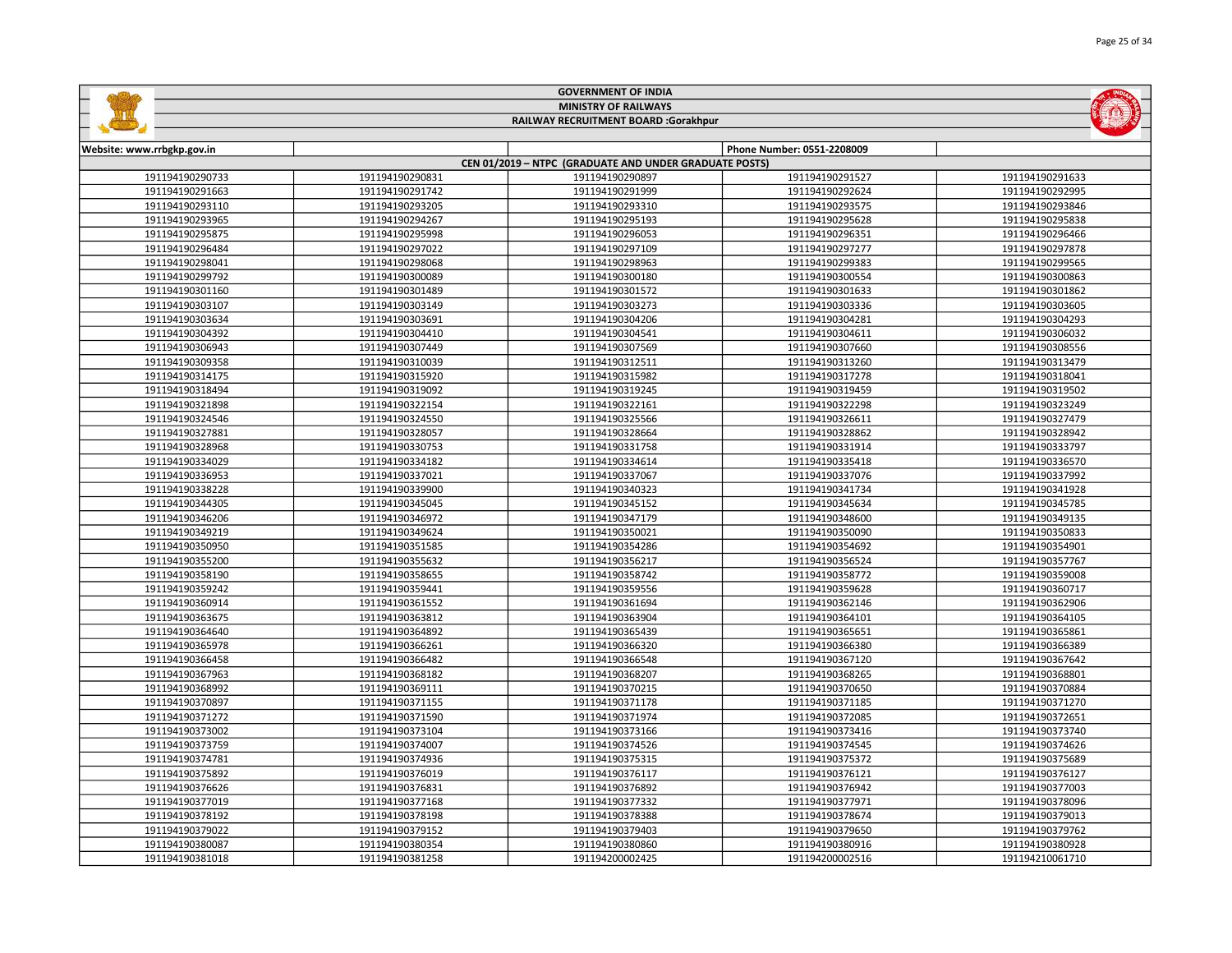|                            |                 | <b>GOVERNMENT OF INDIA</b>                             |                            |                 |
|----------------------------|-----------------|--------------------------------------------------------|----------------------------|-----------------|
|                            |                 | <b>MINISTRY OF RAILWAYS</b>                            |                            |                 |
|                            |                 | RAILWAY RECRUITMENT BOARD :Gorakhpur                   |                            |                 |
|                            |                 |                                                        |                            |                 |
| Website: www.rrbgkp.gov.in |                 |                                                        | Phone Number: 0551-2208009 |                 |
|                            |                 | CEN 01/2019 - NTPC (GRADUATE AND UNDER GRADUATE POSTS) |                            |                 |
| 191194210286219            | 191194220000161 | 191194220000369                                        | 191194220000430            | 191194220000540 |
| 191194220000716            | 191194220000783 | 191194220001433                                        | 191194220001738            | 191194220001950 |
| 191194220002419            | 191194220002649 | 191194220160240                                        | 191194220360980            | 191194220361852 |
| 191194220364837            | 191194230005735 | 191194230013484                                        | 191194230014745            | 191194230019561 |
| 191194230024726            | 191194230030574 | 191194230035836                                        | 191194230038840            | 191194230045097 |
| 191194230045544            | 191194230140724 | 191194230175687                                        | 191194230196923            | 191194230197119 |
| 191194230199353            | 191194230205214 | 191194230208063                                        | 191194230208338            | 191194230209316 |
| 191194230214187            | 191194230224771 | 191194230237130                                        | 191194230238258            | 191194230239332 |
| 191194230280627            | 191194230302827 | 191194230318467                                        | 191194230335807            | 191194230351097 |
| 191194230353800            | 191194230363648 | 191194240000083                                        | 191194240000609            | 191194240000646 |
| 191194240000676            | 191194240000740 | 191194240002886                                        | 191194240003086            | 191194240168035 |
| 191194240168045            | 191194240168062 | 191194240168066                                        | 191194240168084            | 191194240168120 |
| 191194240168170            | 191194240168182 | 191194240168185                                        | 191194240168210            | 191194240168216 |
| 191194240168227            | 191194240168230 | 191194240168234                                        | 191194240168239            | 191194240168242 |
| 191194240168250            | 191194240168282 | 191194240168293                                        | 191194240168298            | 191194240168305 |
| 191194240168313            | 191194240168322 | 191194240168337                                        | 191194240168354            | 191194240168385 |
| 191194240168387            | 191194240168413 | 191194240168462                                        | 191194240168493            | 191194240168552 |
| 191194240168568            | 191194250005474 | 191194250009216                                        | 191194250010114            | 191194250010168 |
| 191194250010681            | 191194250010790 | 191194250011137                                        | 191194250013848            | 191194250015799 |
| 191194250016849            | 191194250018123 | 191194250018389                                        | 191194250020932            | 191194250023532 |
| 191194250023746            | 191194250024584 | 191194250026072                                        | 191194250026870            | 191194250029237 |
| 191194250031581            | 191194250033732 | 191194250035133                                        | 191194250037123            | 191194250037733 |
| 191194250037793            | 191194250037857 | 191194250038500                                        | 191194250038509            | 191194250039217 |
| 191194250039276            | 191194250039294 | 191194250039777                                        | 191194250039845            | 191194250039851 |
| 191194250041164            | 191194250041708 | 191194250043608                                        | 191194250043610            | 191194250047575 |
| 191194250048047            | 191194250049636 | 191194250100307                                        | 191194250101657            | 191194250118505 |
| 191194250125907            | 191194250135978 | 191194250140481                                        | 191194250155452            | 191194250162615 |
| 191194250183633            | 191194250191695 | 191194250231129                                        | 191194250291695            | 191194250291898 |
| 191194250292042            | 191194250292431 | 191194250292837                                        | 191194250292862            | 191194250293386 |
| 191194250293547            | 191194250293567 | 191194250293679                                        | 191194250293739            | 191194250294833 |
| 191194250295223            | 191194250295289 | 191194250295463                                        | 191194250295602            | 191194250296335 |
| 191194250296590            | 191194250296883 | 191194250297224                                        | 191194250297652            | 191194250298176 |
| 191194250298593            | 191194250298704 | 191194250299160                                        | 191194250299203            | 191194250299251 |
| 191194250299537            | 191194250299873 | 191194250299910                                        | 191194250299969            | 191194250300003 |
| 191194250300284            | 191194250300442 | 191194250300916                                        | 191194250300963            | 191194250301097 |
| 191194250301843            | 191194250301921 | 191194250302093                                        | 191194250302226            | 191194250303135 |
| 191194250303786            | 191194250303984 | 191194250303988                                        | 191194250304419            | 191194250322312 |
| 191194250325626            | 191194250347081 | 191194250356909                                        | 191194260003701            | 191194260003956 |
| 191194260004062            | 191194260004364 | 191194260004367                                        | 191194260005084            | 191194260005497 |
| 191194260005641            | 191194260006099 | 191194260006151                                        | 191194260006682            | 191194260007110 |
| 191194260007913            | 191194260008184 | 191194260008826                                        | 191194260008837            | 191194260009051 |
| 191194260009142            | 191194260009293 | 191194260009669                                        | 191194260009783            | 191194260009945 |
| 191194260010040            | 191194260010097 | 191194260010195                                        | 191194260010217            | 191194260010412 |
| 191194260010485            | 191194260010599 | 191194260010667                                        | 191194260010723            | 191194260010775 |
| 191194260010937            | 191194260011115 | 191194260011255                                        | 191194260011385            | 191194260012083 |
| 191194260012421            | 191194260012537 | 191194260012661                                        | 191194260012728            | 191194260012752 |
| 191194260013196            | 191194260014125 | 191194260014608                                        | 191194260014718            | 191194260014767 |
| 191194260015034            | 191194260015117 | 191194260015118                                        | 191194260015618            | 191194260015710 |

191194260016765 191194260016777 191194260016911 191194260017296

L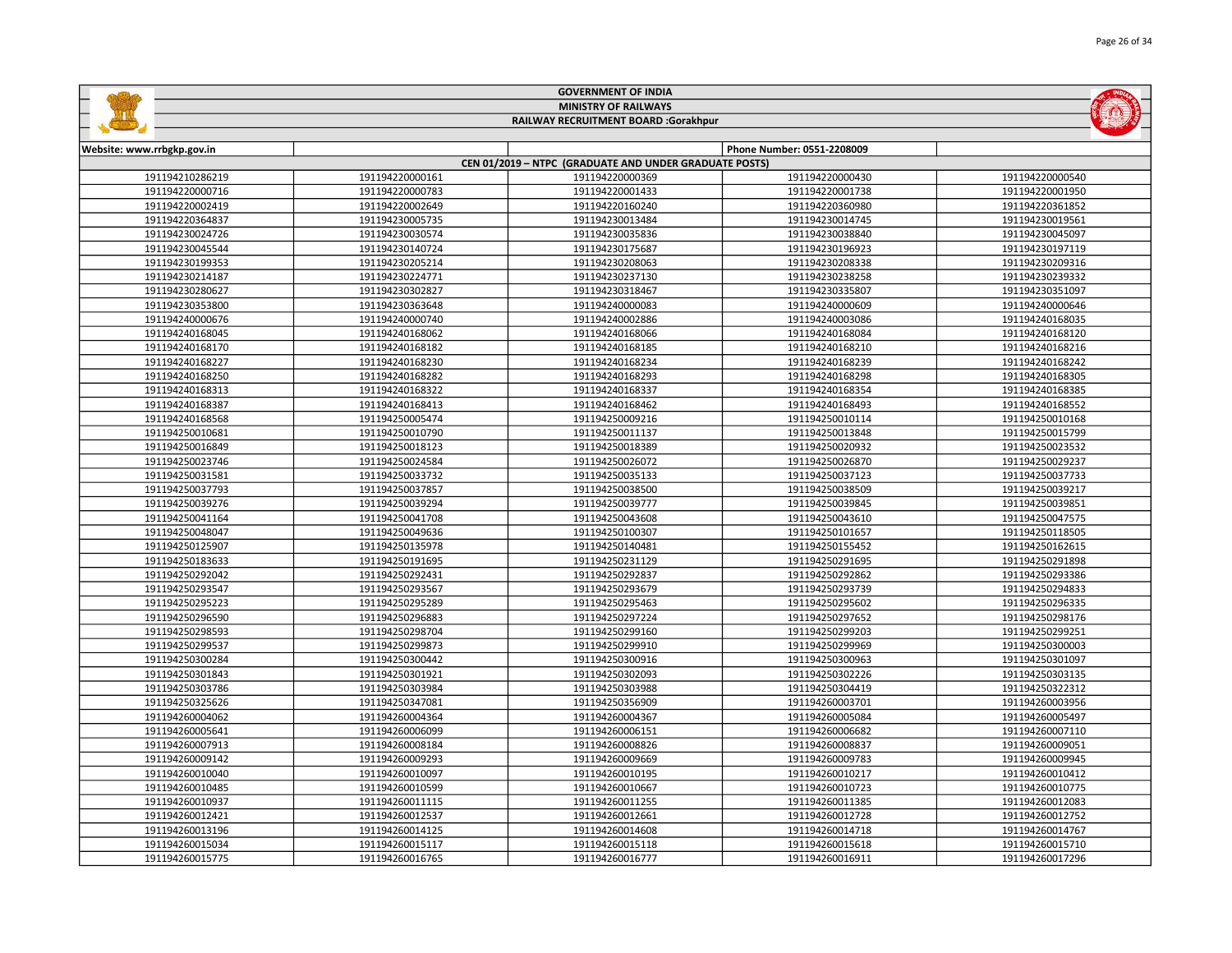|                 |                 |                                                        |                            | <b>Fage 27 UI 34</b> |
|-----------------|-----------------|--------------------------------------------------------|----------------------------|----------------------|
|                 |                 | <b>GOVERNMENT OF INDIA</b>                             |                            |                      |
|                 |                 | <b>MINISTRY OF RAILWAYS</b>                            |                            |                      |
|                 |                 | RAILWAY RECRUITMENT BOARD :Gorakhpur                   |                            |                      |
|                 |                 |                                                        |                            |                      |
| w.rrbgkp.gov.in |                 |                                                        | Phone Number: 0551-2208009 |                      |
|                 |                 | CEN 01/2019 - NTPC (GRADUATE AND UNDER GRADUATE POSTS) |                            |                      |
| 191194260017451 | 191194260017521 | 191194260017606                                        | 191194260017654            | 191194260017662      |
| 191194260018099 | 191194260018467 | 191194260018874                                        | 191194260018902            | 191194260019060      |
| 191194260019223 | 191194260019261 | 191194260019302                                        | 191194260019397            | 191194260019454      |
| 191194260019474 | 191194260019593 | 191194260019740                                        | 191194260020109            | 191194260020432      |
| 191194260020481 | 191194260021216 | 191194260021271                                        | 191194260021456            | 191194260021599      |
| 191194260021661 | 191194260021783 | 191194260021794                                        | 191194260022136            | 191194260022587      |
| 191194260022745 | 191194260022966 | 191194260023217                                        | 191194260023510            | 191194260023736      |
| 191194260023741 | 191194260023912 | 191194260023990                                        | 191194260024099            | 191194260024181      |
| 191194260024243 | 191194260024469 | 191194260024500                                        | 191194260024810            | 191194260025580      |
| 191194260025719 | 191194260025909 | 191194260026504                                        | 191194260026591            | 191194260026653      |
| 191194260026914 | 191194260026961 | 191194260027141                                        | 191194260027165            | 191194260027271      |
| 191194260027347 | 191194260027440 | 191194260027443                                        | 191194260027454            | 191194260027526      |
| 191194260027783 | 191194260028366 | 191194260028405                                        | 191194260028467            | 191194260028797      |
| 191194260029101 | 191194260029138 | 191194260029451                                        | 191194260029677            | 191194260029696      |
| 191194260030025 | 191194260030240 | 191194260030289                                        | 191194260030479            | 191194260030512      |
| 191194260030766 | 191194260031012 | 191194260031023                                        | 191194260031154            | 191194260031182      |
| 191194260031251 | 191194260031342 | 191194260031531                                        | 191194260031593            | 191194260031818      |
| 191194260032001 | 191194260032416 | 191194260032443                                        | 191194260032469            | 191194260032521      |
| 191194260032749 | 191194260032917 | 191194260033055                                        | 191194260033718            | 191194260033989      |
| 191194260034095 | 191194260034183 | 191194260034286                                        | 191194260034338            | 191194260034343      |

| 191194260020481 | 191194260021216 | 191194260021271 | 191194260021456 | 191194260021599 |
|-----------------|-----------------|-----------------|-----------------|-----------------|
| 191194260021661 | 191194260021783 | 191194260021794 | 191194260022136 | 191194260022587 |
| 191194260022745 | 191194260022966 | 191194260023217 | 191194260023510 | 191194260023736 |
| 191194260023741 | 191194260023912 | 191194260023990 | 191194260024099 | 191194260024181 |
| 191194260024243 | 191194260024469 | 191194260024500 | 191194260024810 | 191194260025580 |
| 191194260025719 | 191194260025909 | 191194260026504 | 191194260026591 | 191194260026653 |
| 191194260026914 | 191194260026961 | 191194260027141 | 191194260027165 | 191194260027271 |
| 191194260027347 | 191194260027440 | 191194260027443 | 191194260027454 | 191194260027526 |
| 191194260027783 | 191194260028366 | 191194260028405 | 191194260028467 | 191194260028797 |
| 191194260029101 | 191194260029138 | 191194260029451 | 191194260029677 | 191194260029696 |
| 191194260030025 | 191194260030240 | 191194260030289 | 191194260030479 | 191194260030512 |
| 191194260030766 | 191194260031012 | 191194260031023 | 191194260031154 | 191194260031182 |
| 191194260031251 | 191194260031342 | 191194260031531 | 191194260031593 | 191194260031818 |
| 191194260032001 | 191194260032416 | 191194260032443 | 191194260032469 | 191194260032521 |
| 191194260032749 | 191194260032917 | 191194260033055 | 191194260033718 | 191194260033989 |
| 191194260034095 | 191194260034183 | 191194260034286 | 191194260034338 | 191194260034343 |
| 191194260034535 | 191194260034539 | 191194260034610 | 191194260034696 | 191194260034727 |
| 191194260034798 | 191194260034825 | 191194260034959 | 191194260034974 | 191194260035074 |
| 191194260035089 | 191194260035289 | 191194260035294 | 191194260035368 | 191194260035399 |
| 191194260035422 | 191194260035564 | 191194260035575 | 191194260035627 | 191194260035692 |
| 191194260035839 | 191194260035893 | 191194260036005 | 191194260036034 | 191194260036036 |
| 191194260036065 | 191194260036157 | 191194260036160 | 191194260036181 | 191194260036189 |
| 191194260036318 | 191194260036333 | 191194260036395 | 191194260036398 | 191194260036431 |
| 191194260036448 | 191194260036462 | 191194260036541 | 191194260036551 | 191194260036563 |
| 191194260036700 | 191194260036744 | 191194260036837 | 191194260036855 | 191194260036999 |
| 191194260037060 | 191194260037061 | 191194260037135 | 191194260037143 | 191194260037163 |
| 191194260037178 | 191194260037239 | 191194260037366 | 191194260037397 | 191194260037480 |
| 191194260037485 | 191194260037588 | 191194260037600 | 191194260037624 | 191194260037648 |
| 191194260037756 | 191194260037834 | 191194260037909 | 191194260037957 | 191194260037985 |
| 191194260038004 | 191194260038008 | 191194260038023 | 191194260038026 | 191194260038112 |
| 191194260038137 | 191194260038179 | 191194260038197 | 191194260038222 | 191194260038227 |
| 191194260038233 | 191194260038253 | 191194260038342 | 191194260038360 | 191194260038370 |
| 191194260038452 | 191194260038512 | 191194260038528 | 191194260038558 | 191194260038587 |
| 191194260038634 | 191194260038777 | 191194260038788 | 191194260038823 | 191194260038849 |
| 191194260038933 | 191194260038999 | 191194260039007 | 191194260039072 | 191194260039104 |
| 191194260039172 | 191194260039183 | 191194260039254 | 191194260039286 | 191194260039309 |
| 191194260039353 | 191194260039397 | 191194260039469 | 191194260039470 | 191194260039561 |
| 191194260039601 | 191194260039616 | 191194260039760 | 191194260039785 | 191194260039943 |
| 191194260039980 | 191194260040000 | 191194260040075 | 191194260040131 | 191194260040199 |
| 191194260040222 | 191194260040233 | 191194260040261 | 191194260040303 | 191194260040319 |
| 191194260040332 | 191194260040361 | 191194260040375 | 191194260040393 | 191194260040398 |
| 191194260040423 | 191194260040493 | 191194260040577 | 191194260040662 | 191194260040831 |
| 191194260040863 | 191194260040933 | 191194260040965 | 191194260041015 | 191194260041223 |
| 191194260041331 | 191194260041418 | 191194260041437 | 191194260041478 | 191194260041586 |
| 191194260041593 | 191194260041620 | 191194260041739 | 191194260041790 | 191194260041804 |
|                 |                 |                 |                 |                 |

Website: www.rrbgkp.gov.in

E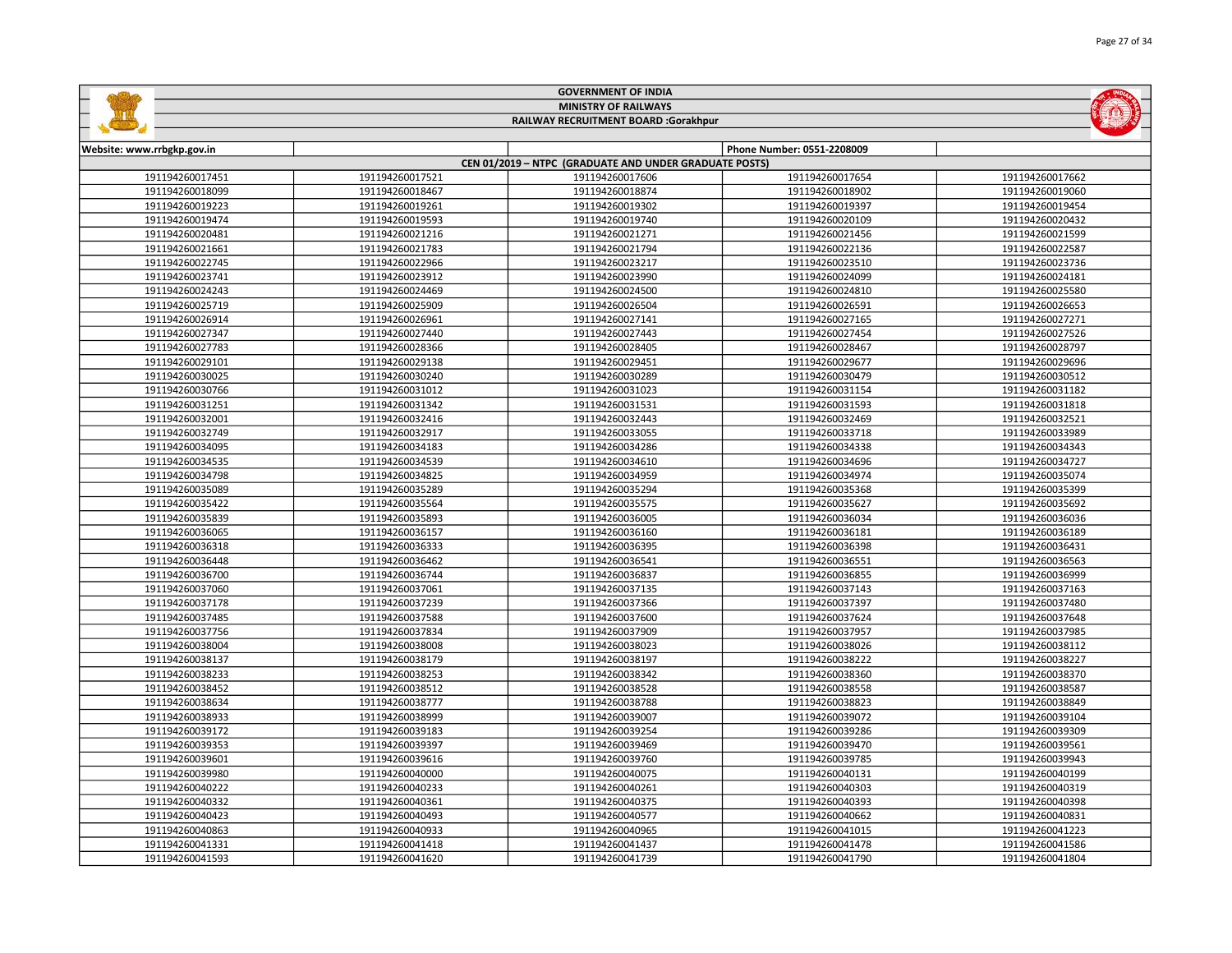| <b>MINISTRY OF RAILWAYS</b><br>RAILWAY RECRUITMENT BOARD :Gorakhpur |                 |                                                        |                            |                 |
|---------------------------------------------------------------------|-----------------|--------------------------------------------------------|----------------------------|-----------------|
|                                                                     |                 |                                                        |                            |                 |
| Website: www.rrbgkp.gov.in                                          |                 |                                                        | Phone Number: 0551-2208009 |                 |
|                                                                     |                 | CEN 01/2019 - NTPC (GRADUATE AND UNDER GRADUATE POSTS) |                            |                 |
| 191194260041833                                                     | 191194260041909 | 191194260042019                                        | 191194260042028            | 191194260042085 |
| 191194260042244                                                     | 191194260042270 | 191194260042278                                        | 191194260042433            | 191194260042444 |
| 191194260042539                                                     | 191194260042746 | 191194260042950                                        | 191194260043024            | 191194260043105 |
| 191194260043170                                                     | 191194260043188 | 191194260043205                                        | 191194260043211            | 191194260043233 |
| 191194260043237                                                     | 191194260043269 | 191194260043317                                        | 191194260043384            | 191194260043388 |
| 191194260043422                                                     | 191194260043454 | 191194260043486                                        | 191194260043490            | 191194260043494 |
| 191194260043674                                                     | 191194260043710 | 191194260043736                                        | 191194260043866            | 191194260043897 |
| 191194260044102                                                     | 191194260044165 | 191194260044167                                        | 191194260044176            | 191194260044185 |
| 191194260044261                                                     | 191194260044315 | 191194260044316                                        | 191194260044368            | 191194260044432 |
| 191194260044435                                                     | 191194260044495 | 191194260044643                                        | 191194260044658            | 191194260044781 |
| 191194260044966                                                     | 191194260044985 | 191194260045129                                        | 191194260045208            | 191194260045216 |
| 191194260045244                                                     | 191194260045466 | 191194260045564                                        | 191194260045775            | 191194260045824 |
| 191194260045922                                                     | 191194260045924 | 191194260045955                                        | 191194260046091            | 191194260046121 |
| 191194260046218                                                     | 191194260046317 | 191194260046349                                        | 191194260046392            | 191194260046400 |
| 191194260046442                                                     | 191194260046580 | 191194260046607                                        | 191194260046661            | 191194260046690 |
| 191194260046745                                                     | 191194260046746 | 191194260046784                                        | 191194260046836            | 191194260046860 |
| 191194260046972                                                     | 191194260047023 | 191194260047050                                        | 191194260047145            | 191194260047149 |
| 191194260047203                                                     | 191194260047351 | 191194260047379                                        | 191194260047385            | 191194260047449 |
| 191194260047453                                                     | 191194260047751 | 191194260048037                                        | 191194260048261            | 191194260048364 |
| 191194260048391                                                     | 191194260048396 | 191194260048438                                        | 191194260048445            | 191194260048539 |
| 191194260048693                                                     | 191194260048714 | 191194260048913                                        | 191194260048983            | 191194260049025 |
| 191194260049032                                                     | 191194260049077 | 191194260049180                                        | 191194260049186            | 191194260049187 |
| 191194260049242                                                     | 191194260049267 | 191194260049408                                        | 191194260049467            | 191194260050064 |
| 191194260050120                                                     | 191194260050257 | 191194260050297                                        | 191194260050342            | 191194260050647 |
| 191194260050792                                                     | 191194260050847 | 191194260051145                                        | 191194260051388            | 191194260051475 |
| 191194260051778                                                     | 191194260051781 | 191194260051841                                        | 191194260051920            | 191194260051971 |
| 191194260052112                                                     | 191194260052174 | 191194260052206                                        | 191194260052230            | 191194260052237 |
| 191194260052371                                                     | 191194260113093 | 191194260115816                                        | 191194260119848            | 191194260120824 |
| 191194260123193                                                     | 191194260126609 | 191194260140324                                        | 191194260140713            | 191194260141493 |
| 191194260144484                                                     | 191194260149091 | 191194260149400                                        | 191194260156822            | 191194260160676 |
| 191194260177398                                                     | 191194260177675 | 191194260188051                                        | 191194260190129            | 191194260190601 |
| 191194260203764                                                     | 191194260208574 | 191194260216338                                        | 191194260225000            | 191194260228389 |
| 191194260235528                                                     | 191194260237865 | 191194260239810                                        | 191194260246916            | 191194260253078 |
| 191194260256351                                                     | 191194260265817 | 191194260273118                                        | 191194260279670            | 191194260294098 |
| 191194260297165                                                     | 191194260307045 | 191194260307108                                        | 191194260309313            | 191194260309979 |
| 191194260312034                                                     | 191194260312081 | 191194260312088                                        | 191194260314135            | 191194260314429 |
| 191194260315230                                                     | 191194260315314 | 191194260315705                                        | 191194260316297            | 191194260317119 |
| 191194260317130                                                     | 191194260321065 | 191194260322437                                        | 191194260322873            | 191194260326132 |
| 191194260328361                                                     | 191194260328394 | 191194260329659                                        | 191194260330621            | 191194260331596 |
| 191194260331947                                                     | 191194260334668 | 191194260336042                                        | 191194260336940            | 191194260337046 |
| 191194260341227                                                     | 191194260341969 | 191194260342135                                        | 191194260345461            | 191194260347275 |
| 191194260347796                                                     | 191194260349890 | 191194260353059                                        | 191194260353823            | 191194260355187 |
| 191194260355914                                                     | 191194260360018 | 191194260361114                                        | 191194260361845            | 191194260362463 |
| 191194260364210                                                     | 191194260365666 | 191194260367725                                        | 191194260370334            | 191194260371708 |
| 191194260375130                                                     | 191194260376444 | 191194260377327                                        | 191194260379090            | 191194260380944 |
| 191194260381234                                                     | 191194260381235 | 191194270000130                                        | 191194270000374            | 191194270000534 |
| 191194270000552                                                     | 191194270000573 | 191194270001432                                        | 191194270001476            | 191194270002028 |
|                                                                     |                 |                                                        |                            |                 |

 191194270003201 191194270003453 191194270010106 191194270034083 191194270042548 191194270047136 191194270324351 191194290178879



## GOVERNMENT OF INDIA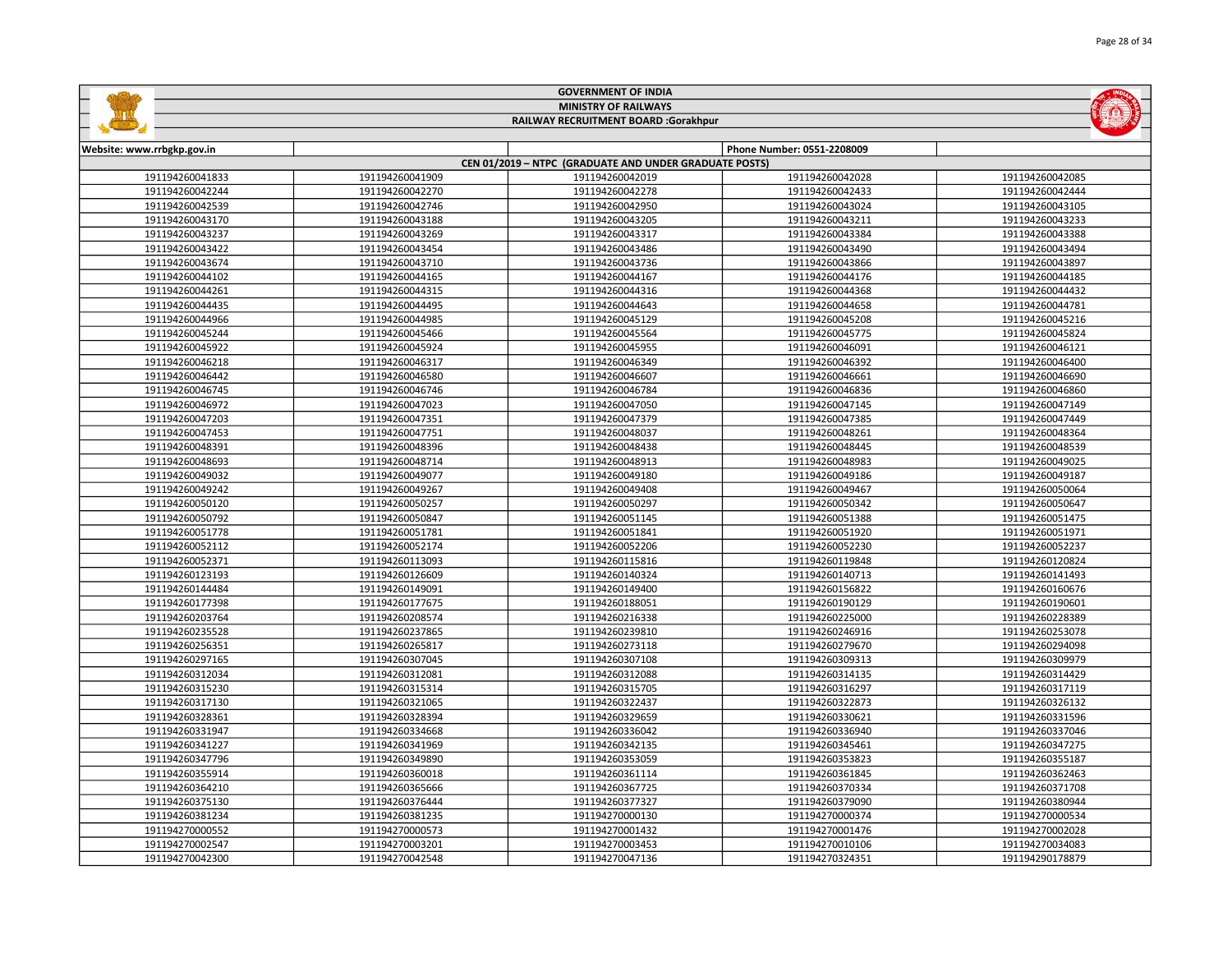|                                    |                                    | <b>MINISTRY OF RAILWAYS</b>                            |                                    |                                    |
|------------------------------------|------------------------------------|--------------------------------------------------------|------------------------------------|------------------------------------|
|                                    |                                    | RAILWAY RECRUITMENT BOARD :Gorakhpur                   |                                    |                                    |
|                                    |                                    |                                                        | Phone Number: 0551-2208009         |                                    |
| Website: www.rrbgkp.gov.in         |                                    | CEN 01/2019 - NTPC (GRADUATE AND UNDER GRADUATE POSTS) |                                    |                                    |
| 191194310000344                    | 191194310000651                    | 191194310002160                                        | 191194310002982                    | 191194310004436                    |
| 191194310007304                    | 191194310008768                    | 191194310020535                                        | 191194310036846                    | 191194310038181                    |
| 191194310040031                    | 191194310043071                    | 191194310043424                                        | 191194310045394                    | 191194310047056                    |
| 191194310051822                    | 191194310108206                    | 191194310119014                                        | 191194310297733                    | 191194310335889                    |
| 191195120057093                    | 191195120075382                    | 191195120075625                                        | 191195120076171                    | 191195120076470                    |
| 191195120081534                    | 191195120082115                    | 191195120086605                                        | 191195120088037                    | 191195120088844                    |
| 191195120089202                    | 191195120090565                    | 191195120091608                                        | 191195120093417                    | 191195130053369                    |
| 191195130054009                    | 191195130054054                    | 191195130054971                                        | 191195130055236                    | 191195130056843                    |
| 191195130057445                    | 191195130057555                    | 191195130057677                                        | 191195130059025                    | 191195130059062                    |
| 191195130059480                    | 191195130060417                    | 191195130060666                                        | 191195130061115                    | 191195130061731                    |
| 191195130061800                    | 191195130062203                    | 191195130062464                                        | 191195130062676                    | 191195130063065                    |
| 191195130063605                    | 191195130064214                    | 191195130066534                                        | 191195130066673                    | 191195130066868                    |
| 191195130067955                    | 191195130067987                    | 191195130068471                                        | 191195130069464                    | 191195130071183                    |
| 191195130072699                    | 191195130072888                    | 191195130073205                                        | 191195130073306                    | 191195130073325                    |
| 191195130074432                    | 191195130075055                    | 191195130075267                                        | 191195130077467                    | 191195130078539                    |
| 191195130078591                    | 191195130078974                    | 191195130079098                                        | 191195130079404                    | 191195130079493                    |
|                                    |                                    |                                                        |                                    |                                    |
| 191195130080138<br>191195130081420 | 191195130080812                    | 191195130080831                                        | 191195130081141                    | 191195130081195                    |
| 191195130083754                    | 191195130081977<br>191195130084671 | 191195130082654<br>191195130085625                     | 191195130083625<br>191195130085855 | 191195130083646<br>191195130086069 |
| 191195130086267                    |                                    |                                                        |                                    |                                    |
| 191195130088328                    | 191195130086792<br>191195130088726 | 191195130086916<br>191195130088735                     | 191195130087242<br>191195130089806 | 191195130087855<br>191195130090198 |
| 191195130090639                    | 191195130090819                    | 191195130092765                                        | 191195130093470                    | 191195130095495                    |
| 191195130095787                    | 191195130095851                    | 191195130096065                                        | 191195130096436                    | 191195130096597                    |
| 191195130097082                    | 191195130097441                    | 191195130098166                                        | 191195130098240                    | 191195130098342                    |
|                                    |                                    |                                                        |                                    |                                    |
| 191195130098564                    | 191195130149759                    | 191195150058467                                        | 191195150067619                    | 191195150081509                    |
| 191195150082013<br>191195170000315 | 191195150095595<br>191195170000422 | 191195170000053<br>191195170000602                     | 191195170000102<br>191195170000734 | 191195170000120<br>191195170000777 |
| 191195170000854                    | 191195170000918                    | 191195170001324                                        | 191195170001423                    | 191195170001514                    |
| 191195170001643                    | 191195170001644                    | 191195170001884                                        | 191195170001942                    | 191195170002073                    |
| 191195170002119                    | 191195170002233                    | 191195170002267                                        | 191195170002300                    | 191195170002469                    |
| 191195170002643                    | 191195170002697                    | 191195170002819                                        | 191195170002970                    | 191195170003007                    |
| 191195170003014                    | 191195170003340                    | 191195170053169                                        | 191195170053803                    | 191195170054057                    |
| 191195170054234                    | 191195170054245                    | 191195170054385                                        | 191195170055166                    | 191195170055580                    |
| 191195170055829                    | 191195170055857                    | 191195170056674                                        | 191195170057665                    | 191195170058126                    |
| 191195170058650                    | 191195170058913                    | 191195170059043                                        | 191195170059248                    | 191195170061300                    |
| 191195170062049                    | 191195170062303                    | 191195170062394                                        | 191195170062637                    | 191195170062689                    |
| 191195170063153                    | 191195170063155                    | 191195170063196                                        | 191195170063384                    | 191195170064545                    |
|                                    |                                    |                                                        | 191195170067107                    |                                    |
| 191195170065907<br>191195170067639 | 191195170066556<br>191195170067644 | 191195170066728<br>191195170067725                     | 191195170068052                    | 191195170067518<br>191195170068316 |
| 191195170069017                    | 191195170069217                    | 191195170069254                                        | 191195170070139                    | 191195170070395                    |
|                                    |                                    |                                                        |                                    |                                    |
| 191195170070976<br>191195170072756 | 191195170071352<br>191195170073470 | 191195170071455<br>191195170074143                     | 191195170071479<br>191195170074251 | 191195170071813<br>191195170074557 |
| 191195170074953                    | 191195170075206                    | 191195170075544                                        | 191195170075546                    | 191195170076058                    |
| 191195170076060                    | 191195170076684                    | 191195170076980                                        | 191195170077338                    | 191195170078327                    |
| 191195170078514                    | 191195170078925                    | 191195170079010                                        | 191195170079775                    | 191195170080144                    |
| 191195170080197                    | 191195170080305                    | 191195170081426                                        | 191195170082959                    | 191195170083263                    |
| 191195170083502                    | 191195170084340                    | 191195170084383                                        | 191195170084960                    | 191195170085437                    |
|                                    |                                    |                                                        |                                    |                                    |

 191195170086401 191195170086515 191195170086583 191195170086611 191195170087571 191195170088092 191195170088132 191195170088235

GOVERNMENT OF INDIA

ц.

 $\overline{a}$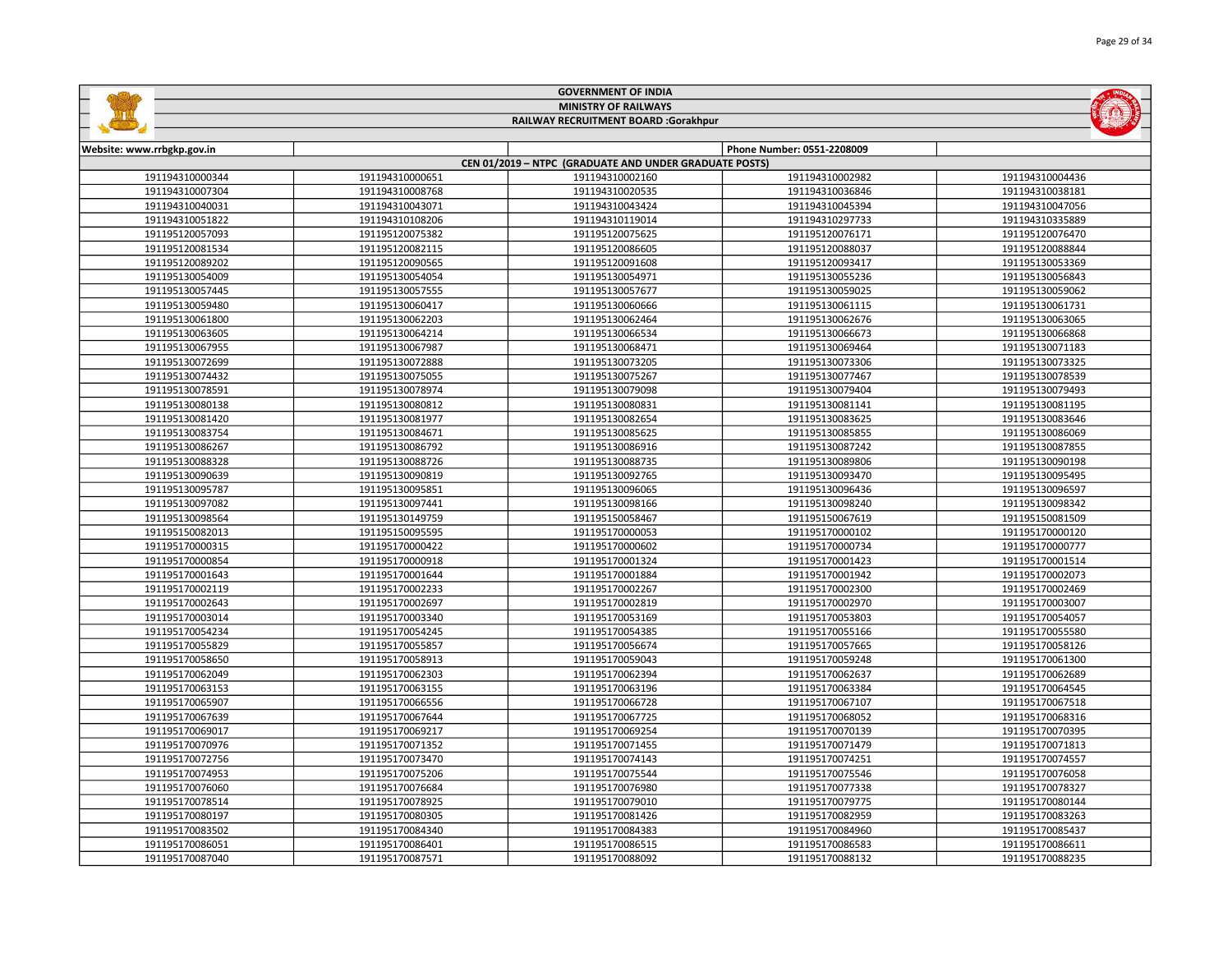|                            |                 | <b>MINISTRY OF RAILWAYS</b>                            |                            |                 |
|----------------------------|-----------------|--------------------------------------------------------|----------------------------|-----------------|
|                            |                 | RAILWAY RECRUITMENT BOARD :Gorakhpur                   |                            |                 |
| Website: www.rrbgkp.gov.in |                 |                                                        | Phone Number: 0551-2208009 |                 |
|                            |                 | CEN 01/2019 - NTPC (GRADUATE AND UNDER GRADUATE POSTS) |                            |                 |
| 191195170089699            | 191195170089768 | 191195170090063                                        | 191195170090673            | 191195170090709 |
| 191195170090770            | 191195170090870 | 191195170091095                                        | 191195170091330            | 191195170091806 |
| 191195170092358            | 191195170092373 | 191195170092477                                        | 191195170092631            | 191195170092994 |
| 191195170093178            | 191195170093551 | 191195170094113                                        | 191195170094210            | 191195170094269 |
| 191195170094335            | 191195170095163 | 191195170095200                                        | 191195170095365            | 191195170095589 |
| 191195170095740            | 191195170095873 | 191195170096137                                        | 191195170096331            | 191195170096716 |
| 191195170097195            | 191195170097458 | 191195170097594                                        | 191195170097986            | 191195170098236 |
| 191195170098261            | 191195170098316 | 191195170098390                                        | 191195190003761            | 191195190003798 |
| 191195190003871            | 191195190003911 | 191195190004263                                        | 191195190004365            | 191195190004770 |
| 191195190004808            | 191195190005222 | 191195190005560                                        | 191195190006619            | 191195190007836 |
| 191195190008365            | 191195190008489 | 191195190008526                                        | 191195190008690            | 191195190008878 |
| 191195190009471            | 191195190009815 | 191195190010255                                        | 191195190010256            | 191195190011023 |
| 191195190012155            | 191195190013204 | 191195190013648                                        | 191195190013968            | 191195190014784 |
| 191195190014787            | 191195190015191 | 191195190019082                                        | 191195190019882            | 191195190019885 |
| 191195190020114            | 191195190020379 | 191195190021746                                        | 191195190022172            | 191195190022276 |
| 191195190022351            | 191195190022548 | 191195190023112                                        | 191195190023179            | 191195190023655 |
| 191195190025393            | 191195190026142 | 191195190026869                                        | 191195190028317            | 191195190028773 |
| 191195190031186            | 191195190032916 | 191195190035271                                        | 191195190035285            | 191195190035517 |
| 191195190035876            | 191195190036001 | 191195190036174                                        | 191195190036570            | 191195190036870 |
| 191195190037659            | 191195190037688 | 191195190037897                                        | 191195190037914            | 191195190038216 |
| 191195190038420            | 191195190040477 | 191195190041092                                        | 191195190041998            | 191195190043125 |
| 191195190047207            | 191195190047267 | 191195190052584                                        | 191195190052894            | 191195190052993 |
| 191195190053195            | 191195190053213 | 191195190053323                                        | 191195190053349            | 191195190053399 |
| 191195190053402            | 191195190053423 | 191195190053474                                        | 191195190053520            | 191195190053530 |
| 191195190053545            | 191195190053793 | 191195190053798                                        | 191195190053802            | 191195190053817 |
| 191195190053863            | 191195190053876 | 191195190053944                                        | 191195190054115            | 191195190054134 |
| 191195190054178            | 191195190054181 | 191195190054627                                        | 191195190054812            | 191195190054839 |
| 191195190054848            | 191195190055007 | 191195190055030                                        | 191195190055136            | 191195190055138 |
| 191195190055242            | 191195190055244 | 191195190055257                                        | 191195190055307            | 191195190055335 |
| 191195190055361            | 191195190055364 | 191195190055365                                        | 191195190055382            | 191195190055441 |
| 191195190055465            | 191195190055485 | 191195190055495                                        | 191195190055503            | 191195190055536 |
| 191195190055542            | 191195190055558 | 191195190055655                                        | 191195190055661            | 191195190055859 |
| 191195190055873            | 191195190055897 | 191195190055919                                        | 191195190055955            | 191195190056193 |
| 191195190056212            | 191195190056340 | 191195190056523                                        | 191195190056754            | 191195190056789 |
| 191195190056790            | 191195190056794 | 191195190056798                                        | 191195190056927            | 191195190056982 |
| 191195190057031            | 191195190057302 | 191195190057375                                        | 191195190057385            | 191195190057450 |
| 191195190057583            | 191195190057710 | 191195190057727                                        | 191195190057738            | 191195190057752 |
| 191195190057882            | 191195190057921 | 191195190057986                                        | 191195190058052            | 191195190058055 |
| 191195190058057            | 191195190058075 | 191195190058196                                        | 191195190058218            | 191195190058315 |
| 191195190058347            | 191195190058382 | 191195190058491                                        | 191195190058529            | 191195190058548 |
| 191195190058630            | 191195190058774 | 191195190058797                                        | 191195190059261            | 191195190059265 |
| 191195190059295            | 191195190059346 | 191195190059391                                        | 191195190059450            | 191195190059460 |
| 191195190059560            | 191195190059578 | 191195190059648                                        | 191195190059659            | 191195190059672 |
| 191195190059675            | 191195190059925 | 191195190059938                                        | 191195190060422            | 191195190060493 |
| 191195190060514            | 191195190060619 | 191195190060631                                        | 191195190060655            | 191195190060660 |
| 191195190060941            | 191195190060955 | 191195190060965                                        | 191195190061040            | 191195190061072 |
| 191195190061074            | 191195190061280 | 191195190061290                                        | 191195190061293            | 191195190061313 |
| 191195190061344            | 191195190061354 | 191195190061372                                        | 191195190061447            | 191195190061572 |

191195190061739 191195190061771 191195190061787 191195190061818

GOVERNMENT OF INDIA

**Galillan**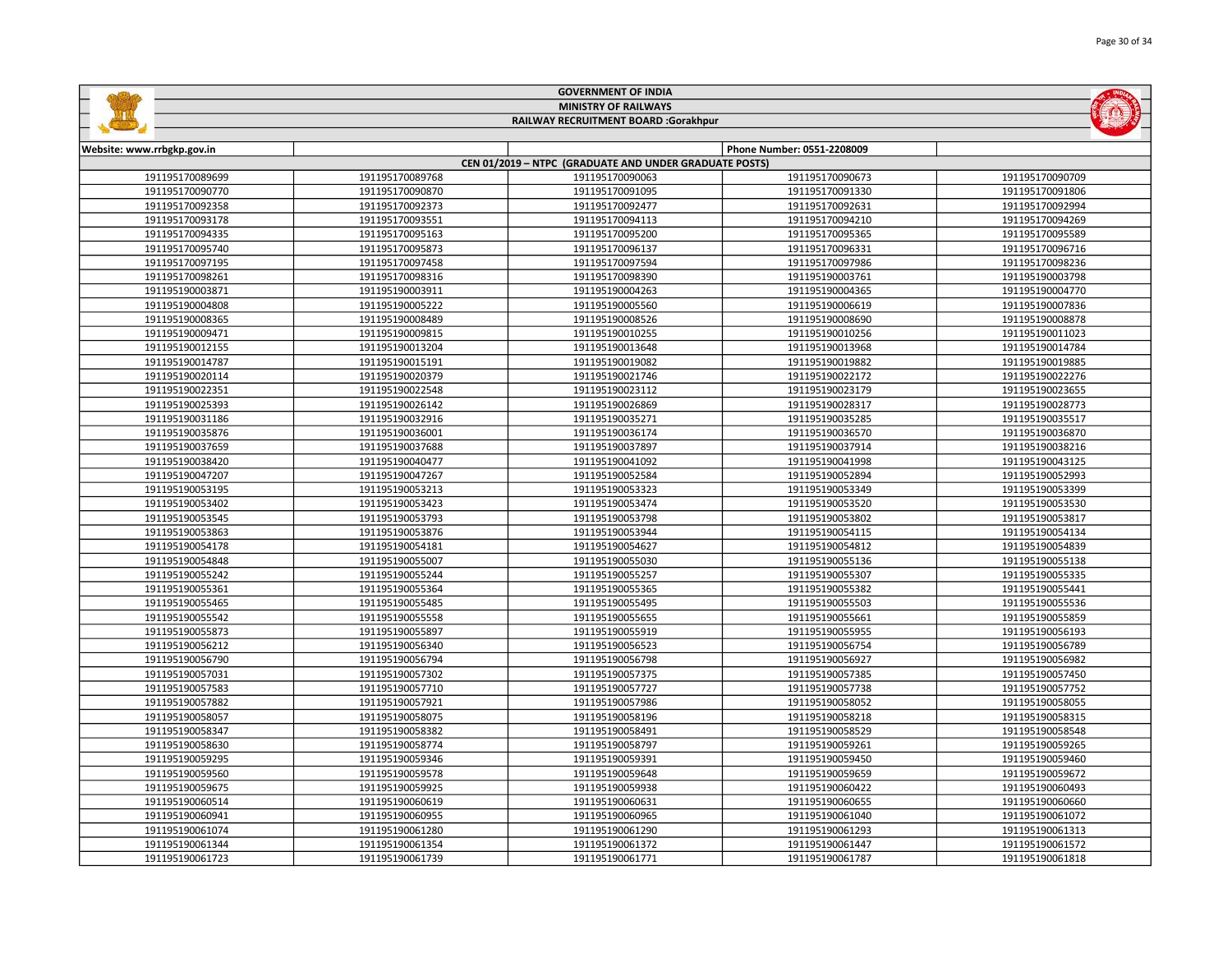|                            |                 | <b>MINISTRY OF RAILWAYS</b>                            |                            |                 |
|----------------------------|-----------------|--------------------------------------------------------|----------------------------|-----------------|
|                            |                 | <b>RAILWAY RECRUITMENT BOARD :Gorakhpur</b>            |                            |                 |
|                            |                 |                                                        |                            |                 |
| Website: www.rrbgkp.gov.in |                 | CEN 01/2019 - NTPC (GRADUATE AND UNDER GRADUATE POSTS) | Phone Number: 0551-2208009 |                 |
| 191195190061961            | 191195190062044 | 191195190062091                                        | 191195190062095            | 191195190062106 |
| 191195190062107            | 191195190062160 | 191195190062169                                        | 191195190062212            | 191195190062231 |
| 191195190062275            | 191195190062360 | 191195190062421                                        | 191195190062575            | 191195190062735 |
| 191195190062975            | 191195190063072 | 191195190063232                                        | 191195190063615            | 191195190063713 |
| 191195190063718            | 191195190063719 | 191195190063767                                        | 191195190063772            | 191195190063807 |
| 191195190063838            | 191195190063985 | 191195190063994                                        | 191195190063995            | 191195190064027 |
| 191195190064075            | 191195190064189 | 191195190064190                                        | 191195190064295            | 191195190064550 |
| 191195190064695            | 191195190064712 | 191195190064717                                        | 191195190064770            | 191195190064771 |
| 191195190064772            | 191195190064786 | 191195190064801                                        | 191195190064889            | 191195190064925 |
| 191195190064955            | 191195190064973 | 191195190064989                                        | 191195190065006            | 191195190065028 |
| 191195190065040            | 191195190065047 | 191195190065109                                        | 191195190065307            | 191195190065343 |
| 191195190065414            | 191195190065437 | 191195190065547                                        | 191195190065606            | 191195190065788 |
| 191195190065865            | 191195190065972 | 191195190066205                                        | 191195190066500            | 191195190066550 |
| 191195190066558            | 191195190066567 | 191195190066701                                        | 191195190066767            | 191195190066841 |
| 191195190066861            | 191195190066945 | 191195190067045                                        | 191195190067046            | 191195190067055 |
| 191195190067087            | 191195190067145 | 191195190067473                                        | 191195190067536            | 191195190067546 |
| 191195190067548            | 191195190067649 | 191195190067761                                        | 191195190067966            | 191195190067994 |
| 191195190068009            | 191195190068024 | 191195190068057                                        | 191195190068071            | 191195190068090 |
| 191195190068116            | 191195190068130 | 191195190068141                                        | 191195190068157            | 191195190068272 |
| 191195190068288            | 191195190068291 | 191195190068299                                        | 191195190068474            | 191195190068505 |
| 191195190068532            | 191195190068555 | 191195190068639                                        | 191195190068654            | 191195190068726 |
| 191195190068948            | 191195190069094 | 191195190069101                                        | 191195190069161            | 191195190069199 |
| 191195190069412            | 191195190069417 | 191195190069421                                        | 191195190069436            | 191195190069624 |
| 191195190069635            | 191195190069648 | 191195190069681                                        | 191195190069716            | 191195190069850 |
| 191195190069914            | 191195190070076 | 191195190070114                                        | 191195190070167            | 191195190070191 |
| 191195190070206            | 191195190070214 | 191195190070217                                        | 191195190070233            | 191195190070270 |
| 191195190070282            | 191195190070509 | 191195190070512                                        | 191195190070515            | 191195190070528 |
| 191195190070617            | 191195190070631 | 191195190070665                                        | 191195190070758            | 191195190070810 |
| 191195190070867            | 191195190070958 | 191195190071182                                        | 191195190071241            | 191195190071329 |
| 191195190071333            | 191195190071340 | 191195190071365                                        | 191195190071451            | 191195190071464 |
| 191195190071528            | 191195190071598 | 191195190071727                                        | 191195190071776            | 191195190071822 |
| 191195190071826            | 191195190071965 | 191195190072447                                        | 191195190072554            | 191195190072771 |
| 191195190072808            | 191195190072885 | 191195190073117                                        | 191195190073210            | 191195190073312 |
| 191195190073379            | 191195190073387 | 191195190073516                                        | 191195190073583            | 191195190073626 |
| 191195190073641            | 191195190073667 | 191195190073784                                        | 191195190073789            | 191195190073794 |
| 191195190073932            | 191195190073994 | 191195190074120                                        | 191195190074153            | 191195190074376 |
| 191195190074446            | 191195190074572 | 191195190074707                                        | 191195190074850            | 191195190074986 |
| 191195190075039            | 191195190075187 | 191195190075295                                        | 191195190075324            | 191195190075327 |
| 191195190075333            | 191195190075367 | 191195190075489                                        | 191195190075604            | 191195190075739 |
| 191195190075756            | 191195190075841 | 191195190075873                                        | 191195190075883            | 191195190075885 |
| 191195190075976            | 191195190076057 | 191195190076066                                        | 191195190076141            | 191195190076174 |
| 191195190076313            | 191195190076322 | 191195190076335                                        | 191195190076363            | 191195190076395 |
| 191195190076437            | 191195190076497 | 191195190076584                                        | 191195190076599            | 191195190076616 |
| 191195190076680            | 191195190076880 | 191195190076909                                        | 191195190076934            | 191195190076986 |
| 191195190077009            | 191195190077038 | 191195190077040                                        | 191195190077044            | 191195190077049 |
| 191195190077155            | 191195190077203 | 191195190077223                                        | 191195190077289            | 191195190077321 |
| 191195190077413            | 191195190077422 | 191195190077432                                        | 191195190077477            | 191195190077488 |
| 191195190077513            | 191195190077550 | 191195190077563                                        | 191195190077699            | 191195190077700 |

191195190077759 191195190077854 191195190077857 191195190077880

GOVERNMENT OF INDIA

 $-50 -$ 

INDULA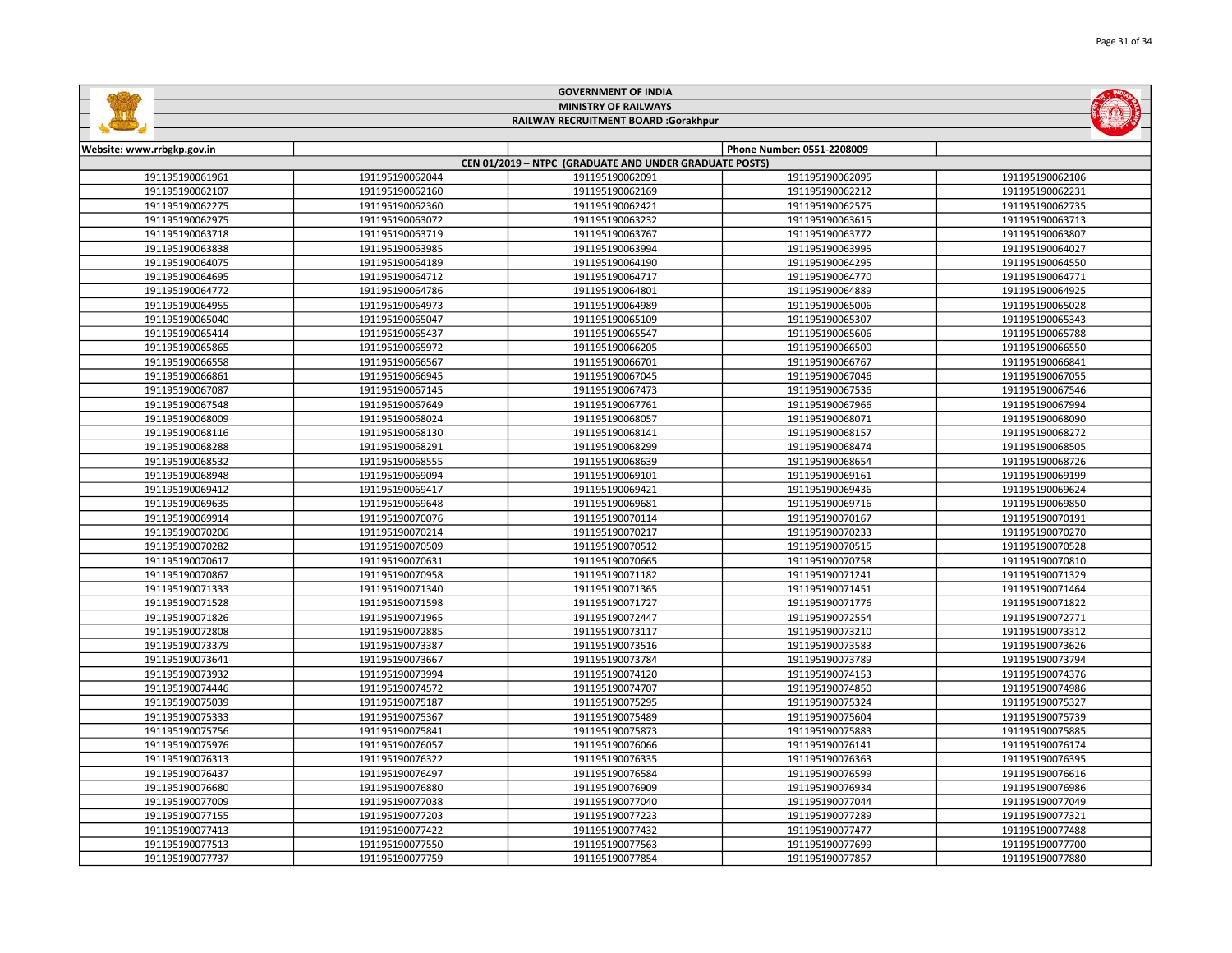| <b>MINISTRY OF RAILWAYS</b><br>RAILWAY RECRUITMENT BOARD :Gorakhpur |                 |                                                        |                            |                 |  |  |
|---------------------------------------------------------------------|-----------------|--------------------------------------------------------|----------------------------|-----------------|--|--|
|                                                                     |                 |                                                        |                            |                 |  |  |
| Website: www.rrbgkp.gov.in                                          |                 |                                                        | Phone Number: 0551-2208009 |                 |  |  |
|                                                                     |                 | CEN 01/2019 - NTPC (GRADUATE AND UNDER GRADUATE POSTS) |                            |                 |  |  |
| 191195190077939                                                     | 191195190077969 | 191195190078005                                        | 191195190078083            | 191195190078155 |  |  |
| 191195190078157                                                     | 191195190078229 | 191195190078246                                        | 191195190078258            | 191195190078457 |  |  |
| 191195190078475                                                     | 191195190078480 | 191195190078550                                        | 191195190078576            | 191195190078624 |  |  |
| 191195190078634                                                     | 191195190078651 | 191195190078947                                        | 191195190078956            | 191195190078992 |  |  |
| 191195190079020                                                     | 191195190079027 | 191195190079045                                        | 191195190079054            | 191195190079068 |  |  |
| 191195190079093                                                     | 191195190079218 | 191195190079344                                        | 191195190079354            | 191195190079542 |  |  |
| 191195190079724                                                     | 191195190079838 | 191195190079960                                        | 191195190079981            | 191195190080115 |  |  |
| 191195190080214                                                     | 191195190080225 | 191195190080234                                        | 191195190080283            | 191195190080321 |  |  |
| 191195190080405                                                     | 191195190080412 | 191195190080425                                        | 191195190080458            | 191195190080535 |  |  |
| 191195190080836                                                     | 191195190080982 | 191195190081144                                        | 191195190081237            | 191195190081241 |  |  |
| 191195190081493                                                     | 191195190081635 | 191195190081913                                        | 191195190082109            | 191195190082125 |  |  |
| 191195190082194                                                     | 191195190082227 | 191195190082429                                        | 191195190082491            | 191195190082673 |  |  |
| 191195190082766                                                     | 191195190082768 | 191195190082783                                        | 191195190082819            | 191195190082901 |  |  |
| 191195190083009                                                     | 191195190083138 | 191195190083267                                        | 191195190083405            | 191195190083521 |  |  |
| 191195190083598                                                     | 191195190083605 | 191195190083610                                        | 191195190083624            | 191195190083634 |  |  |
| 191195190083782                                                     | 191195190083906 | 191195190083957                                        | 191195190084111            | 191195190084115 |  |  |
| 191195190084116                                                     | 191195190084262 | 191195190084314                                        | 191195190084392            | 191195190084488 |  |  |
| 191195190084577                                                     | 191195190084657 | 191195190084670                                        | 191195190084712            | 191195190085161 |  |  |
| 191195190085379                                                     | 191195190085436 | 191195190085440                                        | 191195190085461            | 191195190085482 |  |  |
| 191195190085484                                                     | 191195190085517 | 191195190085621                                        | 191195190085941            | 191195190085952 |  |  |
| 191195190085956                                                     | 191195190085989 | 191195190085994                                        | 191195190086126            | 191195190086314 |  |  |
| 191195190086322                                                     | 191195190086331 | 191195190086359                                        | 191195190086361            | 191195190086392 |  |  |
| 191195190086441                                                     | 191195190086525 | 191195190086662                                        | 191195190086685            | 191195190086695 |  |  |
| 191195190086737                                                     | 191195190086765 | 191195190086766                                        | 191195190086823            | 191195190086843 |  |  |
| 191195190086877                                                     | 191195190086883 | 191195190086918                                        | 191195190087003            | 191195190087042 |  |  |
| 191195190087066                                                     | 191195190087148 | 191195190087247                                        | 191195190087288            | 191195190087337 |  |  |
| 191195190087385                                                     | 191195190087397 | 191195190087401                                        | 191195190087422            | 191195190087440 |  |  |
| 191195190087489                                                     | 191195190087655 | 191195190088019                                        | 191195190088028            | 191195190088057 |  |  |
| 191195190088068                                                     | 191195190088086 | 191195190088164                                        | 191195190088165            | 191195190088172 |  |  |
| 191195190088341                                                     | 191195190088344 | 191195190088365                                        | 191195190088420            | 191195190088439 |  |  |
| 191195190088459                                                     | 191195190088473 | 191195190088627                                        | 191195190088717            | 191195190088743 |  |  |
| 191195190088773                                                     | 191195190088789 | 191195190088822                                        | 191195190089085            | 191195190089240 |  |  |
| 191195190089246                                                     | 191195190089329 | 191195190089408                                        | 191195190089409            | 191195190089551 |  |  |
| 191195190089559                                                     | 191195190089601 | 191195190089695                                        | 191195190089721            | 191195190089728 |  |  |
| 191195190089736                                                     | 191195190089757 | 191195190090044                                        | 191195190090174            | 191195190090227 |  |  |
| 191195190090238                                                     | 191195190090254 | 191195190090581                                        | 191195190090663            | 191195190090665 |  |  |
| 191195190090703                                                     | 191195190090715 | 191195190090830                                        | 191195190090861            | 191195190090952 |  |  |
| 191195190091094                                                     | 191195190091112 | 191195190091145                                        | 191195190091232            | 191195190091388 |  |  |
| 191195190091408                                                     | 191195190091409 | 191195190091443                                        | 191195190091494            | 191195190091658 |  |  |
| 191195190091734                                                     | 191195190091836 | 191195190091840                                        | 191195190091858            | 191195190091867 |  |  |
| 191195190092052                                                     | 191195190092085 | 191195190092291                                        | 191195190092492            | 191195190092726 |  |  |
| 191195190092739                                                     | 191195190092751 | 191195190092777                                        | 191195190092824            | 191195190092896 |  |  |
| 191195190092900                                                     | 191195190092993 | 191195190093146                                        | 191195190093264            | 191195190093282 |  |  |
| 191195190093315                                                     | 191195190093327 | 191195190093343                                        | 191195190093347            | 191195190093370 |  |  |
| 191195190093384                                                     | 191195190093484 | 191195190094096                                        | 191195190094107            | 191195190094112 |  |  |
| 191195190094124                                                     | 191195190094240 | 191195190094444                                        | 191195190094763            | 191195190094978 |  |  |
| 191195190095067                                                     | 191195190095080 | 191195190095149                                        | 191195190095159            | 191195190095216 |  |  |
| 191195190095477                                                     | 191195190095515 | 191195190095658                                        | 191195190095947            | 191195190096142 |  |  |

191195190096160 191195190096183 191195190096261 191195190096445

GOVERNMENT OF INDIA

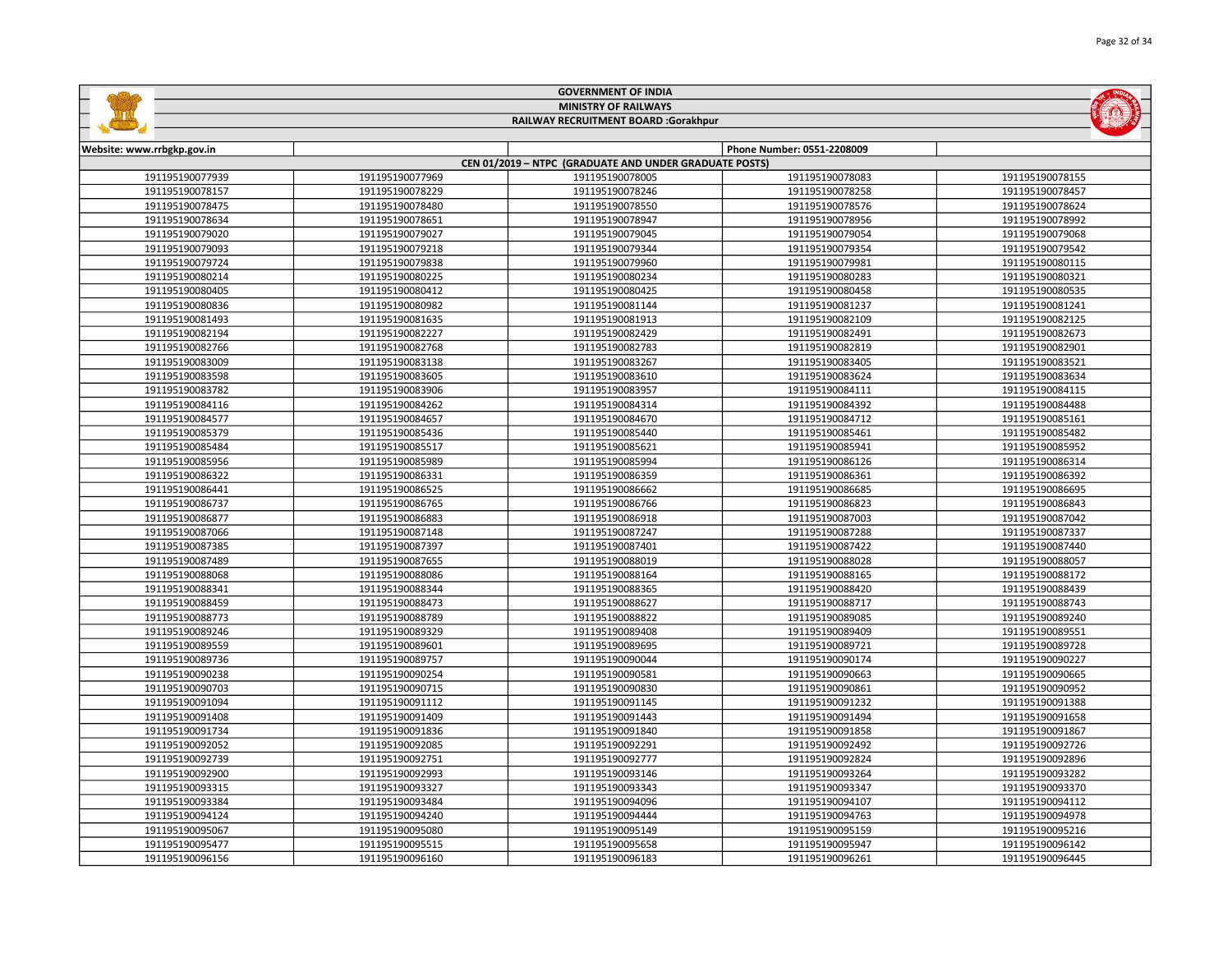|                                                        |                 | <b>MINISTRY OF RAILWAYS</b> |                            |                 |  |  |  |  |  |
|--------------------------------------------------------|-----------------|-----------------------------|----------------------------|-----------------|--|--|--|--|--|
| RAILWAY RECRUITMENT BOARD :Gorakhpur                   |                 |                             |                            |                 |  |  |  |  |  |
|                                                        |                 |                             |                            |                 |  |  |  |  |  |
| Website: www.rrbgkp.gov.in                             |                 |                             | Phone Number: 0551-2208009 |                 |  |  |  |  |  |
| CEN 01/2019 - NTPC (GRADUATE AND UNDER GRADUATE POSTS) |                 |                             |                            |                 |  |  |  |  |  |
| 191195190096492                                        | 191195190096526 | 191195190096587             | 191195190096610            | 191195190096682 |  |  |  |  |  |
| 191195190096791                                        | 191195190096911 | 191195190096964             | 191195190096998            | 191195190097185 |  |  |  |  |  |
| 191195190097214                                        | 191195190097218 | 191195190097230             | 191195190097279            | 191195190097302 |  |  |  |  |  |
| 191195190097303                                        | 191195190097406 | 191195190097456             | 191195190097468            | 191195190097527 |  |  |  |  |  |
| 191195190097600                                        | 191195190097634 | 191195190097662             | 191195190097734            | 191195190097747 |  |  |  |  |  |
| 191195190097772                                        | 191195190097778 | 191195190097842             | 191195190097848            | 191195190097854 |  |  |  |  |  |
| 191195190097888                                        | 191195190097928 | 191195190098032             | 191195190098075            | 191195190098132 |  |  |  |  |  |
| 191195190098287                                        | 191195190098339 | 191195190098341             | 191195190098345            | 191195190098346 |  |  |  |  |  |
| 191195190098418                                        | 191195190098431 | 191195190098580             | 191195190098581            | 191195190142465 |  |  |  |  |  |
| 191195190189366                                        | 191195200003128 | 191195220002291             | 191195230020562            | 191195230046984 |  |  |  |  |  |
| 191195230050218                                        | 191195230056055 | 191195250005436             | 191195250021443            | 191195250026659 |  |  |  |  |  |
| 191195250026735                                        | 191195250030916 | 191195250040779             | 191195250041742            | 191195250044301 |  |  |  |  |  |
| 191195250046490                                        | 191195250048898 | 191195250052764             | 191195250052782            | 191195250053773 |  |  |  |  |  |
| 191195250055756                                        | 191195250056272 | 191195250059221             | 191195250059528            | 191195250059795 |  |  |  |  |  |
| 191195250060757                                        | 191195250063432 | 191195250063635             | 191195250064747            | 191195250064766 |  |  |  |  |  |
| 191195250071492                                        | 191195250072060 | 191195250074792             | 191195250076047            | 191195250076129 |  |  |  |  |  |
| 191195250076556                                        | 191195250078344 | 191195250081921             | 191195250081992            | 191195250082628 |  |  |  |  |  |
| 191195250083484                                        | 191195250083541 | 191195250090337             | 191195250092439            | 191195250092452 |  |  |  |  |  |
| 191195250092473                                        | 191195250092642 | 191195250093577             | 191195250094726            | 191195250095221 |  |  |  |  |  |
| 191195250095224                                        | 191195250096272 | 191195250098404             | 191195260007469            | 191195260007769 |  |  |  |  |  |
| 191195260009866                                        | 191195260013658 | 191195260014753             | 191195260016495            | 191195260017564 |  |  |  |  |  |
| 191195260019053                                        | 191195260019779 | 191195260019970             | 191195260020890            | 191195260021319 |  |  |  |  |  |
| 191195260021381                                        | 191195260022075 | 191195260022602             | 191195260022694            | 191195260023094 |  |  |  |  |  |
| 191195260023166                                        | 191195260023273 | 191195260023627             | 191195260025017            | 191195260025100 |  |  |  |  |  |
| 191195260025809                                        | 191195260029433 | 191195260030241             | 191195260030341            | 191195260030471 |  |  |  |  |  |
| 191195260030624                                        | 191195260034154 | 191195260034567             | 191195260035326            | 191195260035646 |  |  |  |  |  |
| 191195260035769                                        | 191195260035926 | 191195260035994             | 191195260036117            | 191195260036190 |  |  |  |  |  |
| 191195260036225                                        | 191195260036329 | 191195260036511             | 191195260036694            | 191195260036715 |  |  |  |  |  |
| 191195260036838                                        | 191195260036951 | 191195260037050             | 191195260037240            | 191195260037272 |  |  |  |  |  |
| 191195260037419                                        | 191195260037720 | 191195260037913             | 191195260039726            | 191195260040109 |  |  |  |  |  |
| 191195260040126                                        | 191195260040348 | 191195260040360             | 191195260040507            | 191195260040704 |  |  |  |  |  |
| 191195260040720                                        | 191195260041219 | 191195260041763             | 191195260042264            | 191195260042426 |  |  |  |  |  |
| 191195260042703                                        | 191195260042856 | 191195260042870             | 191195260043302            | 191195260043337 |  |  |  |  |  |
| 191195260043456                                        | 191195260044018 | 191195260044171             | 191195260044682            | 191195260044712 |  |  |  |  |  |
| 191195260044811                                        | 191195260044946 | 191195260045311             | 191195260045418            | 191195260045446 |  |  |  |  |  |
| 191195260045581                                        | 191195260045956 | 191195260046072             | 191195260046089            | 191195260046530 |  |  |  |  |  |
| 191195260046894                                        | 191195260047000 | 191195260047135             | 191195260047221            | 191195260047244 |  |  |  |  |  |
| 191195260047492                                        | 191195260047634 | 191195260047670             | 191195260047737            | 191195260047864 |  |  |  |  |  |
| 191195260048114                                        | 191195260048468 | 191195260048890             | 191195260049200            | 191195260049371 |  |  |  |  |  |
| 191195260049485                                        | 191195260049551 | 191195260049553             | 191195260049567            | 191195260049905 |  |  |  |  |  |
| 191195260051649                                        | 191195260052546 | 191195260052720             | 191195260053277            | 191195260053303 |  |  |  |  |  |
| 191195260053578                                        | 191195260054440 | 191195260054659             | 191195260054980            | 191195260055673 |  |  |  |  |  |
| 191195260056536                                        | 191195260057015 | 191195260057485             | 191195260057801            | 191195260059781 |  |  |  |  |  |
| 191195260059818                                        | 191195260061398 | 191195260061576             | 191195260062225            | 191195260062283 |  |  |  |  |  |
| 191195260062456                                        | 191195260063990 | 191195260064322             | 191195260065257            | 191195260065299 |  |  |  |  |  |
| 191195260066258                                        | 191195260068034 | 191195260070272             | 191195260070670            | 191195260070856 |  |  |  |  |  |
| 191195260071232                                        | 191195260071403 | 191195260071478             | 191195260071991            | 191195260072239 |  |  |  |  |  |
| 191195260072604                                        | 191195260073430 | 191195260074007             | 191195260074452            | 191195260074888 |  |  |  |  |  |
|                                                        |                 |                             |                            |                 |  |  |  |  |  |

191195260076000 191195260076027 191195260076193 191195260076228

GOVERNMENT OF INDIA

**Salling** 

**ENDING**